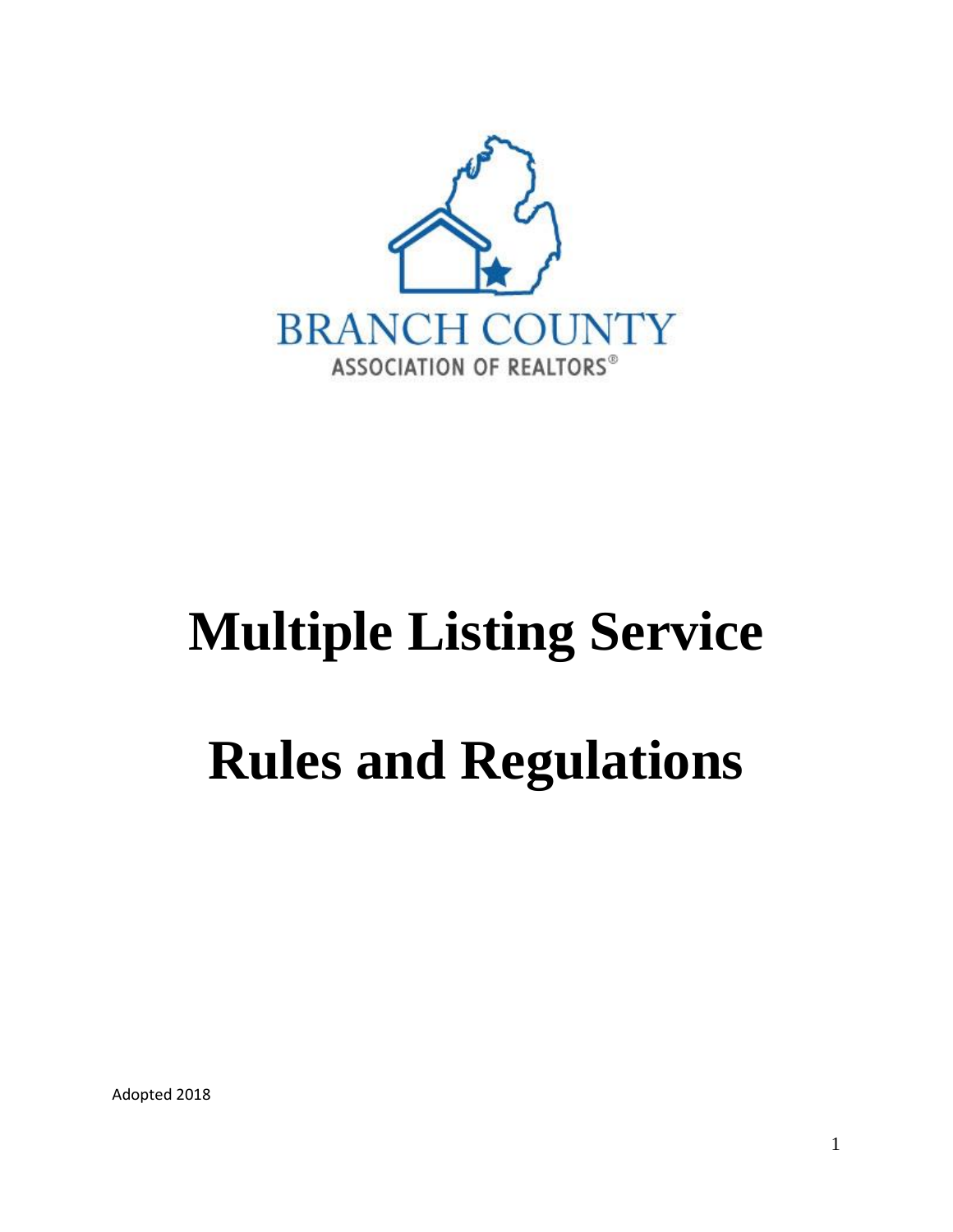# **Listing Procedures**

**Section 1: Listing Procedures:** Listings of real or personal property of the following types, which are listed subject to a real estate broker's license, and are located within the State of Michigan and are taken by participants on MichRIC approved, Branch County Association of REALTORS® (BCAR) supplied data forms or other type of acceptable forms, shall be delivered to the multiple listing service within 48 hours after all necessary signatures of sellers have been obtained: (Amended 11/01)

- Single family homes for sale or exchange
- Vacant lots and acreage for sale or exchange
- Two-family, three-family, and four-family residential buildings for sale or exchange
- Commercial Property

**Note 1:** The multiple listing service shall not require a participant to submit listings on a form other than the form the participant individually chooses to utilize provided the listing is of a type accepted by the service, although a "Property Data Form" may be required as approved by the multiple listing service. However, the multiple listing service, through its legal counsel:

- May reserve the right to refuse to accept a listing form which fails to adequately protect the interest of the public and the participants
- Assure that no listing form filed with the multiple listing service establishes, directly or indirectly, any contractual relationship between the multiple listing service and the client (buyer or seller)

The multiple listing service shall accept exclusive right to sell listing contracts and exclusive agency listing contracts, and may accept other forms of agreement which make it possible for the listing broker to offer compensation to the other participants of the multiple listing service acting as subagents, buyer agents, or both. (Amended 11/96)

The listing agreement must include the seller's written authorization to submit the agreement to the multiple listing service. (Amended 11/96)

The different types of listing agreements include:

- exclusive right to sell
- exclusive agency
- open
- net

The service may not accept **net listings** because they are deemed unethical and, in most states, illegal. **Open listings** are not accepted, except where required by law, because the inherent nature of an open listing is such as to usually not include the authority to cooperate and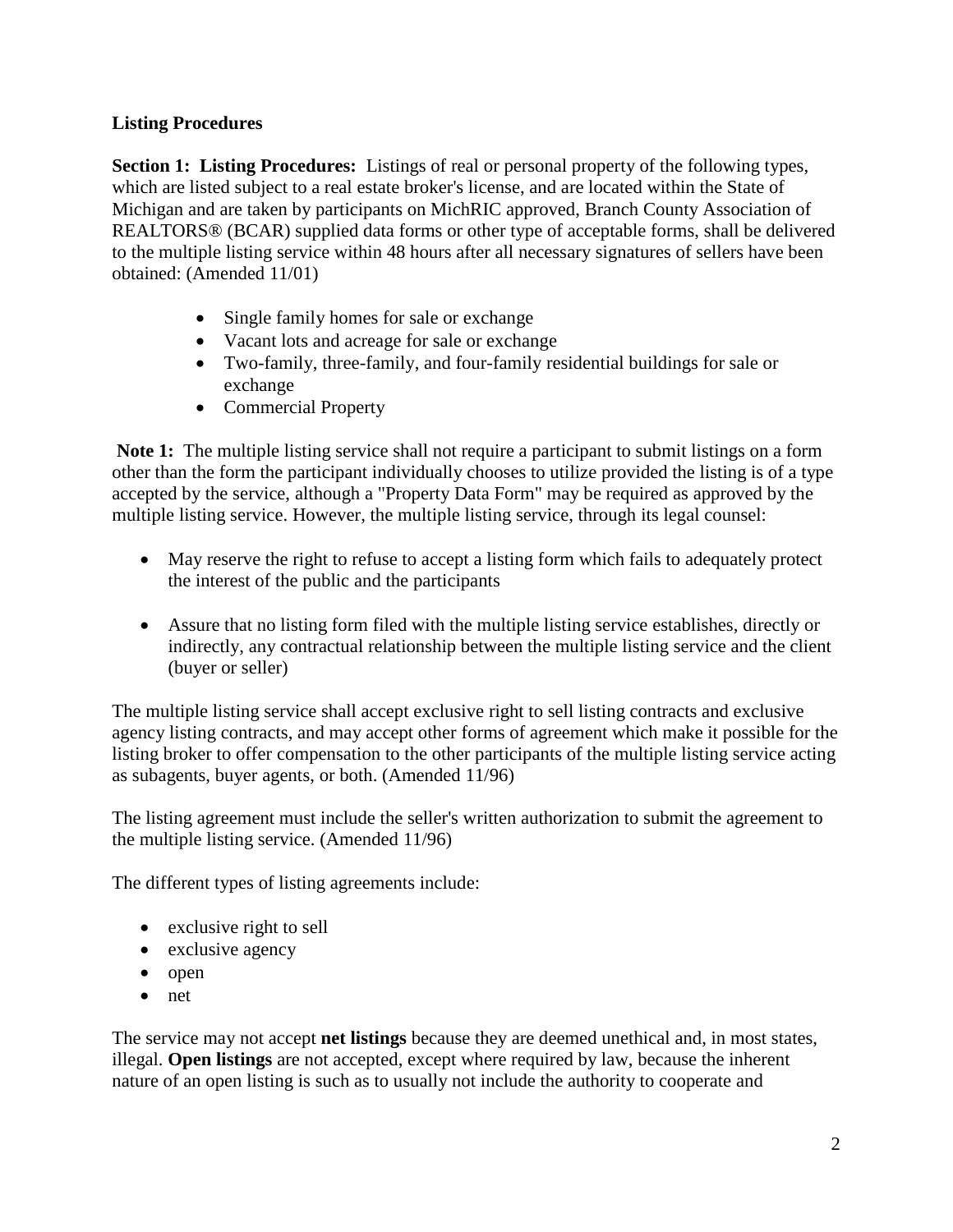compensate other brokers and inherently provides a disincentive for cooperation. (Amended 4/92)

The **exclusive right-to-sell** listing is the conventional form of listing submitted to the multiple listing service in that the seller authorizes the listing broker to cooperate with and to compensate other brokers. (Amended 4/92)

The **exclusive agency** listing also authorizes the listing broker, as exclusive agent, to offer cooperation and compensation on blanket unilateral bases, but also reserves to the seller the general right to sell the property on an unlimited or restrictive basis. Exclusive agency listings and exclusive right to sell listings with named prospects exempt should be clearly distinguished by a simple designation such as a code or symbol from exclusive right-to-sell listings with no named prospects exempt, since they can present special risks of procuring cause controversies and administrative problems not posed by exclusive right-to-sell listings with no named prospects exempt. Care should be exercised to ensure that different codes or symbols are used to denote exclusive agency and exclusive right-to-sell listings with prospect reservations. (Amended 4/92)

**Note 2:** A multiple listing service does not regulate the type of listings its members may take. This does not mean that a multiple listing service must accept every type of listing. The multiple listing service shall decline to accept open listings (except where acceptance is required by law) and net listings and it may limit its service to listings of certain kinds of property. But, if it chooses to limit the kind of listings it will accept, it shall leave its members free to accept such listings to be handled outside the multiple listing service.

**Note 3**: A multiple listing service may, as a matter of local option, accept exclusively listed property that is subject to auction. If such listings do not show a listed price, they may be included in a separate section of the MLS compilation of current listings. (Adopted 11/92)

**Section 1.1: Type of Properties:** Following are some of the types of properties that may be published through the service, including types described in the preceding paragraph that are required to be filed with the service and other types that may be filed with the service at the participant's option provided, however, that any listing submitted is entered into within the scope of the participant's licensure as a real estate broker: (Amended 11/91)

- Residential
- Motel-hotel
- Residential income
- Mobile homes
- Subdivided vacant lot
- Mobile home parks
- Land and ranch
- Commercial income
- Business opportunity
- Industrial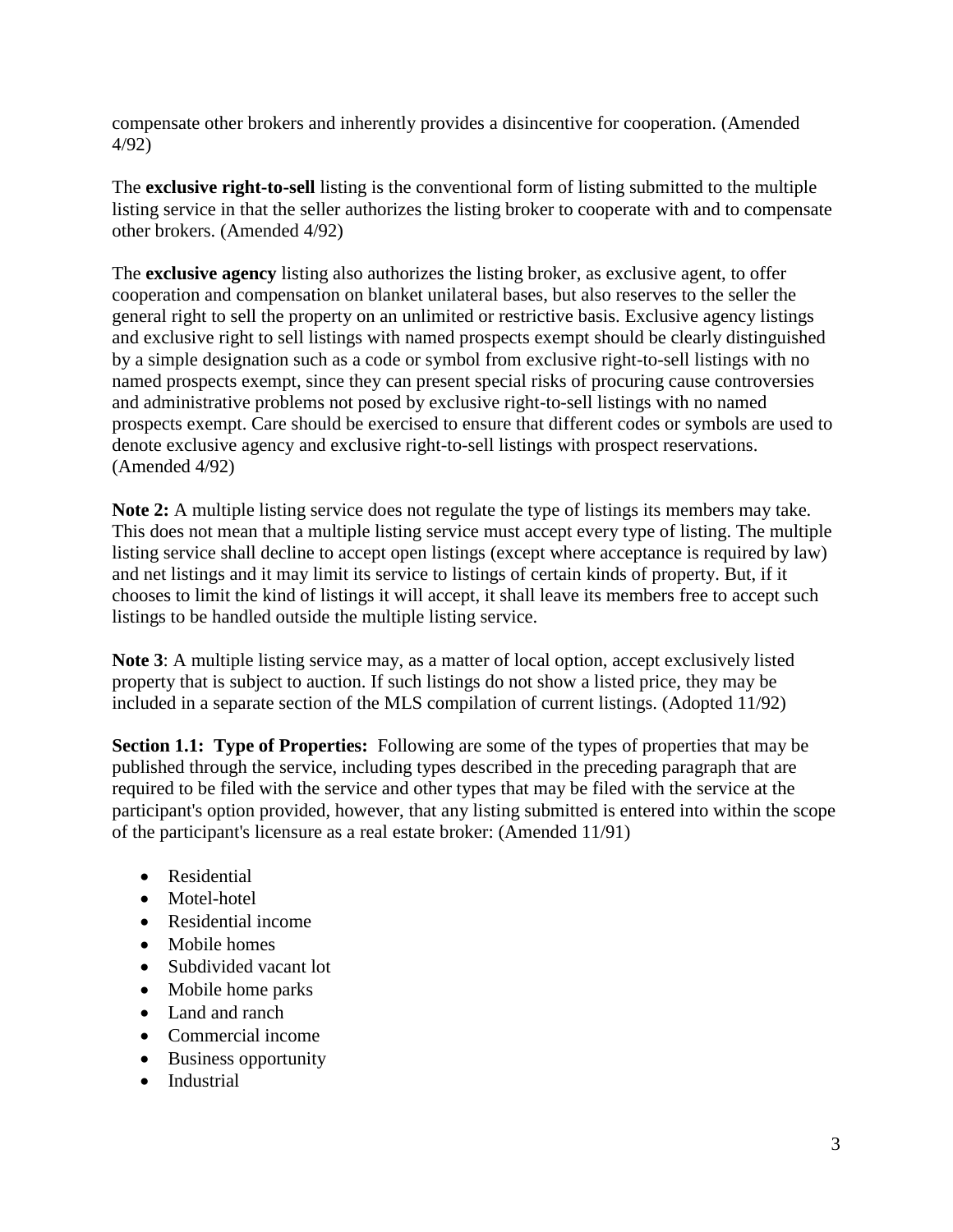**Section 1.1.1: Listings Subject to Rules and Regulations of the Service:** Any listing taken on a contract to be filed with the multiple listing service is subject to the rules and regulations of the service upon signature of the seller(s).

**Section 1.2: Detail on Listings Filed with the Service:** A listing agreement or property data form, when filed with the multiple listing service by the listing broker, shall be complete in every detail which is ascertainable as specified on the property data form.

**Section 1.2.1: Limited Service Listings:** Listing agreements under which the listing broker will not provide one, or more, of the following services:

- a. Arrange appointments for cooperating brokers to show listed property to potential purchasers but instead gives cooperating brokers authority to make such appointments directly with the seller(s)
- b. Accept and present to the seller(s) offers to purchase procured by cooperating brokers but instead gives cooperating brokers authority to present offers to purchase directly to the seller(s)
- c. Advise the seller(s) as to the merits of offers to purchase
- d. Assist the seller(s) in developing, communicating, or presenting counter-offers
- e. Participate on the seller's behalf in negotiations leading to the sale of the listed property will be identified with an appropriate code or symbol (e.g., LR or LS) in MLS compilations so potential cooperating brokers will be aware of the extent of the services the listing broker will provide to the seller (so, and any potential for cooperating brokers being asked to provide some or all of these services to listing brokers' clients, prior to initiating efforts to show or sell the property.

**Section 1.2.2: MLS Entry-Only Listings:** Listing agreements under which the listing broker will not provide any of the following services:

- a. Arrange appointments for cooperating brokers to show listed property to potential purchases but instead gives cooperating brokers authority to make such appointments directly with the seller(s)
- b. Accept and present to the seller(s) offers to purchase procured by cooperating brokers but instead gives cooperating brokers authority to present offers to purchase directly to the seller(s)
- c. Advise the seller(s) as to the merits of offers to purchase
- d. Assist the seller(s) in developing, communicating, or presenting counter-offers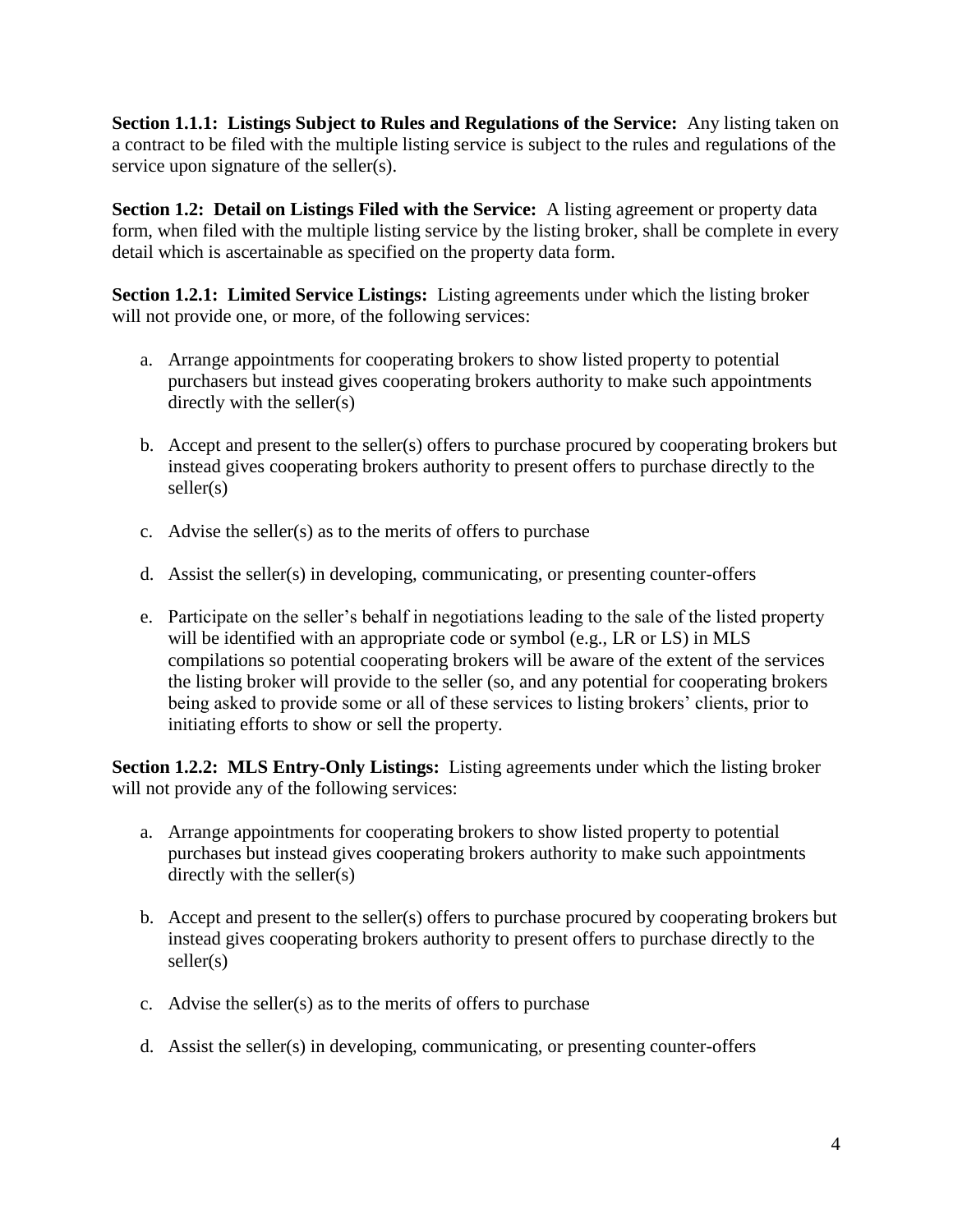e. Participate on the seller's behalf in negotiations leading to the sale of the listed property will be identified with an appropriate code or symbol (e.g. EO) in MLS compilations so potential cooperating brokers will be aware of the extent of the services the listing broker will provide to the seller(s), and any potential for cooperating brokers being asked to provide some or all of these services to listing brokers' clients, prior to initiating efforts to show or sell the property.

**Section 1.3: Exempted Listings:** If the seller refuses to permit the listing to be disseminated by the service, the participant may then take the listing ("office exclusive") and such listing shall be filed with the service but not disseminated to the participants. Filing of the listing should be accompanied by certification signed by the seller that he does not desire the listing to be disseminated by the service

**Section 1.4: Change of Status of Listing:** Any change in listed price or other change in the original listing agreement shall be made only when authorized in writing by the seller and shall be filed with the service within twenty four (24) hours (excepting weekends, holidays and postal holidays) after the authorized change is received by the listing broker.

**Section 1.5: Withdrawal of Listing Prior to Expiration:** Listings of property may be withdrawn from the multiple listing service by the listing broker before the expiration date of the listing agreement, provided notice is filed with the service, including a copy of the agreement between the seller and the listing broker which authorizes the withdrawal.

Sellers do not have the unilateral right to require an MLS to withdraw a listing without the listing broker's concurrence. However, when a seller(s) can document that his or her exclusive relationship with the listing broker has been terminated, the multiple listing service may remove the listing at the request of the seller. (Adopted 11/96)

**Section 1.6: Contingencies Applicable to Listings:** Any contingency or conditions of any term in a listing shall be specified and noticed to the participants.

**Section 1.7: Listing Price Specified:** The full gross listing price stated in the listing contract will be included in the information published in the MLS compilation of current listings unless the property is subject to auction. (Amended 11/92)

**Section 1.8: Listing Multiple Unit Properties:** All properties which are to be sold or which may be sold separately must be indicated individually in the listing and on the property data form. When part of a listed property has been sold, proper notification should be given to the multiple listing service.

**Section 1.9: No Control of Commission Rates or Fees Charged by Participants:** The multiple listing service shall not fix, control, recommend, suggest, or maintain commission rates or fees for services to be rendered by participants. Further, the multiple listing service shall not fix, control, recommend, suggest or maintain the division of commissions or fees between cooperating participants or between participants and nonparticipants.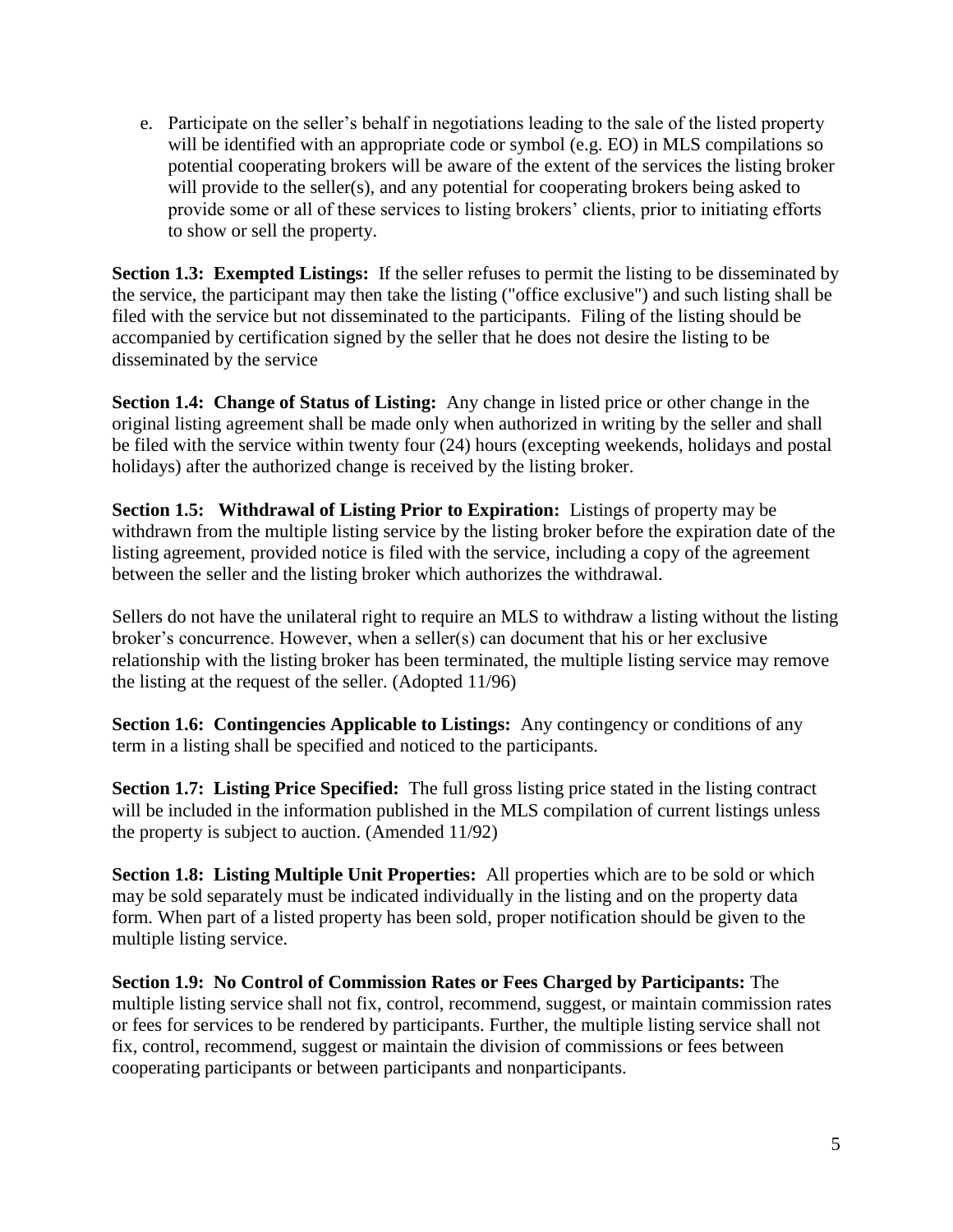**Section 1.10: Expiration Listings:** Listings filed with the multiple listing service will automatically be removed from the compilation of current listings on the expiration date specified in the agreement, unless prior to that date the MLS received notice that the listings has been extended or renewed. (Amended 11/01)

If notice of renewal or extension is received after the listing has been removed from the compilation of current listings, the extension or renewal will be published in the same manner as the new listing. Extensions and renewals of listings must be signed by the seller(s) and filed with the service. (Amended 11/01)

**Section 1.11: Termination Date on Listings:** Listings filed with the Service shall bear a definite and final termination date as negotiated between the listing broker and the seller.

**Section 1.12: Service Area:** Only listings of the designated types of property located within the State of Michigan are required to be submitted to the service. Listings of property located outside the MLS's service area will be accepted if submitted voluntarily by a participant, but cannot be required by the service. (Amended 11/17)

**Section 1.13: Listings of Suspended Participants:** When a participant of the service is suspended from the MLS for failing to abide by a membership duty (i.e., violation of the Code of Ethics, association bylaws, MLS bylaws, MLS rules and regulations, or other membership obligation except failure to pay appropriate dues, fees or charges), all listings currently filed with the MLS by the suspended participant shall, at the participant's option, be retained in the service until sold, withdrawn or expired, and shall not be renewed or extended by the MLS beyond the termination date of the listing agreement in effect when the suspension became effective. If a participant has been suspended from the association (except where MLS participation without association membership is permitted by law) or MLS (or both) for failure to pay appropriate dues, fees or charges, an association MLS is not obligated to provide MLS services, including continued inclusion of the suspended participant's listings in the MLS compilation of current listing information. Prior to any removal of a suspended participant's listings from the MLS, the suspended participant should be advised in writing of the intended removal so that the suspended participant may advise his clients.

**Section 1.14: Listings of Expelled Participants:** When a participant of the service is expelled from the MLS for failing to abide by a membership duty (i.e., violation of the Code of Ethics, association bylaws, MLS bylaws, MLS rules and regulations, or other membership obligations except failure to pay appropriate dues, fees or charges), all listings currently filed with the MLS shall, at the expelled participants option, be retained in the service until sold, withdrawn or expired, and shall not be renewed or extended by the MLS beyond the termination date of the listing agreement in effect when the expulsion became effective. If a participant has been expelled from the association (except where MLS participation without association membership is permitted by law) or MLS (or both) for failure to pay appropriate dues, fees or charges, a association MLS is not obligated to provide MLS services, including continued inclusion of the expelled participant's listings in the MLS compilation of current listing information. Prior to any removal of an expelled participant's listings from the MLS, the expelled participant should be advised in writing of the intended removal so that the expelled participant may advise his clients.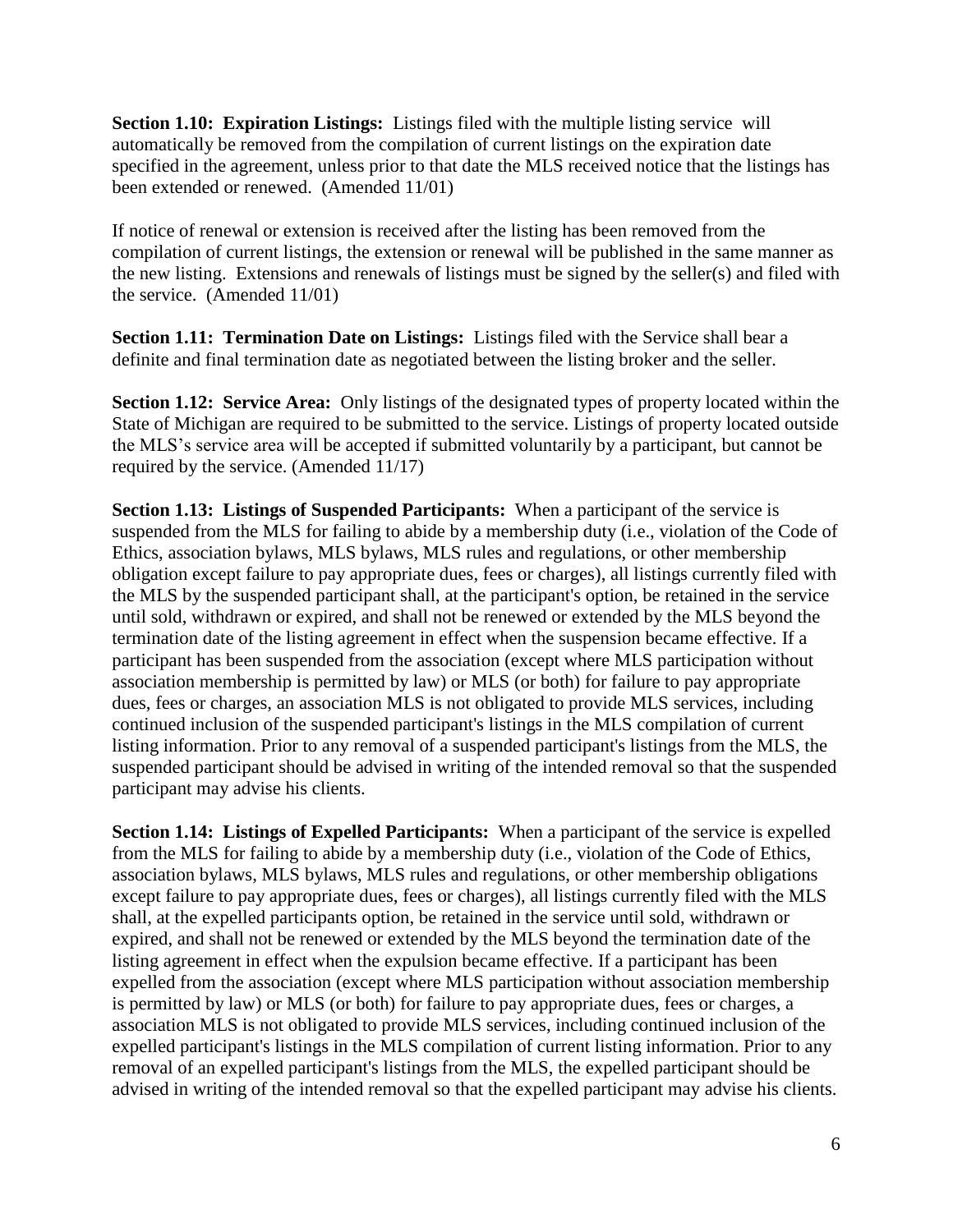**Section 1.15: Listings of Resigned Participants:** When a participant resigns from the MLS, the MLS is not obligated to provide services, including continued inclusion of the resigned participant's listings in the MLS compilation of current listing information. Prior to any removal of a resigned participant's listings from the MLS, the resigned participant should be advised in writing of the intended removal so that the resigned participant may advise his clients.

#### **Selling Procedures**

**Section 2: Showings and Negotiations:** Appointments for showings and negotiations with the seller for the purchase of listed property filed with the multiple listing service shall be conducted through the listing broker except under the following circumstances:

- a. the listing broker gives the cooperating broker specific authority to show and/or negotiate directly, or
- b. after reasonable effort, the cooperating broker cannot contact the listing broker or his representative; however, the listing broker, at his option, may preclude such direct negotiations by cooperating brokers. (Amended 4/92)

**Section 2.1: Presentation of Offers:** The listing broker must make arrangements to present the offer as soon as possible, or give the cooperating broker a satisfactory reason for not doing so. (Amended 4/92)

**Section 2.2: Submission of Written Offers and Counter-offers:** The listing broker shall submit to the seller all written offers until closing unless precluded by law, government rule, regulation, or agreed otherwise in writing between the seller and the listing broker. Unless the subsequent offer is contingent upon the termination of an existing contract, the listing broker shall recommend that the seller obtain the advice of legal counsel prior to acceptance of the subsequent offer.

Participants representing buyers or tenants shall submit to the buyer or tenant all offers and counter-offers until acceptance, and shall recommend that buyers and tenants obtain legal advice where there is a question about whether a pre-existing contract has been terminated. (Amended 11/05)

**Section 2.3: Right of Cooperating Broker in Presentation of Offer:** The cooperating broker (subagent or buyer agent) or his representative has the right to participate in the presentation to the seller or lessor of any offer he secures to purchase or lease. He does not have the right to be present at any discussion or evaluation of that offer by the seller or lessor and the listing broker. However, if the seller or lessor gives written instructions to the listing broker that the cooperating broker not be present when an offer the cooperating broker secured is presented, the cooperating broker has the right to a copy of the seller's or lessor's written instructions. None of the foregoing diminishes the listing broker's right to control the establishment of appointments for such presentations. (Amended 4/92)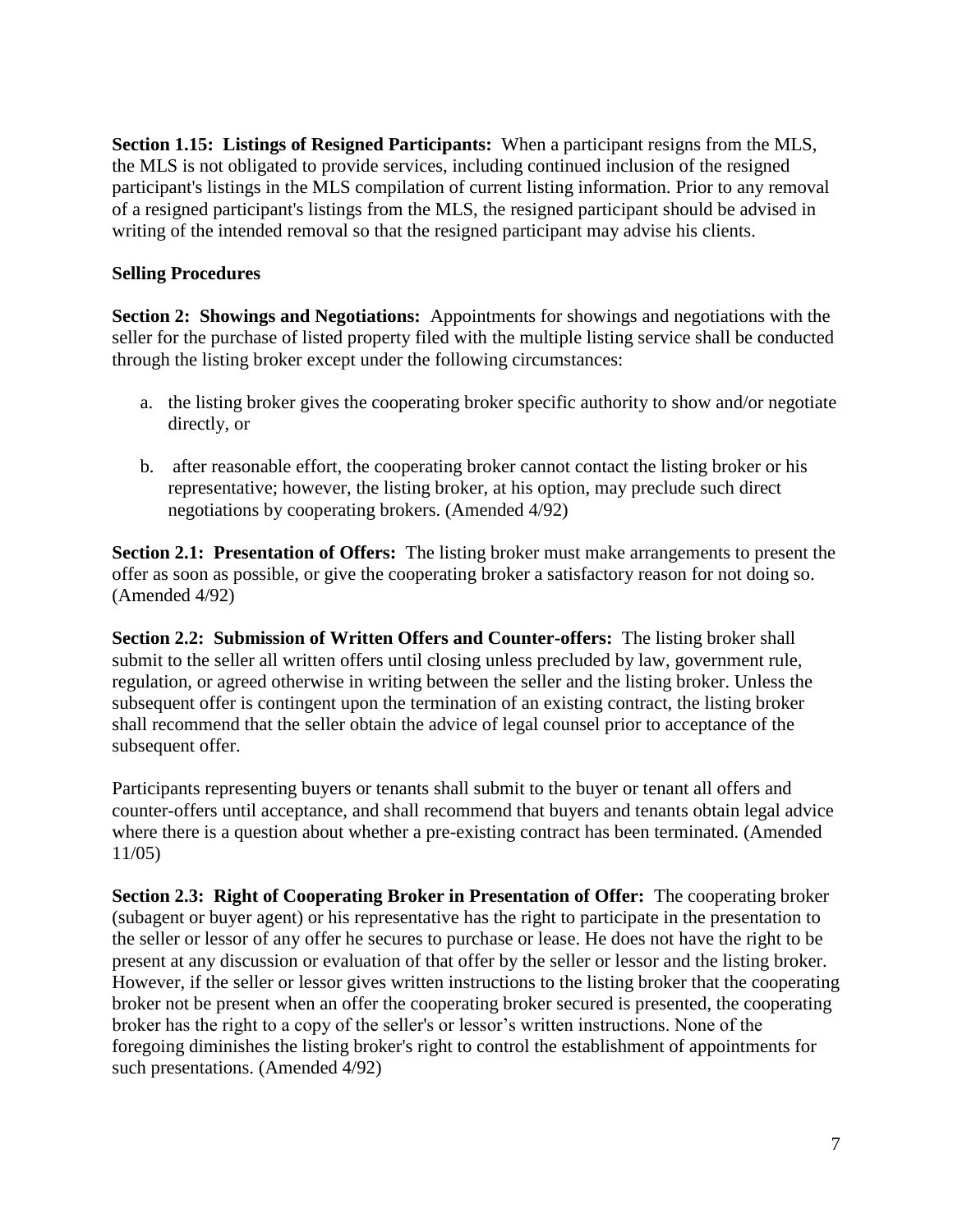**Section 2.4: Right of Listing Broker in Presentation of Counter-offers:** The listing broker or his representative has the right to participate in the presentation of any counter offer made by the seller or lessor. He does not have the right to be present at any discussion or evaluation of a counter- offer by the purchaser or lessee (except where the cooperating broker is a subagent). However, if the purchaser or lessee gives written instructions to the cooperating broker that the listing broker not be present when a counter-offer is presented, the listing broker has the right to a copy of the purchaser's or lessee's written instructions. (Adopted 11/93)

**Section 2.5: Reporting Sales to the Service:** Status changes, including final closing of sales, shall be reported to the multiple listing service by the listing broker within 48 hours after they have occurred. If negotiations were carried on under Section 2 a. or b. hereof, the cooperating broker shall report accepted offers to the listing broker within 48 hours after occurrence and the listing broker shall report them to the MLS within 48 hours after receiving notice from the cooperating broker. (Amended 11/11)

**Note 1:** The listing agreement of a property filed with the MLS by the listing broker should include a provision expressly granting the listing broker authority to advertise; to file the listing with the MLS; to provide timely notice of status changes of the listing to the MLS; and to provide sales information including selling price to the MLS upon sale of the property. If deemed desirable by the MLS to publish sales information prior to final closing (settlement) of a sales transaction, the listing agreement should also include a provision expressly granting the listing broker the right to authorize dissemination of this information by the MLS to its participants. (Amended 11/01)

**Note 2:** In disclosure states, if the sale price of a listed property is recorded, the reporting of the sale price may be required by the MLS.

In states where the actual sale prices of completed transactions are not publicly accessible, failure to report sale prices can result in disciplinary action only if the MLS:

- 1. categorizes sale price information as confidential and
- 2. limits use of sale price information to participants and subscribers in providing real estate services, including appraisals and other valuations, to customers and clients; and to governmental bodies and third-party entities only as provisional below.

The MLS may provide sale price information to governmental bodies only to be used for the statistical purposes (including use of aggregated data for purposes of valuing property) and to confirm the accuracy of information submitted by property owners or their representatives in connection with property valuation challenges; and to third-party entities only to be used for academic research, statistical analysis, or for providing services to participants and subscribers. In any instance where a governmental body or third-party entity makes sale price information provided by the MLS available other than as provided for in this provision, a listing participant may request the sale price information for a specific property be withheld from dissemination for these purposes with written authorization from the seller, and withholding of sale price information from those entities shall not be construed as a violation of the requirement to report sale prices. (Adopted 11/11)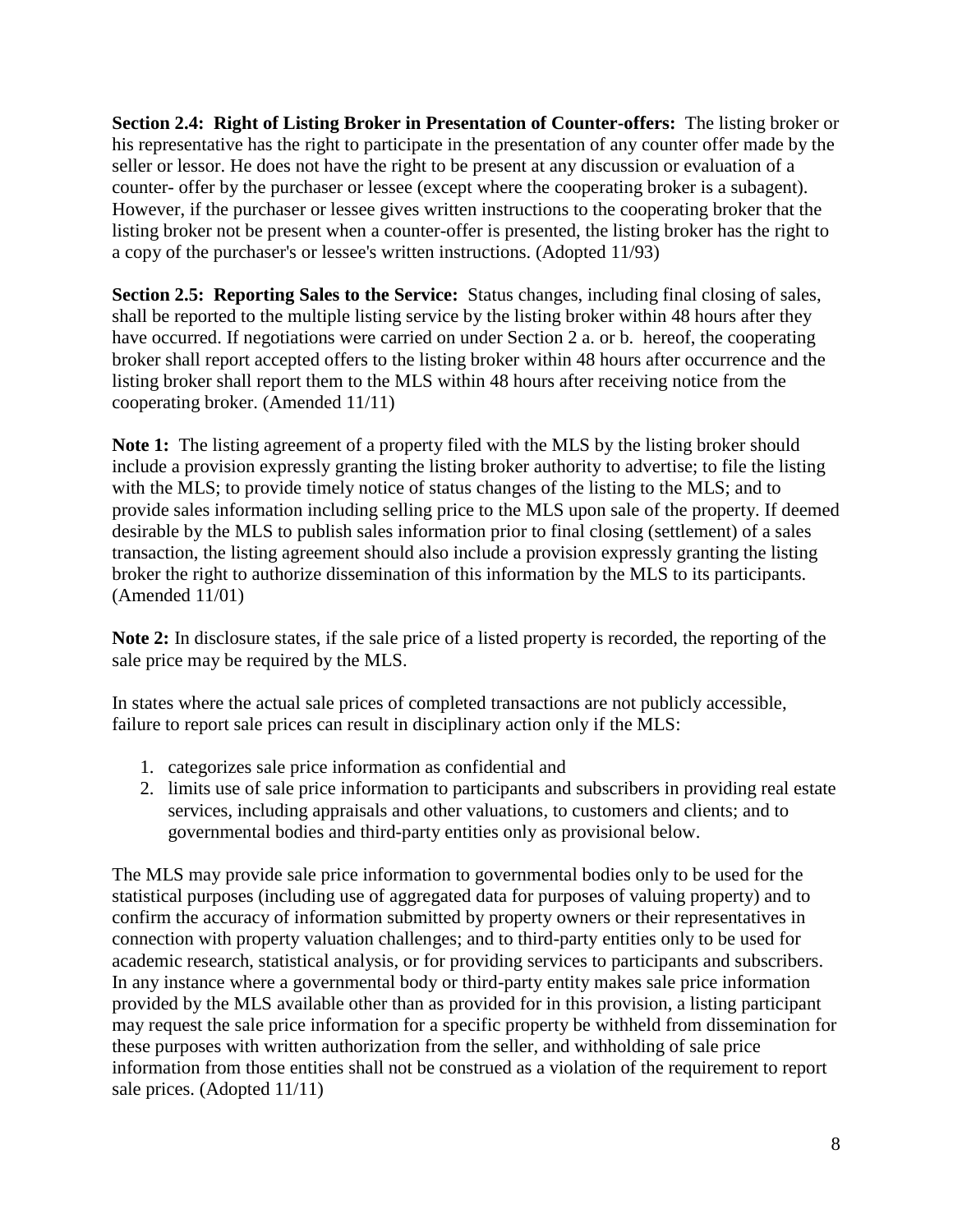**Note 3:** As established in the Virtual Office Website ("VOW") policy, sale prices can only be categorized as confidential in states where the actual sale prices of completed transactions are not accessible from public records. (Adopted 11/11)

**Section 2.6: Reporting Resolutions of Contingencies:** The listing broker shall report to the multiple listing service within 24 hours that a contingency on file with the multiple listing service has been fulfilled or renewed, or the agreement cancelled.

**Section 2.7: Advertising of Listing Filed With the Service:** A listing shall not be advertised by any participant, other than the listing broker, without the prior consent of the listing broker.

**Section 2.8: Reporting Cancellation of Pending Sale:** The listing broker shall report immediately to the multiple listing service the cancellation of any pending sale and the listing shall be reinstated immediately.

**Section 2.9: Disclosing the Existence of Offers:** Listing brokers, in response to inquiries from buyers or cooperating brokers shall, with the seller's approval, disclose the existence of offers on the property. Where disclosure is authorized, the listing broker shall also disclose, if asked, whether offers were obtained by the listing licensee, by another licensee in the listing firm, or by a cooperating broker. (Amended 11/08)

**Section 2.10: Availability of Listed Property:** Listing brokers shall not misrepresent the availability of access to show or inspect listed property.

## **Refusal to Sell**

**Section 3: Refusal to sell:** If the seller of any listed property filed with the Multiple Listing Service refuses to accept a written offer satisfying the terms and conditions stated in the listing, such fact shall be transmitted immediately to the Service and to all Participants.

## **Prohibitions**

**Section 4: Information for Participants only:** Any listing filed with the Service shall not be made available to any broker or firm not a Member of the MLS without the prior consent of the listing broker.

**Section 4.1: "For Sale" signs:** Only "For Sale" signs of the listing broker may be placed on a property. (Amended 11/89)

**Section 4.2: "Sold" signs:** Prior to closing*,* **o**nly the "Sold" sign of the listing broker may be placed on a property, unless the listing broker authorizes the cooperating (selling) broker to post such a sign*.* (Amended 4/96)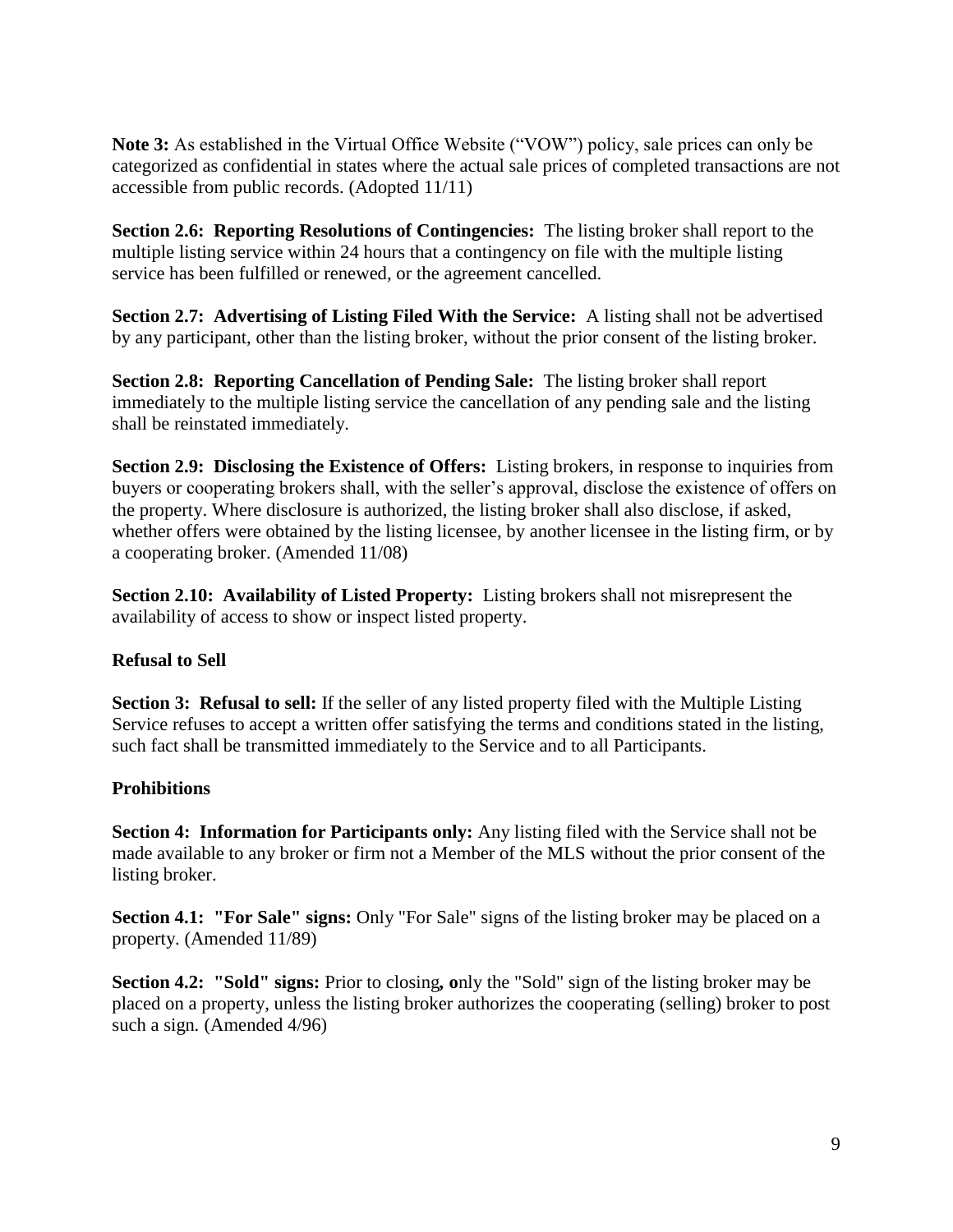**Section 4.3: Solicitation of listing filed with the service:** Participants shall not solicit a listing on property filed with the Service unless such solicitation is consistent with the Realtors Code of Ethics, its Standards of Practice and its Case Interpretations.

Note: This Section is to be construed in a manner consistent with the Code of Ethics and particularly Standards of Practice. This Section is intended to encourage sellers to permit their properties to be filed with the Service by protecting them from being solicited, prior to the expiration of the listing, by brokers and salespersons seeking the listing upon its expiration. Without such protection, a seller could receive hundreds of calls, communications, and visits from brokers and salespersons who have been made aware through MLS filing of the date the listing will expire and desire to substitute themselves for the present broker. This Section is also intended to encourage brokers to participate in the Service by assuring them that other Participants will not attempt to persuade the seller to breach the listing agreement or to interfere with their attempts to market the property. Absent the protection afforded by this Section, listing brokers would be most reluctant to generally disclose the identity of the seller or the availability of the property to other brokers. This Section does not preclude solicitation of listing under the circumstances otherwise recognized by the Standards of Practice related to the Code of Ethics.

**Section 4.4: Agents' names and phone numbers**: Are not allowed to appear in the marketing remarks, except for properties that are located in Calhoun County. Photos which include the agent's or office's sign where the name and/or phone number are clearly visible and easy to read are not allowed. (Amended 1/08)

## **Division of Commissions**

**Section 5: Cooperative Compensation Specified on Each Listing:** The listing broker shall specify, on each listing filed with the multiple listing service, the compensation offered to other multiple listing service participants for their services in the sale of such listing. Such offers are unconditional except that entitlement to compensation is determined by the cooperating broker's performance as the procuring cause of the sale (or lease) or as otherwise provided for in this rule. The listing broker's obligation to compensate any cooperating broker as the procuring cause of the sale (or lease) may be excused if it is determined through arbitration that, through no fault of the listing broker and in the exercise of good faith and reasonable care, it was impossible or financially unfeasible for the listing broker to collect a commission pursuant to the listing agreement. In such instances, entitlement to cooperative compensation offered through MLS would be a question to be determined by an arbitration hearing panel based on all relevant facts and circumstances including, but not limited to, why it was impossible or financially unfeasible for the listing broker to collect some or all of the commission established in the listing agreement; at what point in the transaction did the listing broker know (or should have known) that some or all of the commission established in the listing agreement might not be paid; and how promptly had the listing broker communicated to cooperating brokers that the commission established in the listing agreement might not be paid. (Amended 11/98)

In filing a property with the multiple listing service of an association of REALTORS®, the participant of the service is making blanket unilateral offers of cooperation to the other MLS participants, and shall therefore specify on each listing filed with the service, the compensation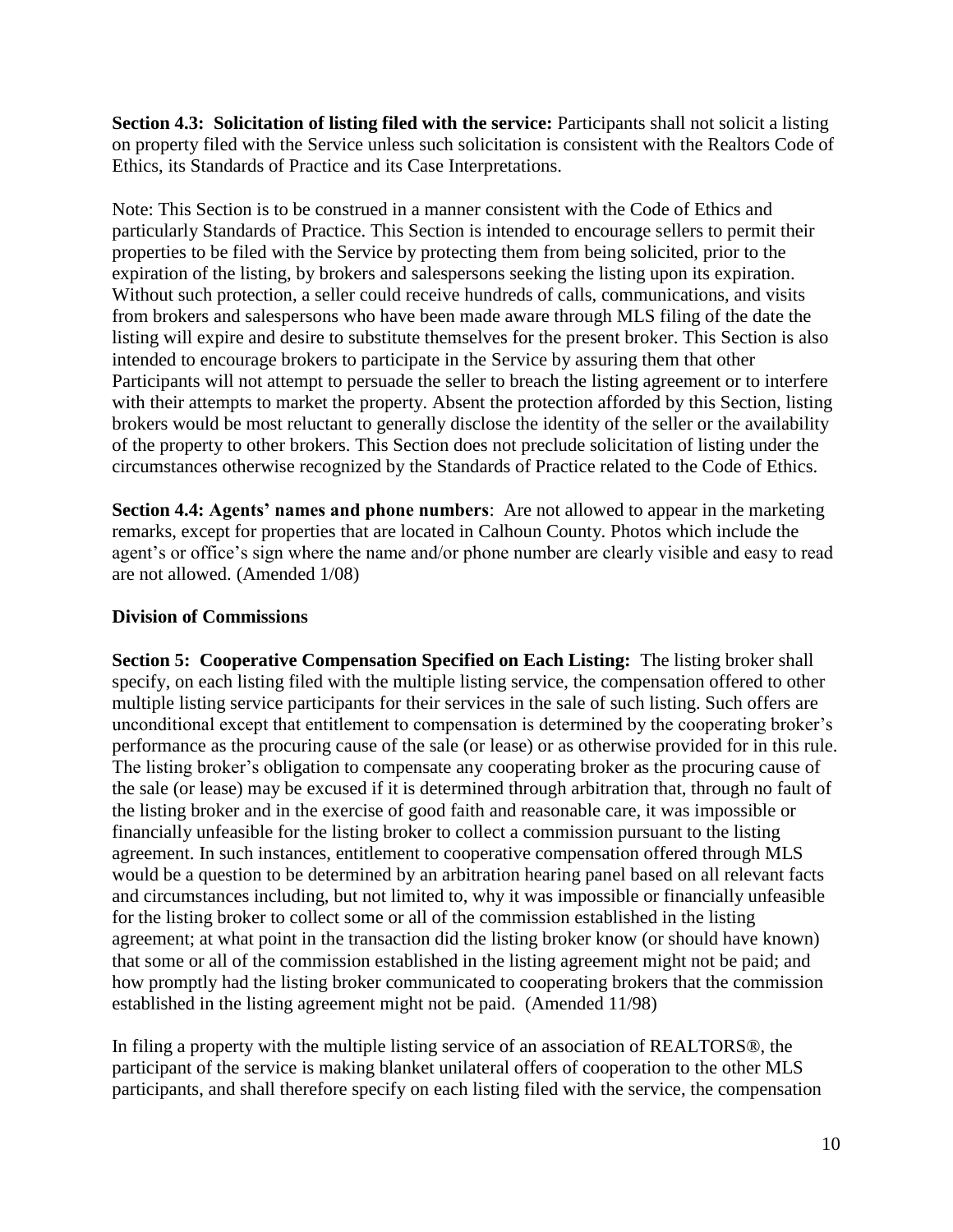being offered to the other MLS participants. Specifying the compensation on each listing is necessary because the cooperating broker has the right to know what his compensation shall be prior to this endeavor to sell.\* (Amended 11/96)

\*The compensation specified on listings filed with the multiple listing service shall appear in one of two forms. The essential and appropriate requirement by an association multiple listing service is that the information to be published shall clearly inform the participants as to the compensation they will receive in cooperative transactions unless advised otherwise by the listing broker, in writing, in advance of submitting an offer to purchase. The compensation specified on listings published by the MLS shall be shown in one of the following forms:

- 1. By showing a percentage of gross selling price
- 2. By showing a definite dollar amount. (Amended 5/10)

**Note:** MLSs may also, as a matter of local discretion, allow participants to offer cooperative compensation as a percentage of the net sales price, with the net sales price defined as the gross sales price minus buyer upgrades (new construction) and seller concessions (as defined by the MLS unless otherwise defined by state law or regulation). (Adopted 5/08)

While MLSs are not required to authorize participants to offer cooperative compensation based on net sale prices, those that do permit such offers must define "seller concessions" for purposes other than new construction, unless that term is defined by applicable state law or regulation. The following definition of "seller concessions" is suggested but not required for adoption:

Points paid by seller on behalf of buyer, seller-paid buyer closing costs, cash or cash allowances not escrowed, down payment assistance, additions or alterations not considered deferred maintenance, and personal property not usual and customary to such transactions conveyed from seller to buyer having an agreed upon monetary value. (Adopted 5/12)

The listing broker retains the right to determine the amount of compensation offered to subagents and to buyer agents, which may be the same or different. (Adopted 11/96)

This shall not preclude the listing broker from offering any MLS participant compensation other that the compensation indicated on any listing published by the MLS provided the listing broker informs the other broker in writing in advance of submitting an offer to purchase and provided that the modification in the specified compensation is not the result of any agreement among all or any other participants in the service. Any superseding offer of compensation must be expressed as either a percentage of the gross sales price or as a flat dollar amount. (Amended 5/10)

**Note 1:** The association multiple listing service shall not have a rule requiring the listing broker to disclose the total negotiated commission in his listing contract, and the association multiple listing service shall not publish the total negotiated commission on a listing which has been submitted to the MLS by a participant. The association multiple listing service shall not disclose in any way the total commission negotiated between the seller and the listing broker.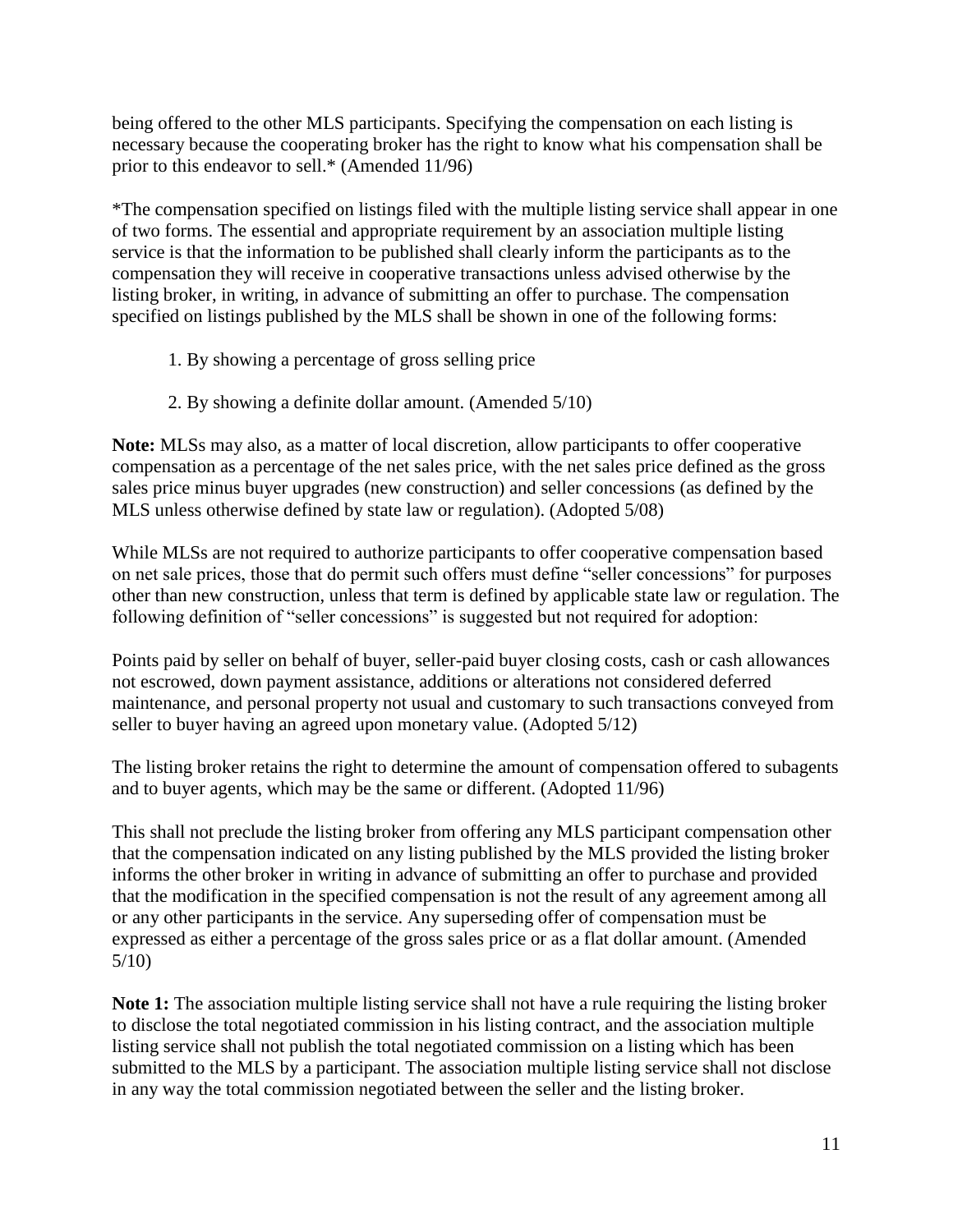**Note 2:** The listing broker may, from time to time, adjust the compensation offered to other multiple listing service participants for their services with respect to any listing by advance published notice to the service so that all participants will be advised. (Amended 4/92)

**Note 3:** The multiple listing service shall make no rule on the division of commissions between participants and non-participants. This should remain solely the responsibility of the listing broker.

**Note 4:** Multiple listing services, at their discretion, may adopt rules and procedures enabling listing brokers to communicate to potential cooperating brokers that gross commissions established in listing contracts are subject to court approval; and that compensation payable to cooperating brokers may be reduced if the gross commission established in the listing contract is reduced by a court or by a lender. In such instances, the fact that the gross commission is subject to court approval and either the potential reduction in compensation payable to cooperating brokers or the method by which the potential reduction in compensation will be calculated must be clearly communicated to potential cooperating brokers prior to the time they submit an offer that ultimately results in a successful transaction (Amended 5/10).

**Note 5:** Nothing in these MLS rules precludes a listing participant and a cooperating participant, as a matter of mutual agreement, from modifying the cooperative compensation to be paid in the event of a successful transaction (Adopted 11/05).

**Note 6:** Multiple listing services must give participants the ability to disclose to other participants any potential for a short sale. As used in these rules, short sales are defined as a transaction where title transfers, where the sale price is insufficient to pay the total of all liens and costs of sale, and where the seller does not bring sufficient liquid assets to the closing to cure all deficiencies. Multiple listing services may, as a matter of local discretion, require participants to disclose potential short sales when participants know a transaction is a potential short sale. In any instance where a participant discloses a potential short sale, they may, as a matter of local discretion, also be permitted to communicate to other participants how any reduction in the gross commission established in the listing contract required by the lender as a condition of approving the sale will be apportioned between listing and cooperating participants. All confidential disclosures and confidential information related to short sales, if allowed by local rules, must be communicated through dedicated fields or confidential "remarks" available only to participants and subscribers. (Adopted 5/09)

**Section 5.0.1: Disclosing Potential Short Sales:** Participants must disclose potential short sales (defined as a transaction where title transfers, where the sale price is insufficient to pay the total of all liens and costs of sale and where the seller does not bring sufficient liquid assets to the closing to cure all deficiencies) when reasonably known to the listing participants. (Amended 5/09)

Where participants communicate to other participants how any reduction in the gross commission established in the listing contract required by the lender as a condition of approving the sale will be apportioned between the listing and cooperating participants, listing participants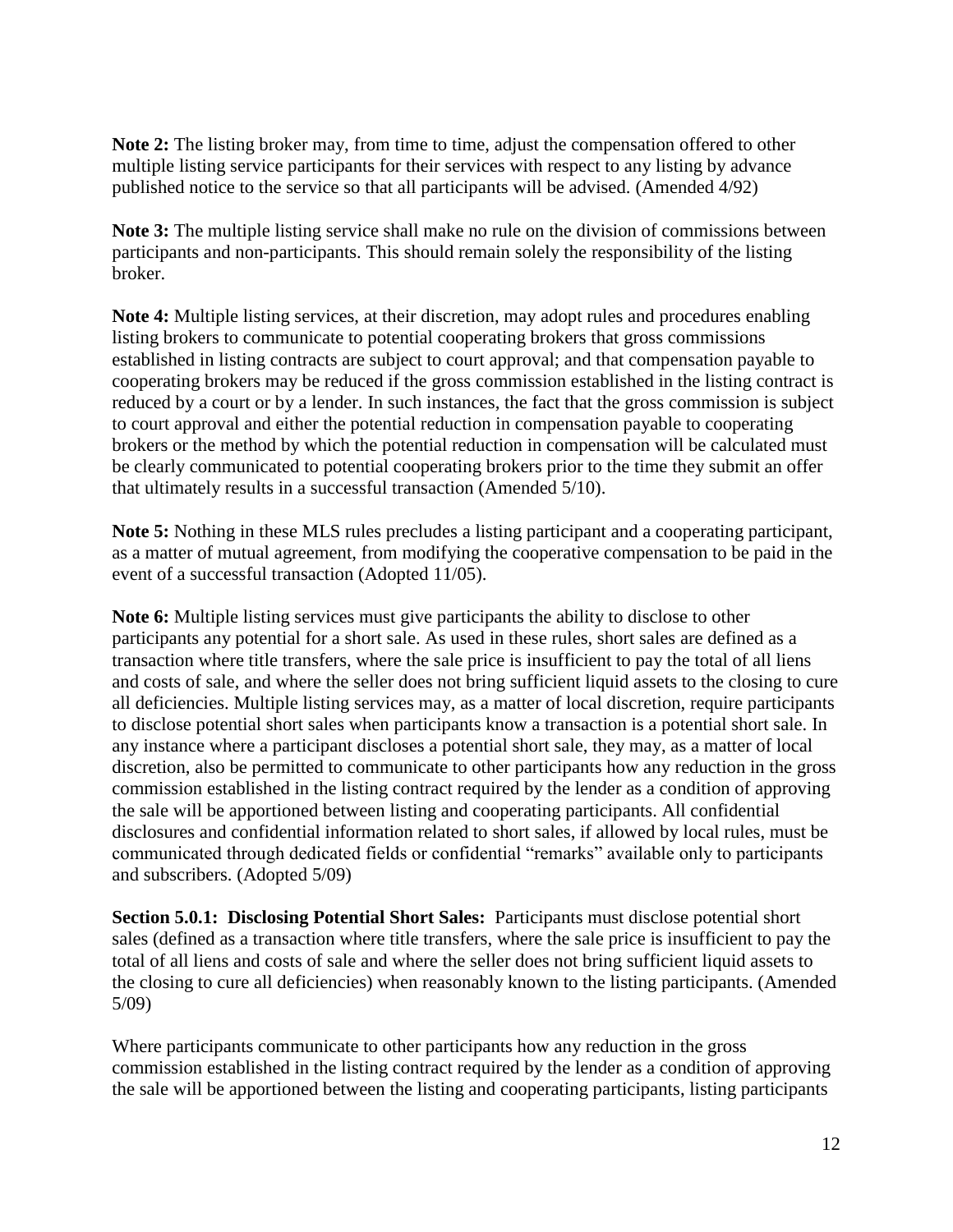shall disclose to cooperating participants in writing the total reduction in the gross commission and the amount by which the compensation payable to the cooperating broker will be reduced within 24 hours of receipt of notification from the lender. (Adopted 5/10)

**Section 5.1: Participant as Principal:** If a participant or any licensee (or licensed or certified appraiser) affiliated with a participant has any interest in property, the listing of which is to be disseminated through the multiple listing service, that person shall disclose that interest when the listing is filed with the multiple listing service and such information shall be disseminated to all multiple listing service participants.

**Section 5.2: Participant as Purchaser:** If a participant or any licensee (including licensed and certified appraisers) affiliated with a participant wishes to acquire an interest in property listed with another participant, such contemplated interest shall be disclosed in writing to the listing broker not later than the time an offer to purchase is submitted to the listing broker. (Adopted 2/92)

**Section 5.3: Dual or Variable Rate Commission Arrangements:** The existence of a dual or variable rate commission arrangement (i.e., one in which the seller/landlord agrees to pay a specified commission if the property is sold/leased by the listing broker without assistance and a different commission if the sale/lease results through the efforts of a cooperating broker; or one in which the seller/landlord agrees to pay a specified commission if the property is sold/leased by the listing broker either with or without the assistance of a cooperating broker and a different commission if the sale/lease results through the efforts of a seller/landlord) shall be disclosed by the listing broker by a key, code or symbol as required by the MLS. The listing broker shall, in response to inquiries from potential cooperating brokers, disclose the differential that would result in either a cooperative transaction, or alternatively in a sale/lease that results through the efforts of the seller/landlord. If the cooperating broker is a buyer/tenant representative, the buyer/tenant representative must disclose such information to their client before the client makes an offer to purchase or lease. (Amended 5/01)

## **Service Charges**

**Section 6: Service Fees and Charges:** The following service charges for operation of the multiple listing service are in effect to defray the costs of the service and are subject to change from time to time in the manner prescribed:

**Initial Participation Fee:** An applicant for participation in the service shall pay an application fee of \$250.00 with such fee to accompany the application.

Note: The initial participation fee shall approximate the cost of bringing the Service to the participant.

**Recurring Participation Fee:** The annual participation fee of each participant shall be an amount equal to \$400.00 times each salesperson and licensed or certified appraiser who has access to and use of the service, whether licensed as a broker, sales licensee or licensed or certified appraiser who is employed by or affiliated as an independent contractor with such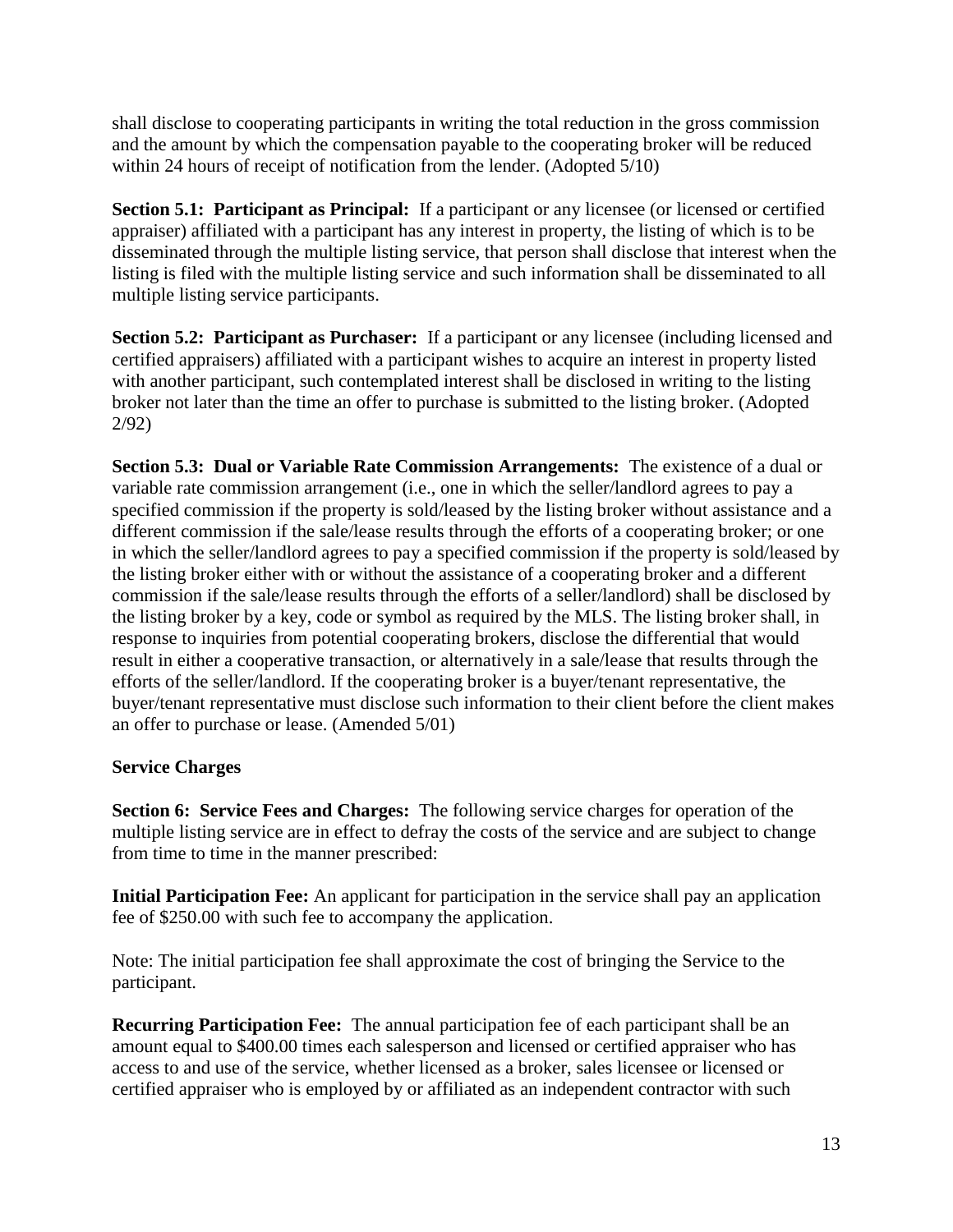participant. Fees shall be prorated on a monthly basis and paid quarterly or yearly. (Amended 2/17)

However, MLSs must provide participants the option of a no-cost waiver of MLS fees, dues, and charges for any licensee or licensed or certified appraiser who can demonstrate subscription to a different MLS where the principal broker participates. MLSs may, at their discretion, require waiver recipients and their participants to sign a certification for nonuse of its MLS services, which can include penalties and termination of the waiver if violated.\* (Adopted 11/17)

**Note 1:** A multiple listing service may elect to have such fees payable on a quarterly or even on a yearly basis. However, added administrative services are necessitated by increased frequency of such payments.

**Note 2:** Multiple listing services that choose to include affiliated unlicensed administrative and clerical staff, personal assistants, and/or individuals seeking licensure or certification as real estate appraisers among those eligible for access to and use of MLS information as subscribers may, at their discretion charge recurring fees. (Amended 11/17)

**Note:** Mandatory waiver provision is effective no later than July 1, 2018.

**Section 6.1: Subscriber Fee Waivers:** MLS provides participants the option of a no-cost waiver of MLS fees, dues, and charges for any licensee or licensed or certified appraiser in a participating office who can demonstrate

(i) subscription to a different MLS where the principal broker for the office also participates or (ii) that they work exclusively with rentals. MLS requires participants to sign a certification for nonuse of MLS services, which includes penalties and termination of the waiver if violated.

Normally, under Section 6, any per-subscriber fee is calculated based on each salesperson and licensed or certified appraiser affiliated with a participating office. The effect of fee waiver is that the number of subscribers in a participating office for purposes of any recurring persubscriber fees paid by a participant under Section 6 shall be reduced by the number of licensees and certified appraisers who are subject to waiver under this Section 6.

For purposes of this Section 6.6 and all rule provisions referring to it, "licensee" refers to nonprincipal brokers and salespersons and licensed and certified appraisers. Section 6.6.1 sets out the conditions for fee waiver, Section 6.6.2 the process for obtaining and maintaining waivers, Section 6.6.3 circumstances under which waiver is revoked and consequences of revocation, and Section 6.6.4 the consequences of repeated violations of these policies.

**Section 6.6.1: Conditions for Waiver Fee:** Waivers are available for licensees in offices participating in MLS, provided the participant and any fee-waived licensee(s) meet all the following requirements:

- a. Any fee-waived licensee must be a subscriber in another multiple listing service or must exclusively work with rentals
- b. During any period for which a licensee's fees are waived, the licensee shall refrain from using any of the services of this MLS included but not limited to: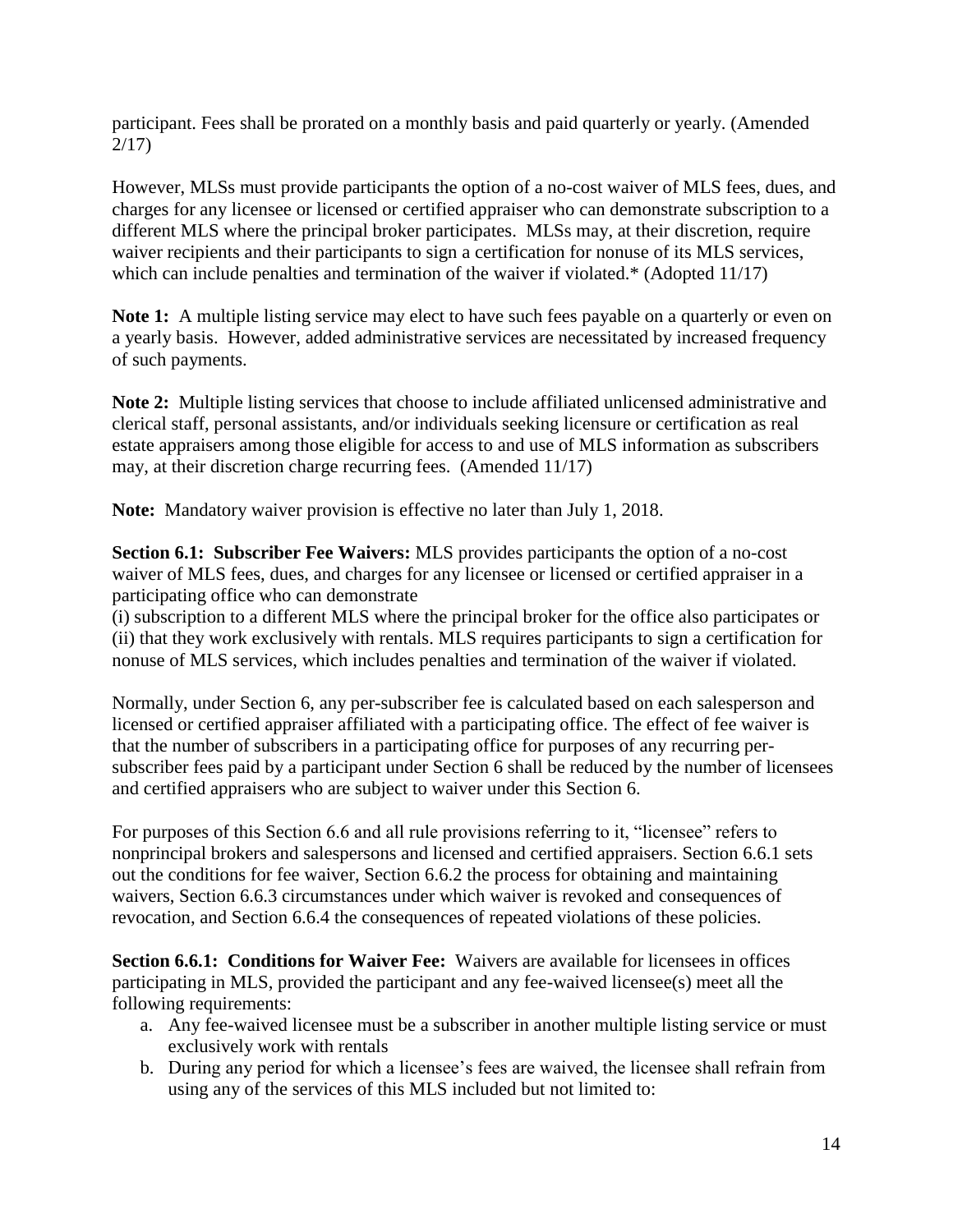1. Using this MLS's systems, databases, etc. This does not include accessing listing information of the licensee's own broker or of other brokers through the participant's IDX site or elsewhere. It does include accessing such information on the participant's VOW (which is for consumers' personal use). 2. Being a listing agent on an active or pending property listing in this MLS. 3. Use of any data feed from this MLS (except one that includes listings only of the licensee's broker).

4. Using this MLS's data on an IDX or VOW website identified as the fee-waived subscriber's site or page.

5. Using MLS's data in an automated valuation product or tool in any product or service identified as coming from the fee-waived subscriber.

6. Attending an MLS Tour, training, or utilizing any other product, service or benefit of the Multiple Listing Service.

**Section 6.6.2: Process for Obtaining and Maintaining Waiver:** The participant must at all times provide to MLS up-to-date information on all licensees, whether they are subscribers or fee-waived licensees, in each participating office. Participant shall notify the MLS within five (5) business days of any change in status for subscribers and any change in qualifications of feewaiver licensees.

In order to obtain a waiver for any licensee in the participant's office, the participant must certify the MLS's form for listing fee-waived licensees. In order to maintain a waiver for any licensee, the participant and licensee must continue to satisfy the requirements of Section 6.6.1 and must recertify of the matters addressed in this Section with the frequency set by this MLS.

**Section 6.6.3: Revocation of Waiver:** The fee waiver for a licensee may be revoked under various circumstances, and the consequences of the revocation vary depending on its circumstances, as provided in this section.

- a. The participant or fee-waived licensee may revoke the waiver at any time upon notice to this MLS. In that case, the fee-waived licensee immediately becomes a subscriber and any fees due to MLS under its normal fee schedule for the current period for the subscriber (including pro-rata fees for any partial service period and any application fees if none have previously been paid for the subscriber) shall immediately become due and payable.
- b. If this MLS determines that the fee-waived licensee has used any of the services of this MLS listed in Section 6.6.1(b) during a fee-waiver period, including if a fee-waived licensee appears as a listing agent on an active or pending listing in this MLS, then MLS may terminate the fee waiver upon notice to the participant and subscriber. In this case, the consequences of subsection (a) apply, and in addition to them, MLS may assess participant a fine (as outlined in Section 7.1.7); non-payment of the fine will result in a suspension of MLS access for participant and all subscribers associated with participant. Six months after termination of a waiver, the participant and subscriber can re-certify the subscriber to be a feewaived licensee.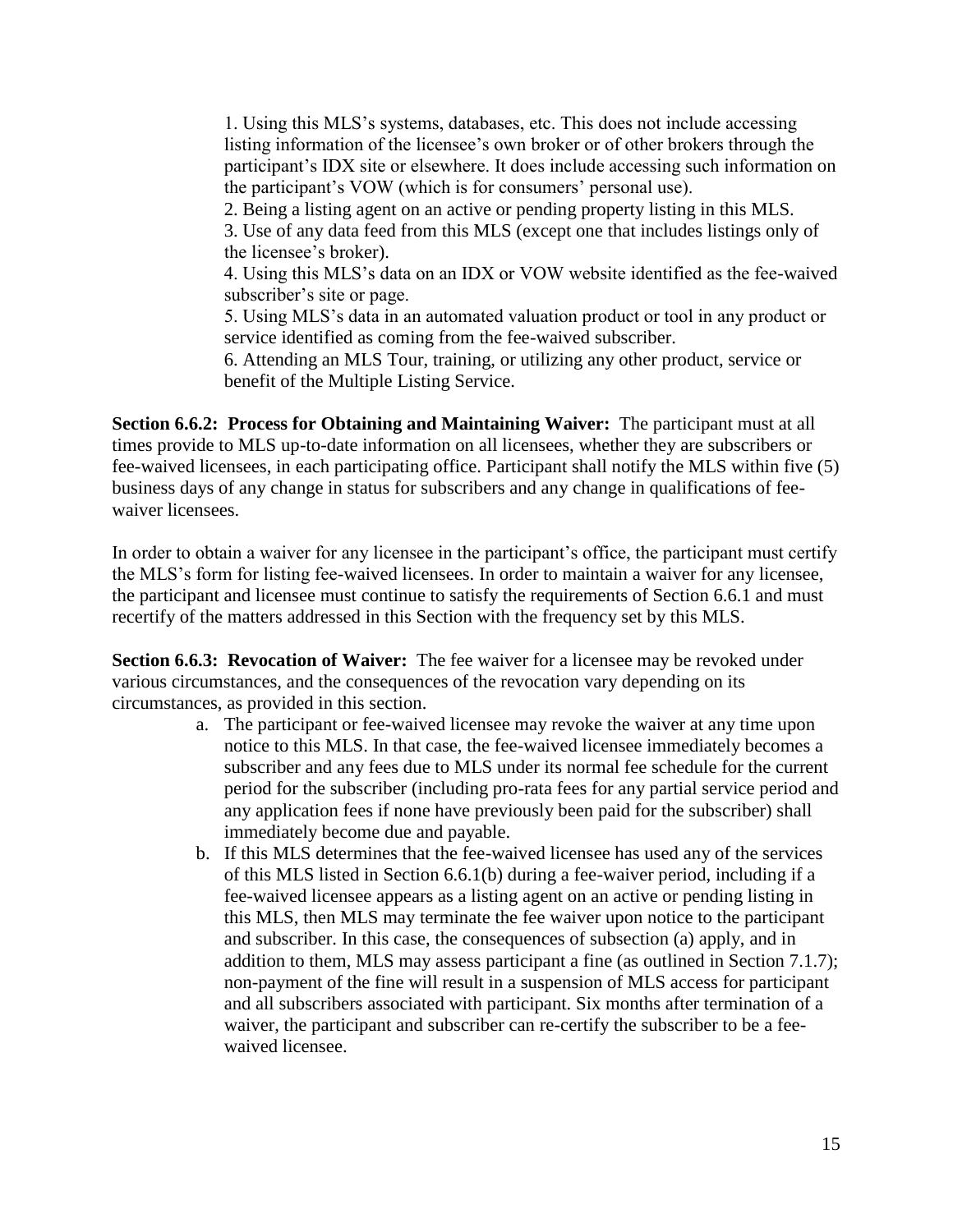**Section 6.6.4: Consequences of Repeated Violations:** A pattern of repeated violations of Section 6.6.1(b) exists when a participant allows any combination of three or more violations of Section 6.6.1(b), whether the participant is aware of the violations and whether committed by one fee-waived licensee or more; or when a subscriber commits three or more violations of Section 6.6.1(b). In the event that a participant or subscriber exhibits a pattern of repeated violations of Section 6.6.1(b), MLS may suspend all fee waivers for the participant or subscriber (or both) for a period of up to three years. If, after such a period of suspension, a participant or subscriber again exhibits a pattern of repeated violations, MLS may permanently terminate fee waivers for the participant or subscriber (or both). In the event a participant or subscriber subject to suspension or termination of waivers moves to a new office as a participant, that office shall be ineligible for waivers during the pendency of its participant's suspension or termination. In the event a participant or subscriber subject to suspension or termination of waivers moves to a new office as a non-principal licensee, that non-principal licensee shall be ineligible for waivers during the pendency of his or her suspension or termination.

## *MLS Waiver Form (available from the BCAR office and on the Website)*

#### **BRANCH COUNTY ASSOCIATION OF REALTORS®**

#### **MULITPLE LISTING SERVICE WAIVER/CERTIFICATION OF NON-USE**

The broker participant of the service shall be exempt from payment of multiple listing subscription fees for any individual employed by or affiliated as an independent contractor with the participant who does *not* actually have access to or utilization of the service (including but not limited to computer program, lockbox key).

Such exemption shall be effective beginning ... The exemption, if recommended by the multiple listing policy committee, shall be effective when approved by the board of directors. The exemption for any individual shall automatically be revoked upon the individual's utilization of the service in any manner.

#### **Certification of Individual Affiliated with Participant in a Multiple Listing Service:**

I, , associated with ,

Working in  $\blacksquare$  working in the multiple listing service in any way at any time, and understand that if I should utilize the multiple listing service at any time, the participant with whom I am affiliated is obligated to pay an additional individual subscription fee. I understand that if I am found in violation of the waiver agreement, my broker will be billed MLS fees for the full amount of the quarter in which I am found in violation.

Signature of individual affiliated with participant

**Print name of individual** 

Name (type/print) of individual affiliated with participant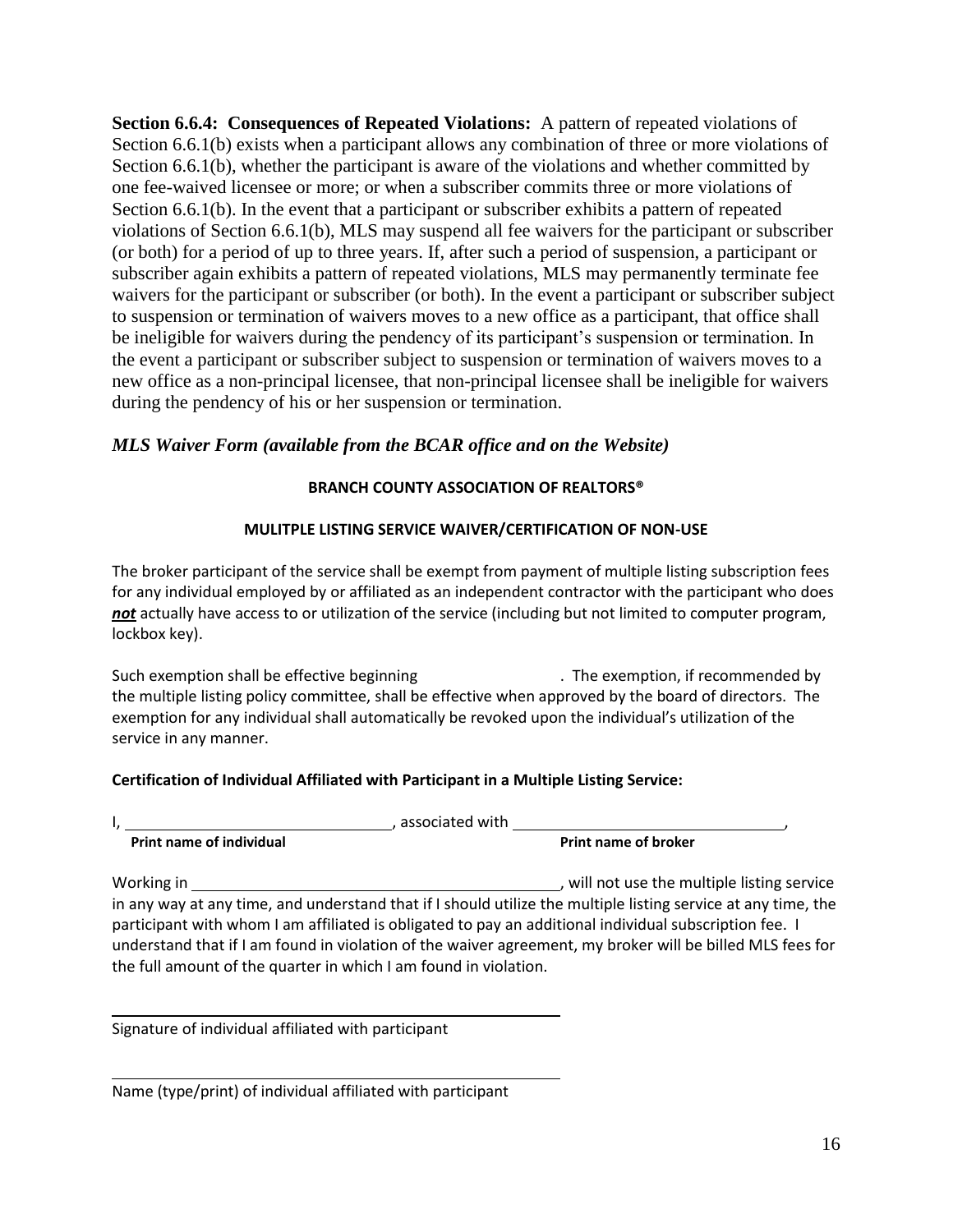#### **Certification by Broker Participant of BCAR Multiple Listing Service as to Individual's Certification above:**

I agree that if  $\frac{1}{2}$  (name of individual) utilizes the multiple listing service in any way at a future date, I will notify the service and pay the required subscription fee of the multiple listing service.

Signature of MLS broker participant & date

Name (type/print) of MLS broker participant

**Section 7: Compliance with Rules – Authority to Impose Discipline:** By becoming and remaining a participant or subscriber in this MLS, each participant and subscriber agrees to be subject to the rules and regulations and any other MLS governance provision. The MLS may, through the administrative and hearing procedures established in these rules, impose discipline for violations of the rules and other MLS governance provisions.

Discipline that may be imposed may only consist of one or more of the following:

- a. Letter of warning
- b. Letter of reprimand

c. Attendance at MLS orientation or other appropriate courses or seminars which the participant or subscriber can reasonably attend taking into consideration cost, location, and duration

d. Appropriate, reasonable fine not to exceed \$15,000

e. Suspension of MLS rights, privileges, and services for not less than thirty (3) days nor more than one (1) year

f. Termination of MLS rights, privileges, and services with no right to reapply for a specified period not to exceed three (3) years. (Revised 11/14)

**Note:** A participant (or user/subscriber, where appropriate) can be placed on probation. Probation is not a form of discipline. When a participant (or use/subscriber, where appropriate) is placed on probation the discipline is held in abeyance for a stipulated period of time not longer than one (1) year. Any subsequent finding of a violation of the LS rules during the probationary period may at the discretion of the Board of Directors, result in the imposition of the suspended discipline. Absent any subsequent findings of a violation during the probationary period, both the probationary status and the suspended discipline are considered fulfilled, and the individual's record will reflect the fulfillment. The fact that one or more forms of discipline are held in abeyance during the probationary period does not bar imposition of other forms of discipline which will not be held in abeyance. (Revised 05/14)

**Section 7.1: Fine Schedule**

## **Infraction:**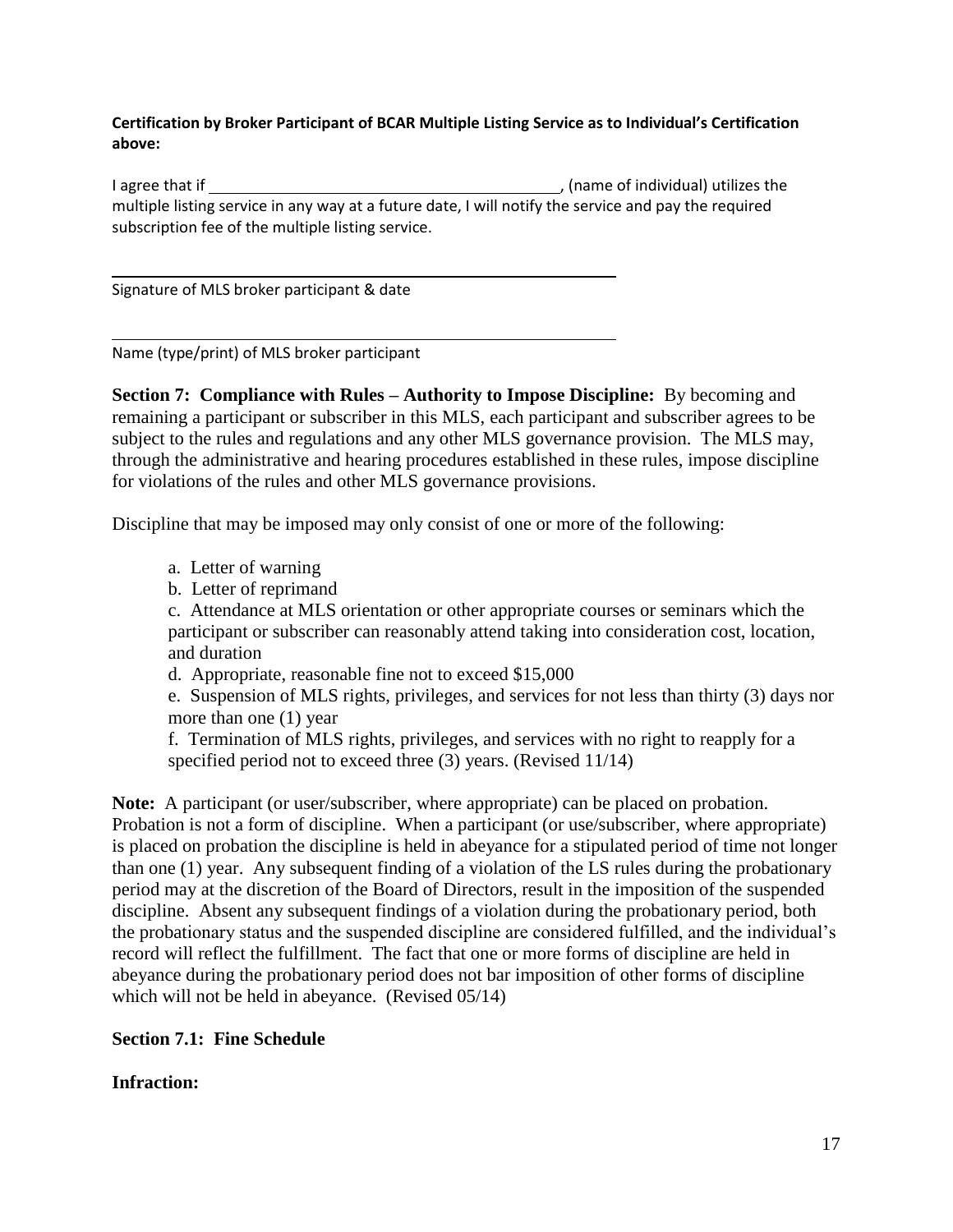1. Late entry of listing information, including but not limited to price changes, extensions, withdrawn (temporarily) and cancellations.

Letter of reprimand. \$50 per day late fee for second offense. \$100 per day late fee for third offense. Suspension for 30 days from the service for fourth offense. Termination from the service, of the broker and office for fifth offense.

2. Actively marketing listed properties to the general public without a listing entered in the MLS or an office exclusive contract on file with the MLS. These listings shall be excluded from the MLS statistics when sold.

Letter of reprimand for first offense. \$1000 for second offense. \$2000 for third offense. Suspension thereafter for additional offenses.

3. Incomplete or incorrect information on submitted contracts or required fields.

Letter of reprimand for first offense.

\$10 per item plus \$100 per day for each day that the information remains incomplete after notification for additional offenses. Notification will be in writing and submitted to the Service.

4. Noncompliance of paperwork audit

Letter of reprimand for first offense. \$500 per contract and \$500 per day until compliance has been reached for additional offenses.

5. Primary photo that is not an exterior view of the listed property.

Letter of reprimand for first offense.

\$25 fine plus \$10 per day for every day until corrected if not corrected within 7 days of notification for additional offenses.

6. No primary photo on listing within 7 days of listing entry date. Sellers of properties listed in the MLS have the ability to direct that photographs or other graphic representations of the property be withheld from the MLS compilations.

Letter of reprimand for first offense.

\$25 fine plus \$10 per day until corrected if not corrected within 7 days of notification for additional offenses.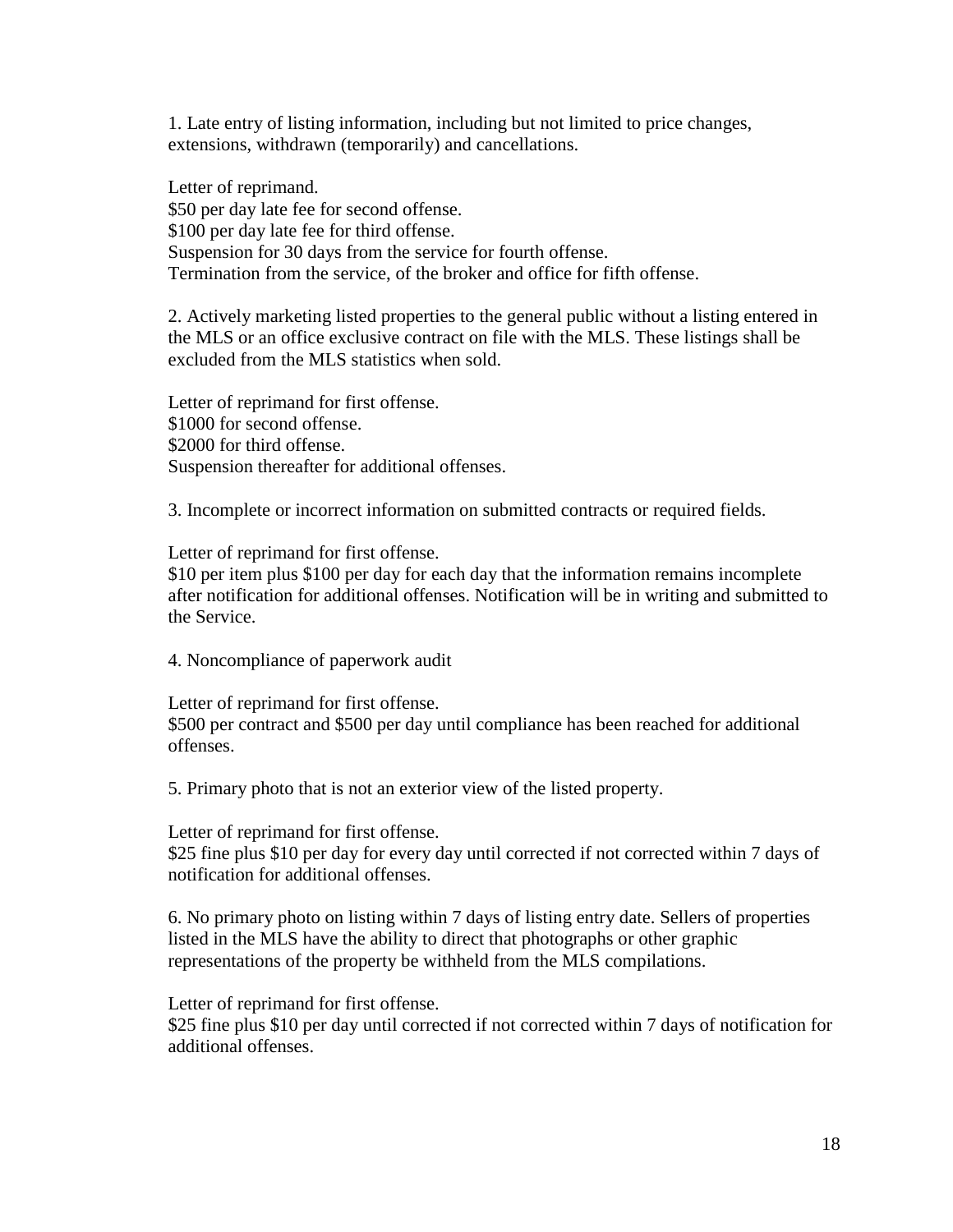7. Violation of the MLS Service Waiver (including but not limited to computer program, lockbox key).

8. MLS service fee for the current quarter and remainder of the year fine up to \$2500.00

The MLS Committee has jurisdiction over fines and reserves the right to fine a higher amount for blatant disregard of the spirit of cooperation. The maximum fine not to exceed \$5000 per violation. All fines may be appealed to the MLS Committee and, subsequently, to the Board of Directors.

**Section 7.2: Compliance with Rules:** The following action may be taken for noncompliance with the rules:

- a) For failure to pay any service charge or fee within one (1) month of the date due, and provided that at least ten (10) days notice has been given, the service shall be suspended until service charges or fees are paid in full
- b) For failure to comply with any other rule, the provisions of Sections 9 and 9.1 shall apply

**Note:** Generally, warning, censure, and the imposition of a moderate fine are sufficient to constitute a deterrent to violation of the rules and regulations of the multiple listing service. Suspension or termination is an extreme sanction to be used in cases of extreme or repeated violation of the rules and regulations of the service. If the MLS desires to establish a series of moderate fines, they should be clearly specified in the rules and regulations. (Amended 11/88)

*Eligibility for coverage under NAR's blanket errors and omissions insurance program is contingent on compliance with the following security measures whether the system is operated by the association, or its MLS, or on behalf of an association by a recognized lock box vendor: (Amended 05/17)*

# **Section 7.3: Electronic Keybox System Rules and Regulations:**

**7.31: Types of keys**. Any physical or electronic key, programmer, or other device (hereinafter referred to as key) by which a lock-box can be opened, must be non-duplicative. Being nonduplicative means that it cannot be readily copied in the manner that other types of keys ordinarily are. (Amended 05/17)

*A mobile device (such as, a smart phone, tablet, fob, etc.) can transmit a key to access a lockbox using standard protocols, including, Bluetooth, ZigBee, infrared technology, and others. The applications and software used by mobile devices must contain security controls to allow only authorized users access to the lockbox. (Adopted 5/17)*

*As a matter of local discretion, the listing broker or agent can issue temporary codes/access to the lockbox and property on terms and conditions agreed to in advance by the seller. Temporary codes/access must expire within seventy-two (72) hours after being issued or must be under the*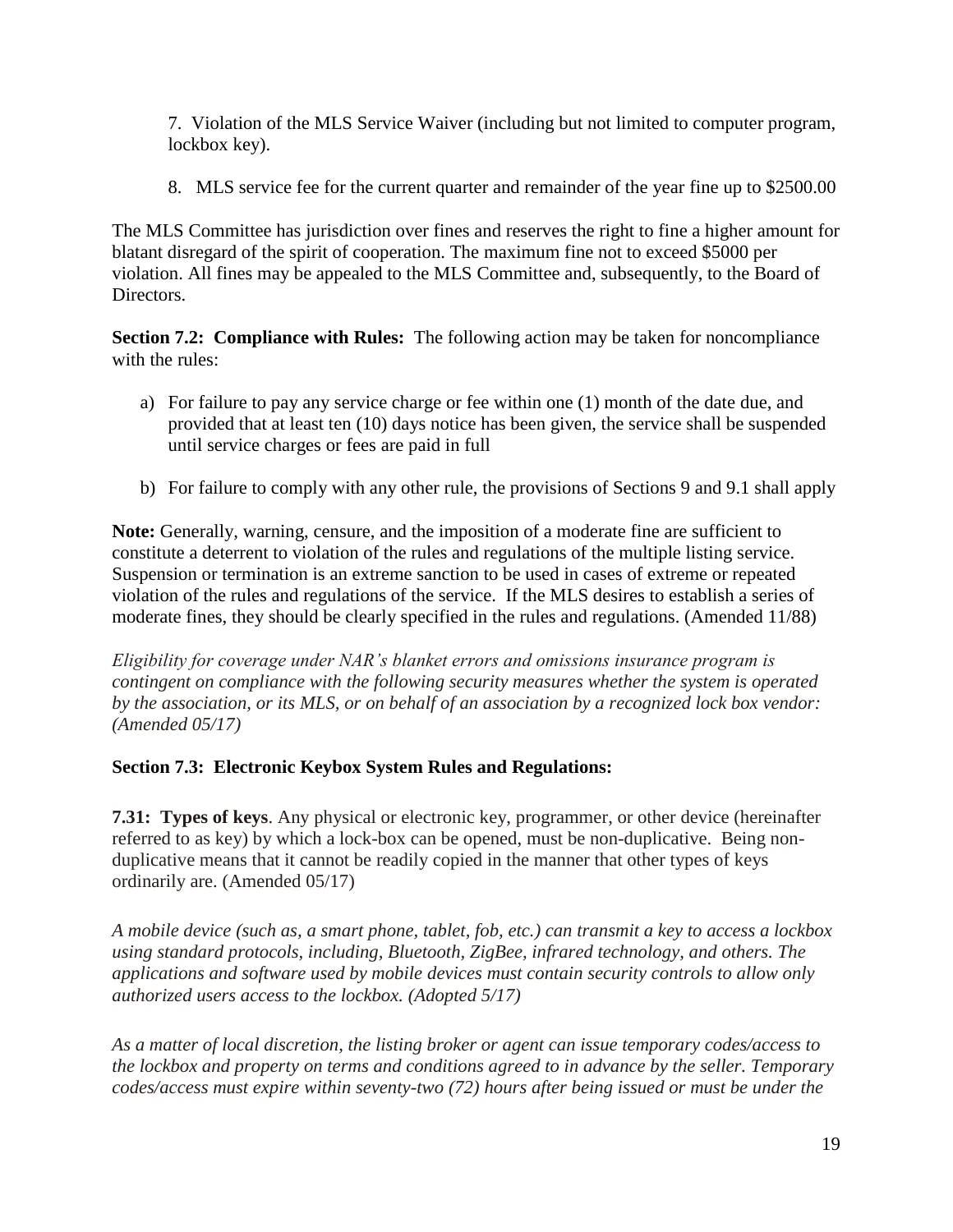*control of the listing broker or agent. Temporary codes must be a minimum field size of five (5) characters. (XX,XXX) (Adopted 05/17)*

**7.32: Security protocols**. Keys must be obtained from the original manufacturer, from a recognized vendor of lock-box systems or from any other legitimate source. Prior to utilizing previously used keys, lids, or boxes, associations and MLSs must obtain sufficient information from the original manufacturer and surrounding associations and MLSs in order to determine whether the key's pattern, code, or configuration is already in use. (Amended 05/17)

*Electronic lockboxes and electronic keys running on mobile devices must incorporate security protocols to prevent the following types of cyber-attacks:*

- *where an unauthorized user can override or escalate their security credentials*
- *where the communication session between the electronic lockbox and key are recorded and played back later to gain unauthorized access*
- *forging of electronic credentials that could allow an unauthorized user the ability to masquerade as an authorized user*
- *digitally signed updates to electronic keys running on mobile devices or electronic lockbox firmware plus a secured update process to prevent unauthorized software from being introduced into the lockbox system*
- *transmission(s) of frequencies to deceive the lockbox electronics into opening (Adopted 05/17)*

**7.33: Availablity of lockbox system and keys.** Any lock-box system-must be designated as either an activity of an association of REALTORS® or an association-owned and operated MLS. (Amended 05/17)

If the lock-box system is an activity of an association of REALTORS®, then every REALTOR® and REALTOR-Associate® and every non-principal broker, sales licensee and licensed or certified appraiser affiliated with a REALTOR®, shall be eligible to hold a key subject to their execution of a lease agreement with the association. (Amended 11/96)

If the lock-box system is an activity of an association-owned and operated MLS, then every MLS participant and every non-principal broker, sales licensee and licensed or certified appraiser who is affiliated with an MLS participant and who is legally eligible for MLS access shall be eligible to hold a key subject to their execution of a lease agreement with the MLS.

as a matter of local discretion, associations and MLSs can determine that key lease agreements executed by non-principal brokers, sales licensees, unlicensed personal assistants, administrative and clerical staff, and licensed, certified, or those seeking to be licensed or certified as appraisers, must also be cosigned by the designated REALTOR® or the office's broker of record. Lease agreements shall spell out the responsibilities of the parties and shall incorporate by reference any applicable rules or regulations or other governing provisions of the association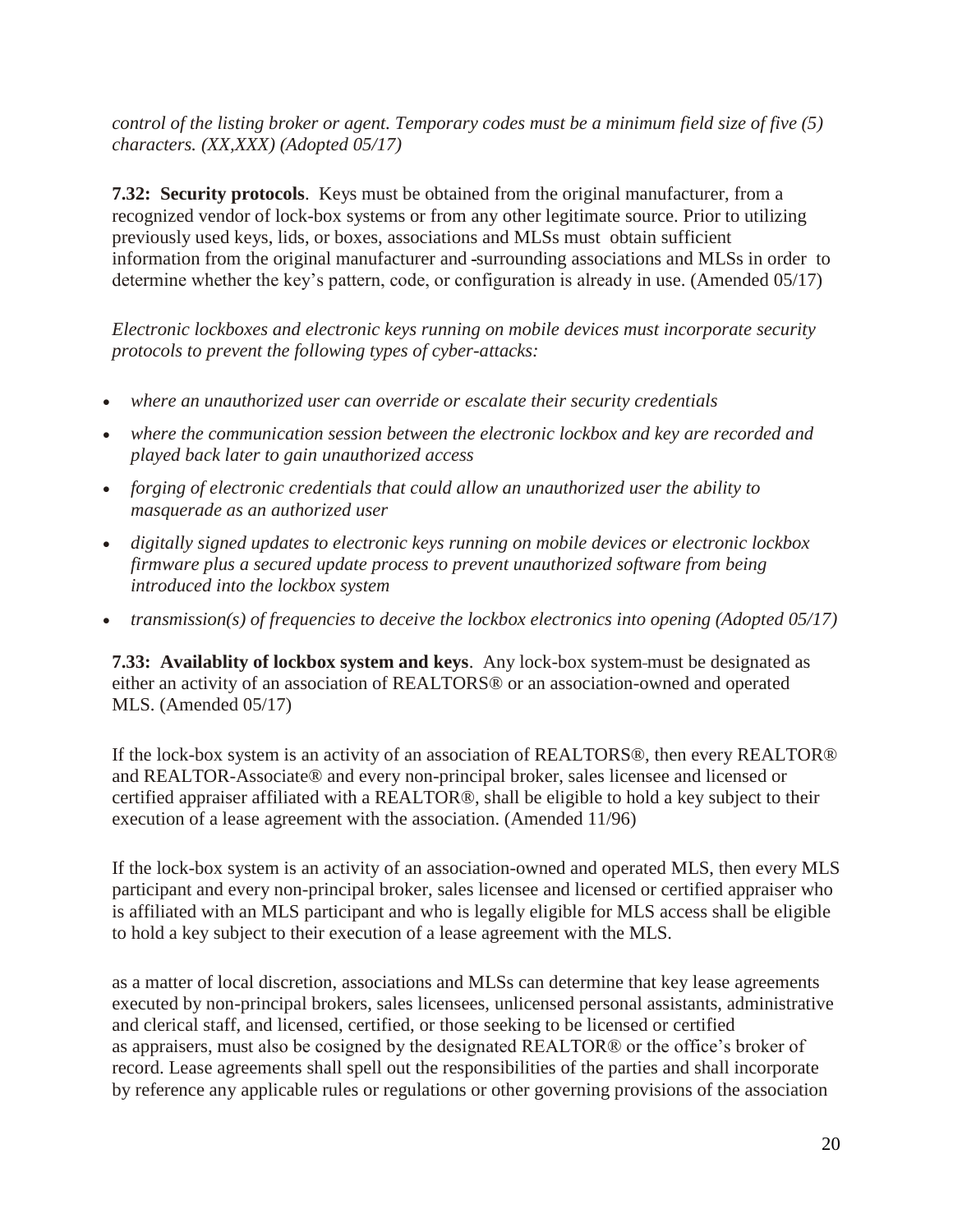or MLS that relate to the operation of the lock box system. The lease agreement shall also provide that keys may not be used under any circumstances by anyone other than the keyholder except as provided elsewhere in this statement of policy. (Amended 05/17)

Associations and MLSs may, at their discretion, lease keys to affiliate members of associations who are actively engaged in a recognized field of real estate practice or in related fields. In such instances, the lease agreement shall be signed by the keyholder and by a principal, partner, or corporate officer of the keyholder's firm. (Amended 05/17)

Individuals may be required to pay lockbox costs as part of association dues or as part of MLS participation fees pursuant to MLS Policy Statement 7.57, Categorization of MLS Services, Information, and Products and pursuant to NAR Bylaws Official Interpretation #32. No one shall be required to lease a key from the association except on a voluntary basis. (Adopted 5/17)

Associations and MLSs may refuse to sell or lease lock box keys, may terminate existing key lease agreements, and may refuse to activate or reactivate any key held by an individual who has been convicted of a crime within the past seven (7) years under the following circumstances: (Amended 5/17)

A. The association or MLS determines that the conviction(s) relates to the real estate business or puts clients, customers, other real estate professionals, or property at risk, for example through dishonest, deceptive, or violent acts; and (Amended 5/17)

B. The association or MLS gives the individual an opportunity to provide and the association or MLS must consider mitigating factors related to the individual's criminal history, including, but not limited to, factors such as:

- the individual's age at the time of the conviction(s);
- nature and seriousness of the crime;
- extent and nature of past criminal activity;
- time elapsed since criminal activity was engaged in;
- rehabilitative efforts undertaken by the applicant since the conviction(s);
- facts and circumstances surrounding the conviction(s); and
- evidence of current fitness to practice real estate. (Amended 5/17)

Associations and MLSs should be sure to evaluate individuals uniformly, and avoid making exceptions for one individual while denying an exception to another individual with a similar criminal history. (Amended 5/17)

Associations or MLSs may suspend the right of lock box keyholders to use lock box keys following their arrest and prior to a final determination on any such charge if, in the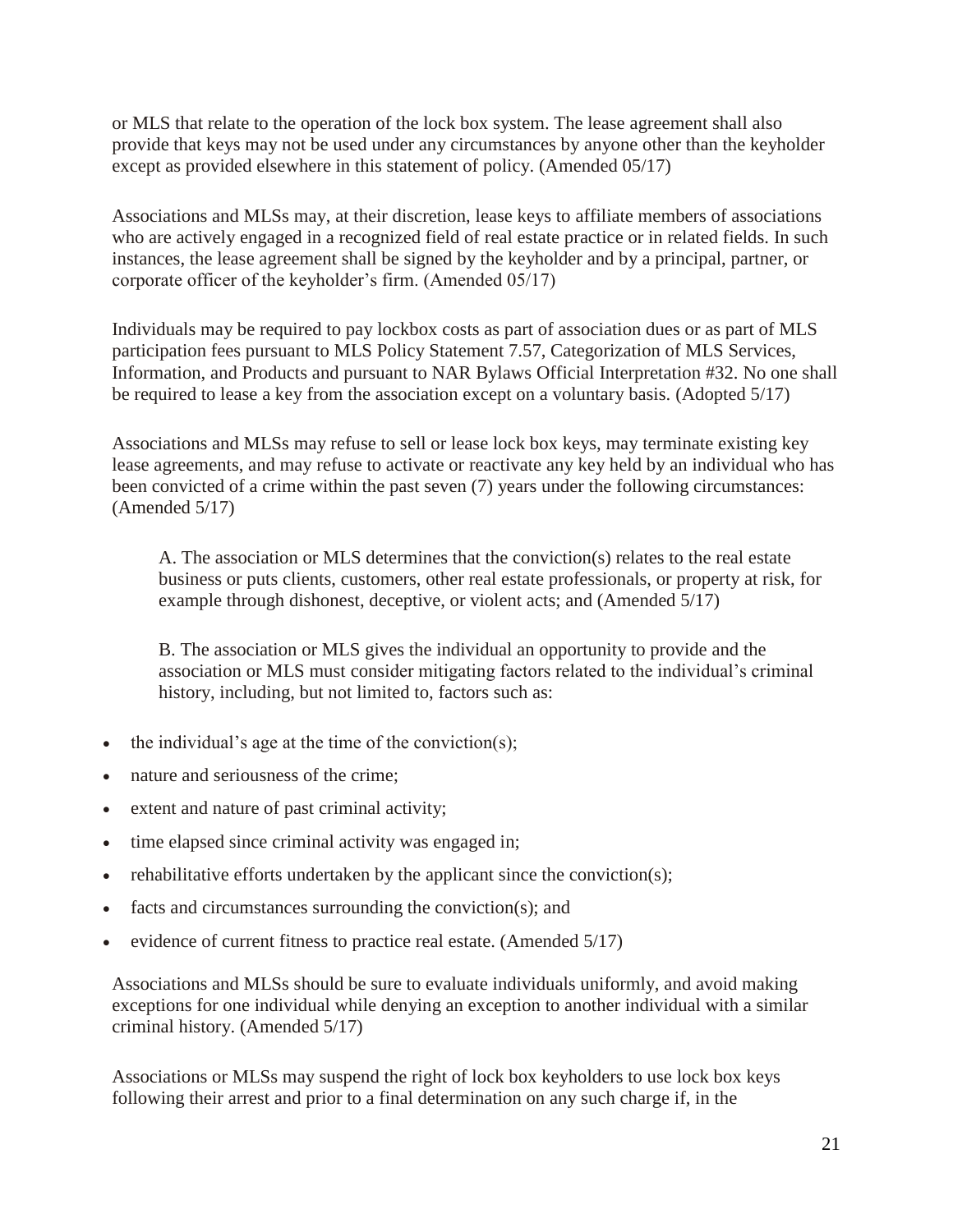determination of the association or MLS, the charge relates to a crime that relates to the real estate business or puts clients, customers, other real estate professionals, or property at risk. (Amended 5/17)

**7.34: Audit requirement**. Associations or MLSs shall maintain current records as to all keys issued and in inventory, including registered users accessing lockboxes through applications and software used by mobile devices. There shall be an audit, at least annually, of all keys, whether issued or in inventory. This requirement may be satisfied by a physical inventory or, alternatively, by receipt of a statement signed by the keyholder and the designated Realtor®, broker of record, or, in the case of an affiliate member, by a principal, partner, or corporate officer of the keyholder's firm, attesting that the key is currently in possession of the keyholder. (Amended 05/9917)

If, at the time of inventory, a key is unaccounted for, or if a keyholder refuses or is unable to demonstrate that the key is within their physical control, then the key will be considered unaccounted for and any funds on deposit will be forfeited to the association.

Deposits for electronic programmers or electronic keycards which are leased but which can be deactivated within thirty (30) days may be required as a matter of local determination. (Adopted 11/95)

**7.35: Seller authority required**. Lock-boxes may not be placed on a property without written authority from the seller. This authority may be established in the listing contract or any other written document. Inclusion in MLS compilations cannot be required as a condition of placing lock-boxes on listed property. (Amended 05/17)

**7.36: Reporting missing keys**. Associations or MLSs must charge keyholders and their cosignatories with the joint obligation of immediately reporting lost, stolen, or otherwise unaccountable for keys to the association or MLS. Upon receipt of notice, the association or MLS must take any steps deemed necessary to resecure the system. (Amended 05/17)

**7.37: Rules and procedures governing lockbox systems**. Associations and MLSs must adopt written, reasonable, and appropriate rules and procedures for administration of lock-box systems which may include appropriate fines, not to exceed \$15,000. Any issuing fees, recurring fees, or other administrative costs shall be established at the discretion of the association or MLS and set forth in the rules and procedures. All keyholders, whether or not they are association members or MLS participants shall agree, as a condition of the key lease agreement, to be bound by the rules and procedures governing the operation of the lock-box system. (Amended 05/17)

Key lease agreements may contain a liquidated damages provision to offset some or all of the costs in reestablishing the security of the system if it is determined that the security has been compromised through the negligence or fault of the keyholder. (Amended 11/97)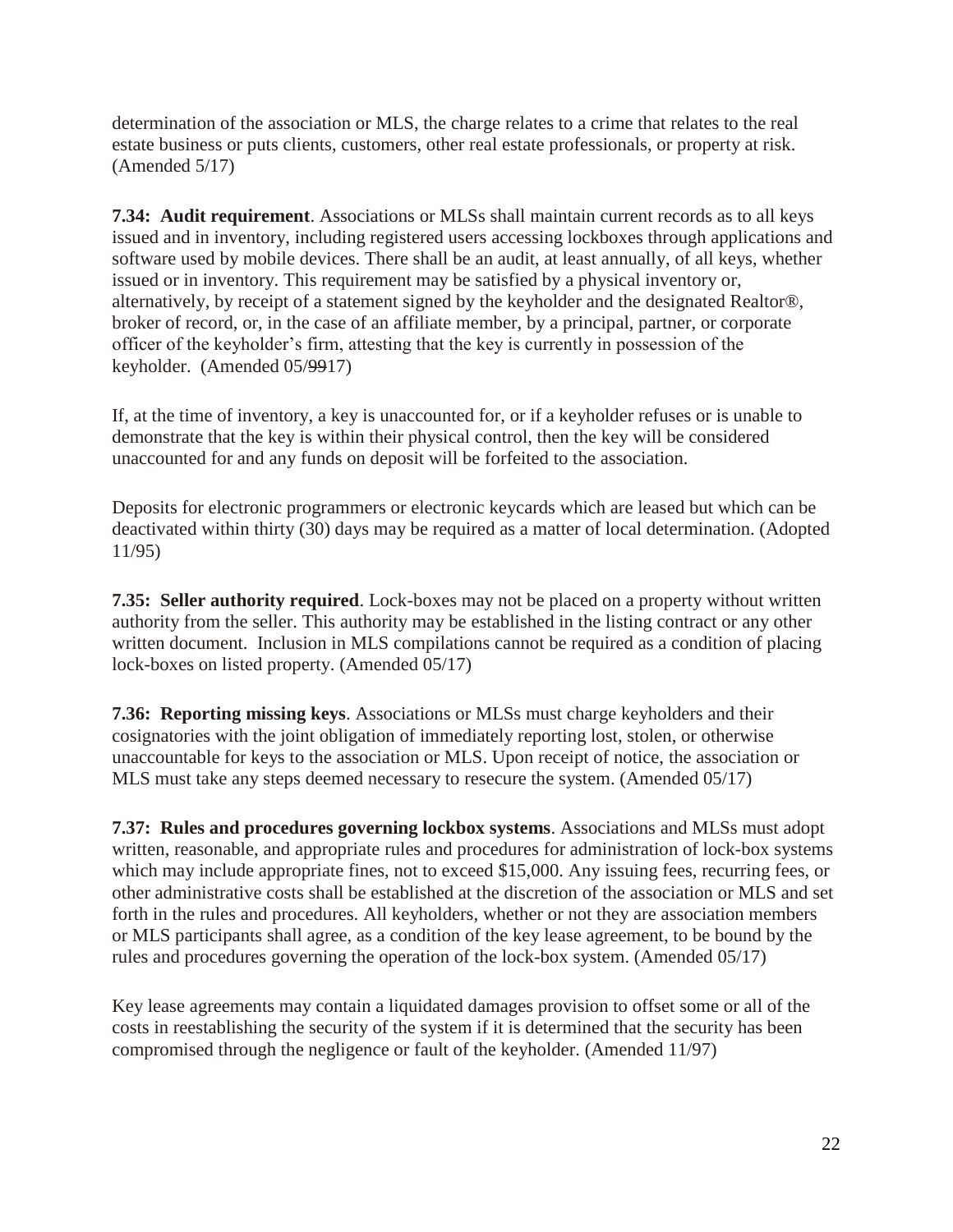**7.38: Issuing electronic programmers or keypads on temporary basis**. In the event electronic lock-box programmers or keypads are sold or leased, a designated REALTOR® principal or an office's broker of record may purchase or lease additional programmers or keypads to be issued on a temporary basis to other keyholders in the same office in the event their programmer or keypad becomes non-functional outside normal business hours or under circumstances where a replacement programmer or keypad is not reasonably available from the issuing association or MLS. When a programmer or keypad is issued on a temporary basis, it shall be the responsibility of the REALTOR® principal or the broker of record to advise the association or MLS in writing that the programmer or keypad has been issued, to whom, and the date and time of issuance within forty-eight (48) hours. It shall also be the responsibility of the Realtor® principal or the broker of record to advise the association or MLS in writing within two (2) business days after possession of the previously issued programmer or keypad has been reassumed. (Adopted 05/17)

**7.39: Requiring "approved" lockbox systems**. As a matter of local discretion, associations and MLSs may require placement of an "approved" lock-box on listed properties if any device giving access to real estate professionals or service providers is authorized by the seller and occupant and is placed on the property. The purpose of this requirement, if adopted by an association or MLS, is to ensure cooperating participants and subscribers have timely access to listed properties. Requiring that a lock-box or other access device be "approved" does not limit the devices that satisfy the requirement to lock-boxes leased or sold by an association or MLS. The association or MLS may require that the devices be submitted in advance for approval, and the access device may be any lock-box or other access device that provides reasonable, timely access to listed property. The association or MLS also may revoke the approval or subject the participant to discipline if the device is used in a manner that fails to continue to satisfy this requirement. (Adopted 05/17)

## **Meetings**

**Section 8: Meetings of MLS Committee:** The multiple listing service committee shall meet for the transaction of its business at a time and place to be determined by the committee or at the call of the chairperson.

**Section 8.1: Meetings of MLS Participants:** The committee may call meetings of the participants in the service to be known as meetings of the multiple listing service.

**Section 8.2: Conduct of the Meetings:** The chairperson, or vice chairperson, shall preside at all meetings or, in their absence; a temporary chairperson from the membership of the committee shall be named by the chairperson or, upon his failure to do so, by the committee.

## **Enforcement of Rules or Disputes**

**Section 9: Consideration of Alleged Violations:** The committee shall give consideration to all written complaints from participants having to do with violations of the rules and regulations. (Amended 2/98)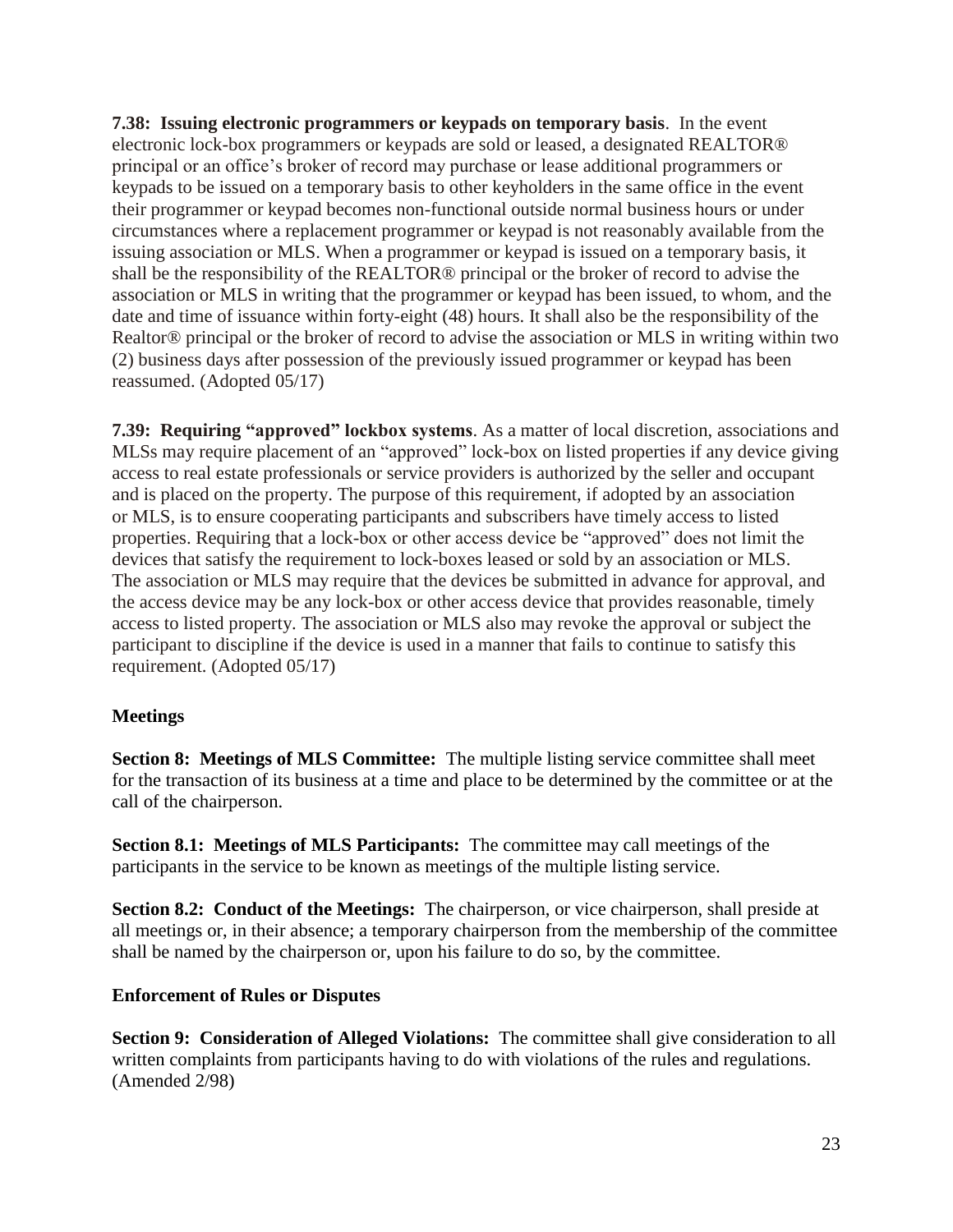**Section 9.1: Violations of Rules and Regulations:** If the alleged offense is a violation of the rules and regulations of the service and does not involve a charge of alleged unethical conduct or request for arbitrations, it may be administratively considered and determined by the multiple listing service committee, and if a violation is determined, the committee may direct the imposition of sanction, provided the recipient of such sanction may request a hearing before the professional standards committee of the association in accordance with the bylaws and rules and regulations of the association of REALTORS® within twenty (20) days following receipt of the committee's decision. (Amended 11/96)

If, rather than conducting an administrative review, the multiple listing committee has a procedure established to conduct hearings, the decision of the multiple listing committee may be appealed to the board of directors of the association of REALTORS® within twenty (20) days of the tribunal's decision being rendered. Alleged violations involving unethical conduct shall be referred to the association's grievance committee for processing in accordance with the professional standards procedures of the association. If the charge alleges a refusal to arbitrate, such charge shall be referred directly to the board of directors of the association of REALTORS®. (Amended 2/98)

If, rather than conducting an administrative review, the MLS committee has a procedure established to conduct hearings, the decision of the hearing tribunal may be appealed to the board of directors of the association of REALTORS®. Alleged violations of Section 16 of the rules and regulations shall be referred to the association's grievance committee for processing in accordance with the professional standards procedures of the association, except that if the charge alleges a refusal to arbitrate, such charge shall be referred directly to the board of directors of the association. (Amended 2/98)

**Section 9.2: Complaints of Unethical Conduct:** All other complaints of unethical conduct shall be referred by the committee to the secretary of the association of REALTORS® for appropriate action in accordance with the professional standards procedures established in the association's bylaws. (Amended 11/88)

## **Confidentiality of MLS Information**

**Section 10: Confidentiality of MLS Information:** Any information provided by the multiple listing service to the participants shall be considered official information of the service. Such information shall be considered confidential and exclusively for the use of participants and real estate licensees affiliated with such participants and those participants who are licensed or certified by an appropriate state regulatory agency to engage in the appraisal of real property and licensed or certified appraisers affiliated with such participants. (Amended 4/92)

**Section 10.1: MLS Not Responsible for Accuracy of Information:** The information published and disseminated by the service is communicated verbatim, without change by the service, as filed with the service by the participant. The service does not verify such information provided and disclaims any responsibility for its accuracy. Each participant agrees to hold the service harmless against any liability arising from any inaccuracy or inadequacy of the information such participant provides.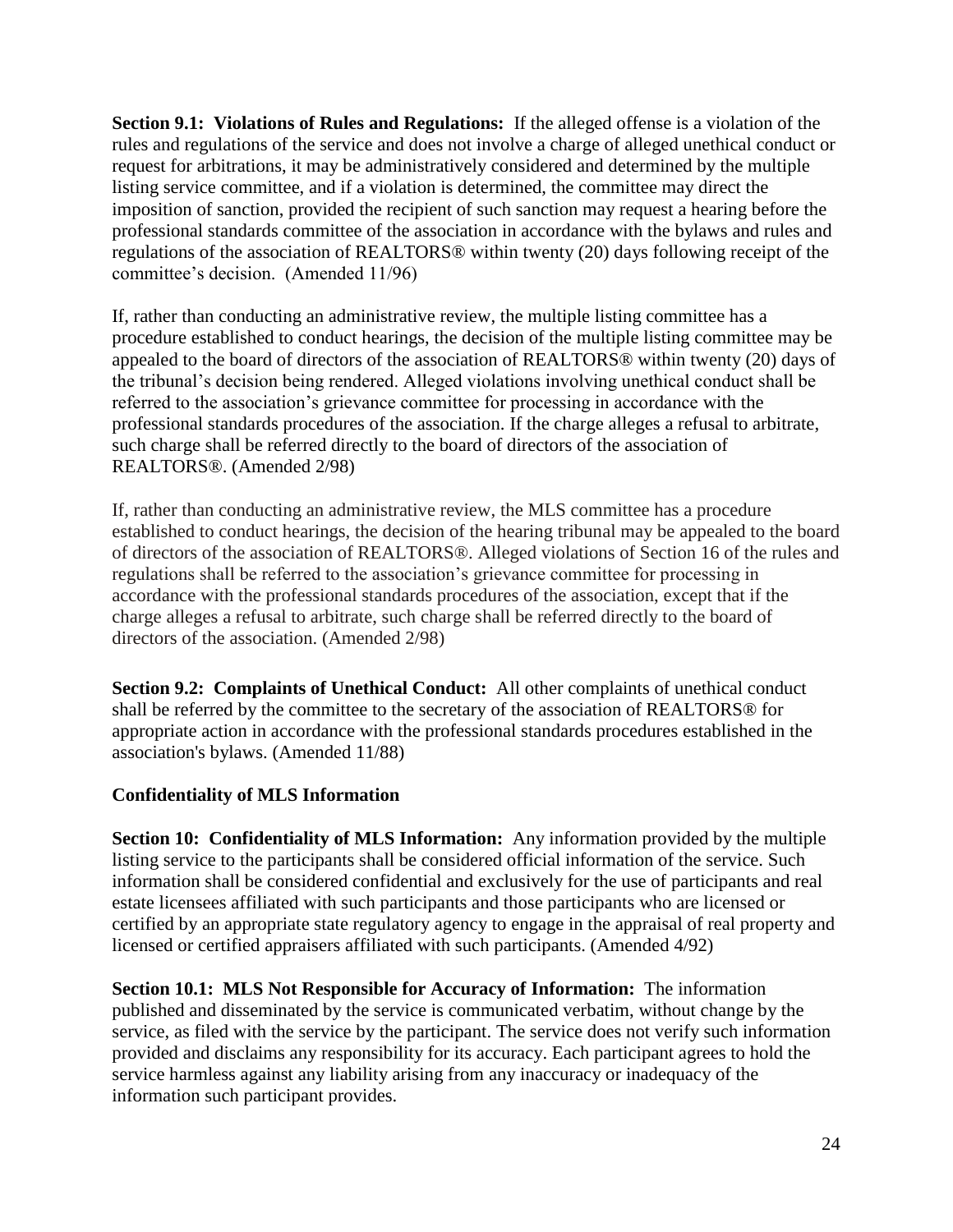## **Ownership of MLS Compilations\* and Copyright**

*\* The term MLS compilation, as used in sections 11 and 12 herein, shall be construed to include any format in which property listing data is collected and disseminated to the participants including but not limited to bound book, loss-leaf binder, computer database, card file, or any other format whatsoever.*

**Section 11:** By the act of submitting any property listing content to the MLS, the participant represents that he has been authorized to license and also thereby does license authority for the MLS to include the property listing content in its copyrighted MLS compilation and also in any statistical report on comparables. Listing content includes, but is not limited to, photographs, images, graphics, audio and video recordings, virtual tours, drawings, descriptions, remarks, narratives, pricing information, and other details or information related to listed property. (Amended 5/16)

**Note:** The Digital Millennium Copyright Act (DMCA) is a federal copyright law that enhances the penalties for copyright infringement occurring on the Internet. The law provides exemptions or "safe harbors" from copyright infringement liability for online service providers (OSP) that satisfy certain criteria. Courts construe the definition of "online service provider" broadly, which would likely include MLSs as well as participants and subscribers hosting an IDX display. One safe harbor limits the liability of an OSP that hosts a system, network or website on which Internet users may post user-generated content. If an OSP complies with the provisions of this DMCA safe harbor, it cannot be liable for copyright infringement if a user posts infringing material on its website. This protects an OSP from incurring significant sums in copyright infringement damages, as statutory damages are as high as \$150,000 per work. For this reason, it is highly recommended that MLSs, participants and subscribers comply with the DMCA safe harbor provisions discussed herein.

To qualify for this safe harbor, the OSP must:

- 1. Designate on its website and register with the Copyright Office an agent to receive takedown requests. The agent could be the MLS, participant, subscriber, or other individual or entity.
- 2. Develop and post a DMCA-compliant website policy that addresses repeat offenders.
- 3. Comply with the DMCA takedown procedure. If a copyright owner submits a takedown notice to the OSP, which alleges infringement of its copyright at a certain location, then the OSP must promptly remove allegedly infringing material. The alleged infringer may submit a counter-notice that the OSP must share with the copyright owner. If the copyright owner fails to initiate a copyright lawsuit within ten (10) days, then the OSP may restore the removed material.
- 4. Have no actual knowledge of any complained-of infringing activity.
- 5. Not be aware of facts or circumstances from which complained-of infringing activity is apparent.
- 6. Not receive a financial benefit attributable to complained-of infringing activity when the OSP is capable of controlling such activity.

Full compliance with these DMCA safe harbor criteria will mitigate an OSP's copyright infringement liability. For more information see 17 U.S.C. §512. (Adopted 11/15)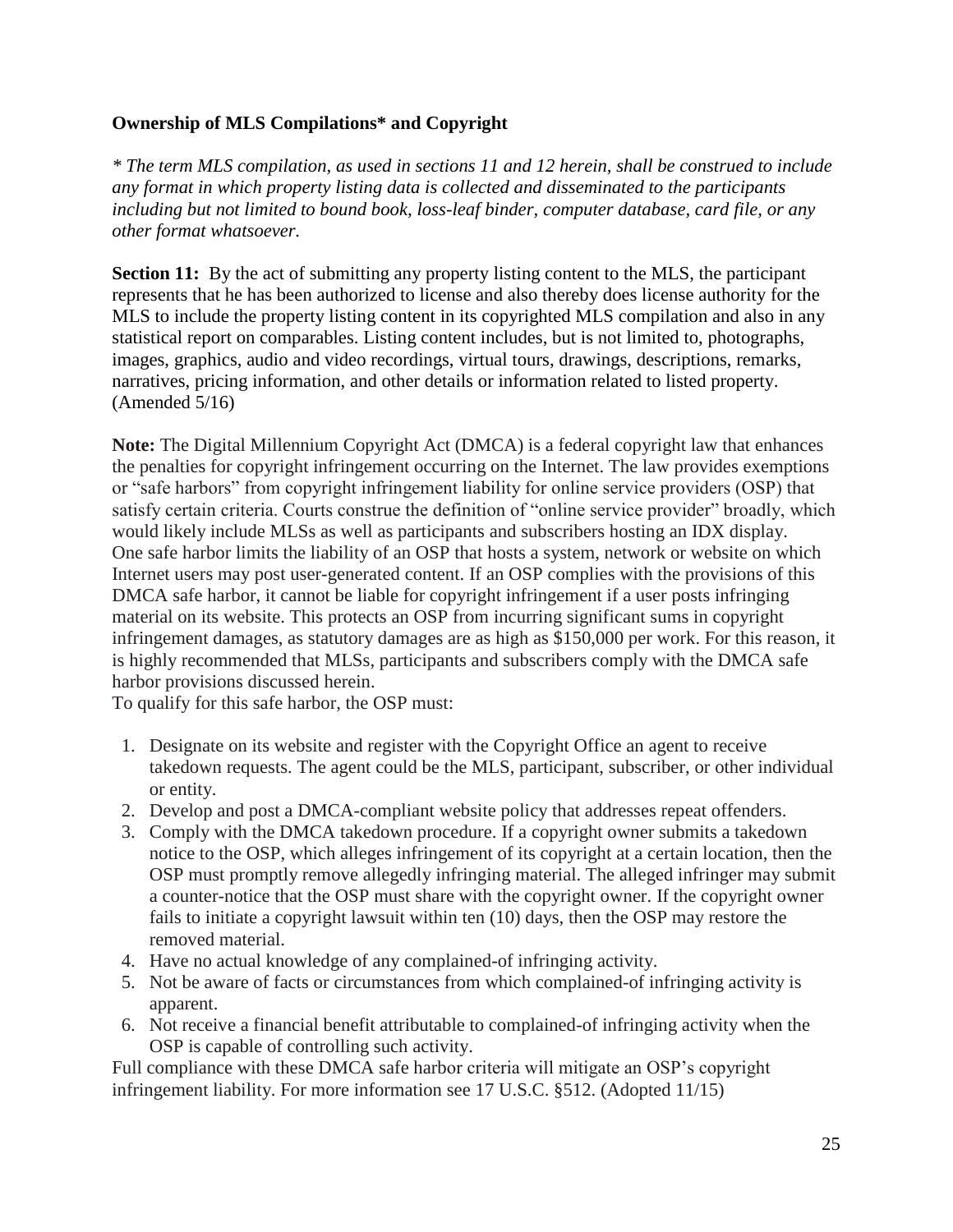**Section 11.1:** All right, title and interest in each copy of every multiple listing compilation created and copyrighted by the Branch County Association of REALTORS® and in the copyrights therein, shall at all times remain vested in the Branch County Association of REALTORS®.

**Section 11.2: Display:** Each participant shall be entitled to lease from the Branch County Association of REALTORS® a number of copies of each MLS compilation sufficient to provide the participant and each person affiliated as a licensee (including licensed or certified appraisers) with such participant with one copy of such compilation. The participant shall pay, for each copy the rental fee set by the association.\*

*\*This section should not be construed to require the participant to lease a copy of the MLS compilation for any licensee (or licensed or certified appraiser) affiliated with the participant who is engaged exclusively in a specialty of the real estate business other than listing, selling or appraising the types of properties which are required to be filed with the MLS, and who does not, at any time, have access to nor use of the MLS information or MLS facility of the association.*

Participants shall acquire by such lease only the right to use the MLS compilation in accordance with these rules.

## **Use of Copyrighted MLS Compilations**

**Section 12: Distribution:** Participants shall at all times maintain control over and responsibility for each copy of any MLS compilation leased to them by the association of REALTORS®, and shall not distribute any such copies to persons other than subscribers who are affiliated with such participant as licensees, those individuals who are licensed or certified by an appropriate state regulatory agency to engage in the appraisal of real property and any other subscribers as authorized pursuant to the governing documents of the MLS. Use of information developed by or published by an association multiple listing service is strictly limited to the activities authorized under a participant's licensure(s) or certification and unauthorized users are prohibited. Further, none of the foregoing is intended to convey participation or membership or any right of access to information developed by or published by an association multiple listing service where access to such information is prohibited by law. (Amended 4/92)

**Section 12.1: Display:** Participants, and those persons affiliated as licensees with such participants, shall be permitted to display the MLS compilation to prospective purchasers only in conjunction with their ordinary business activities of attempting to locate ready, willing and able buyers for the properties described in said MLS compilation.

**Section 12.2: Reproduction:** Participants or their affiliated licensees shall not reproduce any MLS compilation or any portion thereof, except in the following limited circumstances: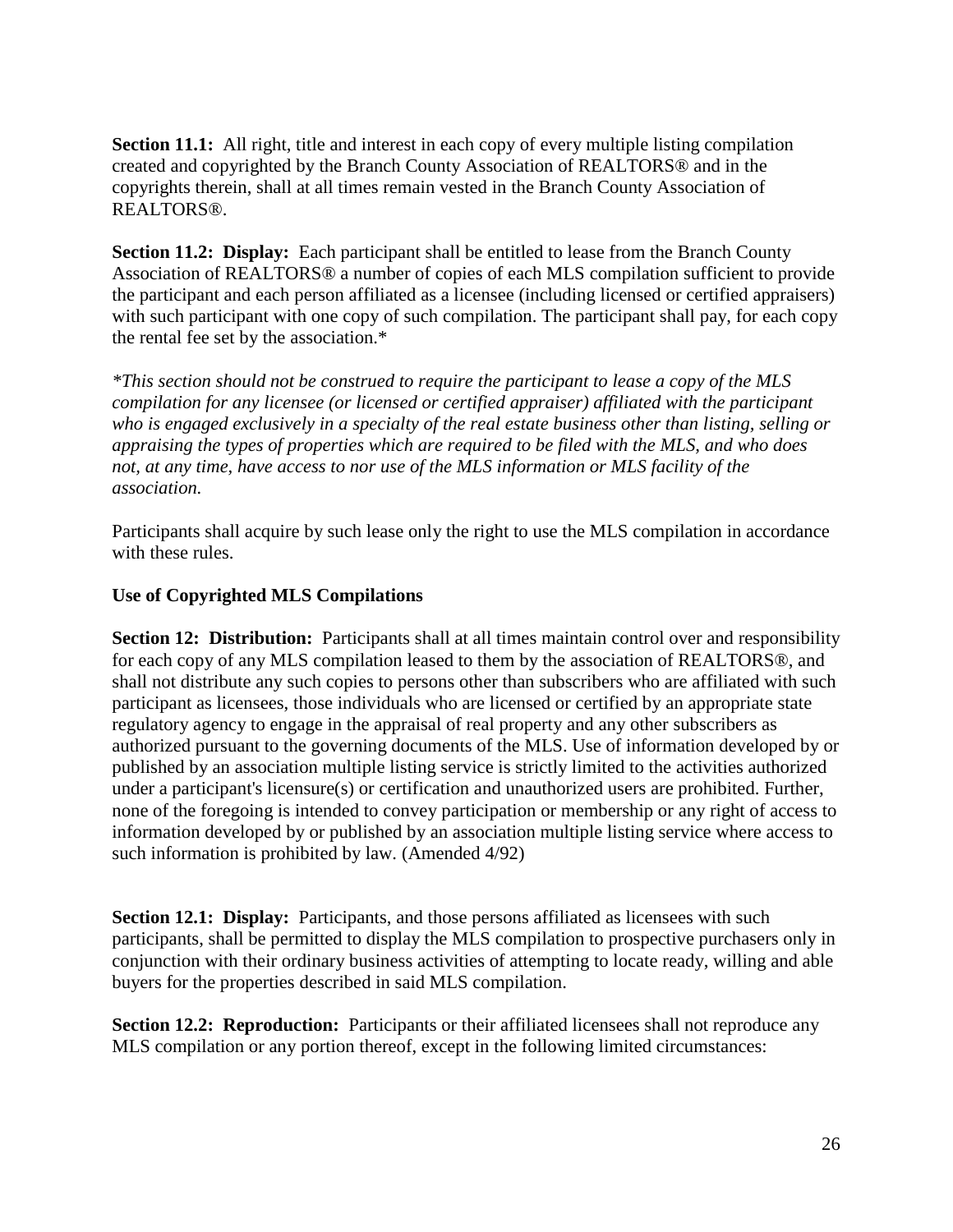Participants or their affiliated licensees may reproduce from the MLS compilation and distribute to prospective purchasers a reasonable\* number of single copies of property listing data contained in the MLS compilation which relate to any properties in which the prospective purchasers are or may, in the judgment of the participants or their affiliated licensees, be interested.

*\*It is intended that the participant be permitted to provide prospective purchasers with listing data relating to properties which the prospective purchaser has a bona fide interest in purchasing or which the participant is seeking to promote interest. The term reasonable, as used herein, should therefore be construed to permit only limited reproduction of property listing data intended to facilitate the prospective purchaser's decision-making process in the consideration of a purchase. Factors which shall be considered in deciding whether the reproductions made are consistent with this intent and thus reasonable in number, shall include, but are not limited to, the total number of listings in the MLS compilation, how closely the types of properties contained in such listings accord with the prospective purchaser's expressed desires and ability to purchase, whether the reproductions were made on a selective basis, and whether the type of properties contained in the property listing data is consistent with a normal itinerary of properties which would be shown to the prospective purchaser.*

Nothing contained herein shall be construed to preclude any participant from utilizing, displaying, distributing, or reproducing property listing sheets or other compilations of data pertaining exclusively to properties currently listed for sale with the participant.

Any MLS information, whether provided in written or printed form, provided electronically, or provided in any other form or format, is provided for the exclusive use of the participant and those licensees affiliated with the participant who are authorized to have access to such information. Such information may not be transmitted, retransmitted, or provided in any manner to any unauthorized individual, office, or firm.

None of the foregoing shall be construed to prevent any individual legitimately in possession of current listing information, sold information, comparables, or statistical information from utilizing such information to support valuations on a particular property for clients and customers. Any MLS content in data feeds available to participants for real estate brokerage purposes must also be available to participants for valuation purposes, including automated valuations. MLSs must either permit use of existing data feeds, or create a separate data feed, to satisfy this requirement. MLSs may require execution of a third-party license agreement where deemed appropriate by the MLS. MLSs may require participants who will use such data feeds to pay the reasonably estimated costs incurred by the MLS in adding or enhancing its downloading capacity for this purpose. Information deemed confidential may not be used as supporting documentation. Any other use of such information is unauthorized and prohibited by these rules and regulations. (Amended 05/14)

## **Use of MLS Information**

**Section 13: Limitations on Use of MLS Information:** Use of information from MLS compilation of current listing information, from the association's statistical report, or from any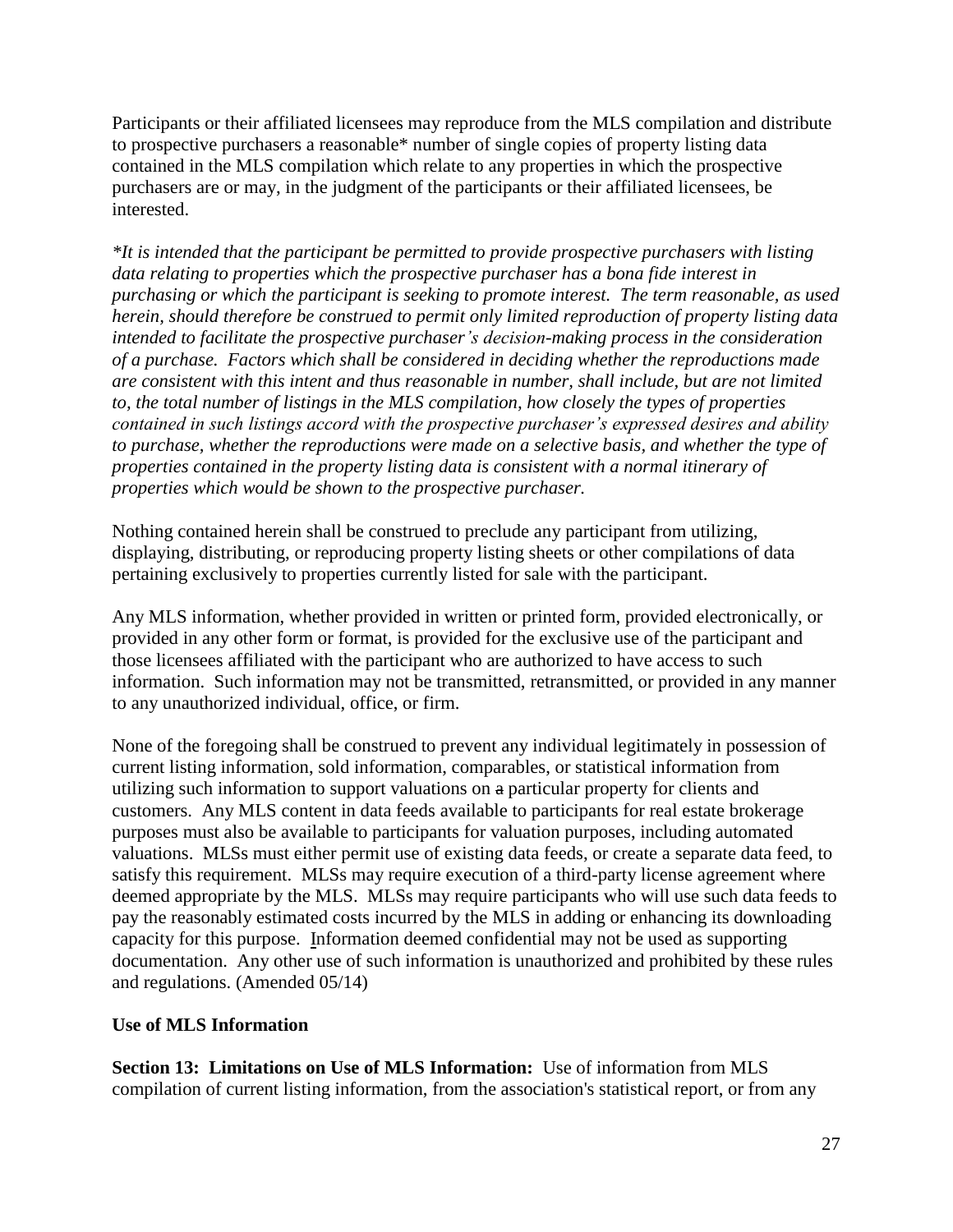sold or comparable report of the association or MLS for public mass-media advertising by an MLS participant or in other public representations may not be prohibited.

However, any print or non-print forms of advertising or other forms of public representations based in whole or in part on information supplied by the association or its MLS must clearly demonstrate the period of time over which such claims are based and must include the following, or substantially similar, notice:

Based on information from the Branch County Association of REALTORS® (alternatively, from the BCAR MLS) for the period (date) through (date)" (Amended 11/93)

## **Changes in Rules and Regulations**

**Section 14: Changes in Rules and Regulations:** Amendments to the rules and regulations of the service shall be by a majority vote of the members of the multiple listing service committee, subject to approval by the board of directors of the association of REALTORS®.

#### **Arbitration of Disputes**

**Section 15: Arbitration of disputes:** By becoming and remaining a participant, each participant agrees to arbitrate contractual disputes involving contractual issues and questions, and specific non-contractual issues and questions defined in the Standard of Practice 17-4 of the Code of Ethics with MLS participants in different firms arising out of their relationships as MLS participants subject to the following qualifications:

a) If all disputants are members of the same Association of REALTORS®, or have their principal place of business within the same Association's territorial jurisdiction, they shall arbitrate pursuant to the procedures of that Association of REALTORS®.

b) If the disputants are members of different Associations of REALTORS®, or if their principal place of business is located within the territorial jurisdiction of different Associations of REALTORS®, they remain obligated to arbitrate in accordance with the procedures of the Michigan Association of REALTORS®.

**Interboard Arbitration Procedures:** Arbitration shall be conducted in accordance with any existing interboard agreement or, alternatively, in accordance with the interboard arbitration procedures in the Code of Ethics and Arbitration Manual of the NATIONAL ASSOCIATION OF REALTORS®. Nothing herein shall preclude participants from agreeing to arbitrate the dispute before a particular association of REALTORS®. (Amended 11/98)

**Awards:** The obligation to arbitrate includes the duty to either 1) pay an award to the party(ies) named in the award or 2) deposit the funds with the Professional Standards Administrator to be held in an escrow or trust account maintained for this purpose. Failure to satisfy the award or deposit the funds with the association within ten (10) days may be considered a violation of the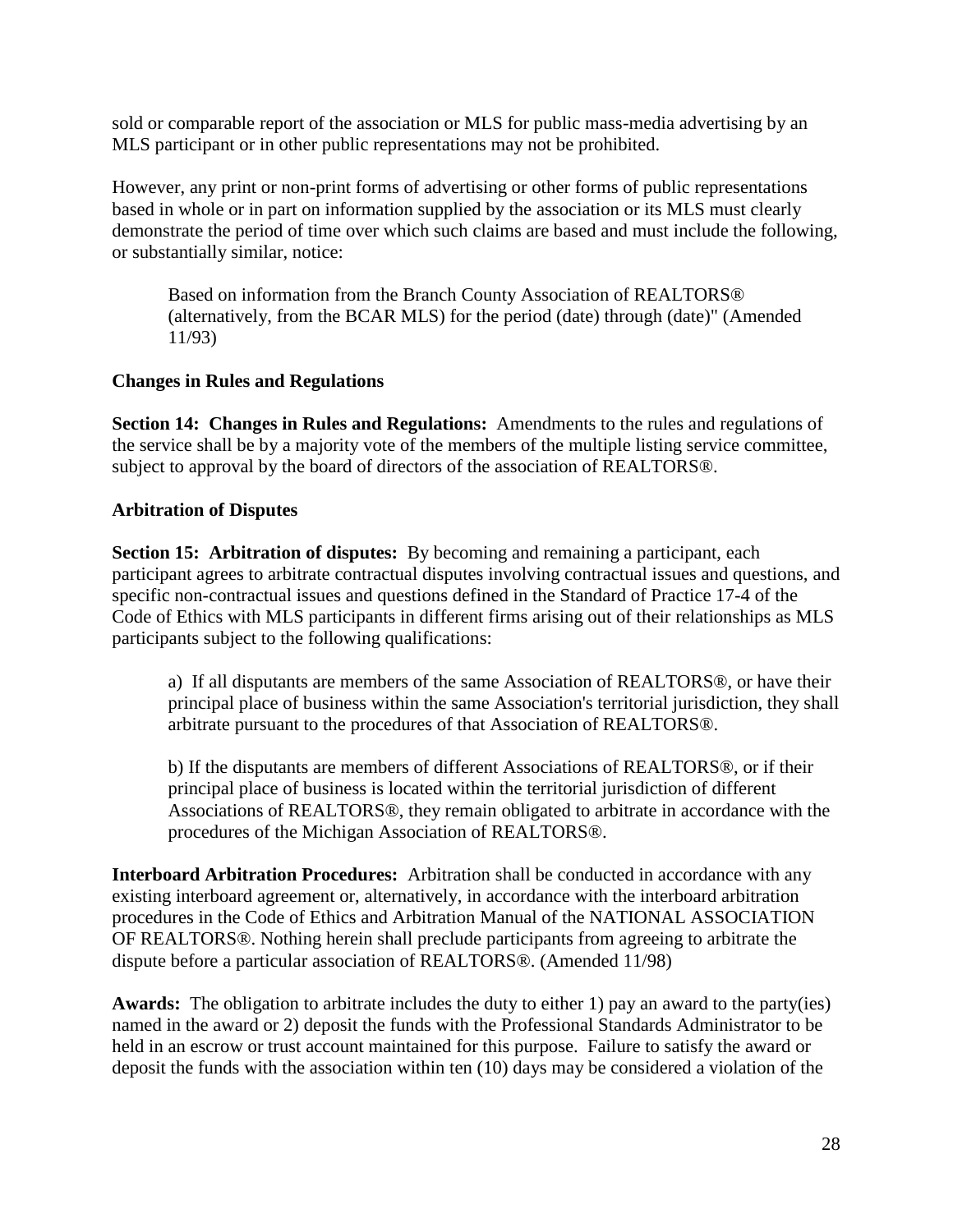MLS rules and may subject the participant to disciplinary action at the sole discretion of the MLS,. (Adopted 11/15)

# **Standards of Conduct for MLS Participants**

**Section 16.1:** MLS Participants shall not engage in any practice or take any action inconsistent with exclusive representation or exclusive brokerage relationship agreements that other MLS participants have with clients. (Amended 1/04)

**Section 16.2:** Signs giving notice of property for sale, rent, lease, or exchange shall not be placed on property without consent of the seller/landlord.

**Section 16.3:** MLS Participants acting as subagents or as buyer/tenant representatives, shall not attempt to extend a listing broker's offer of cooperation and/or compensation to other brokers without the consent of the listing broker. (Amended 1/04)

**Section 16.4:** MLS participants shall not solicit a listing which is currently listed exclusively with another broker. However, if the listing broker, when asked by the MLS participant, refuses to disclose the expiration date and nature of such listing; (i.e., an exclusive right to sell, an exclusive agency, open listing, or other form of contractual agreement between the listing broker and the client), the MLS participant may contact the owner to secure such information and may discuss the terms upon which the MLS participant might take a future listing or, alternatively, may take a listing to become effective upon expiration of any existing exclusive listing.

**Section 16.5:** MLS Participants shall not solicit buyer/tenant agreements from buyers/tenants who are subject to exclusive buyer/tenant agreements. However, if asked by an MLS participant, the broker refuses to disclose the expiration date of the exclusive buyer/tenant agreement, the MLS participant may contact the buyer/tenant to secure such information and may discuss the terms upon which the MLS participant might enter into a future buyer/tenant agreement or, alternatively, may enter into a buyer/tenant agreement to become effective upon the expiration of any existing exclusive buyer/tenant agreement. (Amended 1/98)

**Section 16.6:** MLS Participants shall not use information obtained from listing brokers through offers to cooperate made through multiple listing services or through other offers of cooperation to refer listing brokers' clients to other brokers or to create buyer/tenant relationships with listing brokers' clients, unless such use is authorized by listing. (Amended 11/01)

**Section 16.7:** The fact that an agreement has been entered into with a MLS participant shall not preclude or inhibit any other MLS participant from entering into a similar agreement after the expiration of the prior agreement. (Amended 1/98)

**Section 16.8:** The fact that a prospect has retained a MLS participant as an exclusive representative or exclusive broker in one or more past transactions does not preclude other MLS participants from seeking such prospect's future business. (Amended 1/04)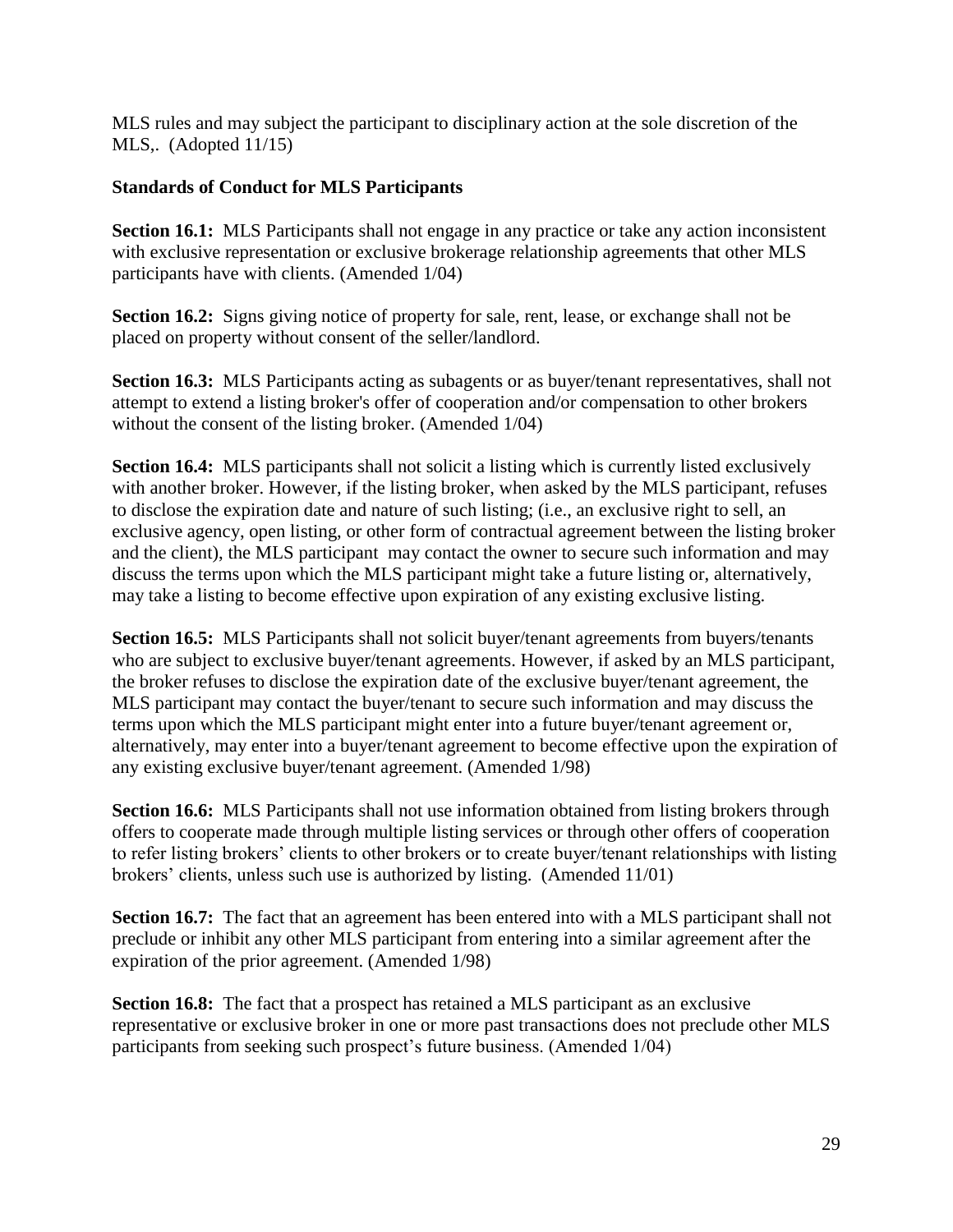**Section 16.9:** MLS Participants are free to enter into contractual relationships or to negotiate with sellers/landlords, buyer/tenants or others who are not subject to an exclusive agreement but shall not knowingly obligate them to pay more than one commission except with their informed consent. (Amended 1/98)

**Section 16.10:** When MLS participants are contacted by the client of another MLS participant regarding the creation of an exclusive relationship to provide the same type of service, and MLS participants have not directly or indirectly initiated such discussions, they may discuss the terms upon which they might enter into a future agency agreement or, alternatively, may enter into an agency agreement which becomes effective upon expiration of any existing exclusive agreement. (Amended 1/98)

**Section 16.11:** In cooperative transactions MLS participants shall compensate cooperating MLS participants (principal brokers) and shall not compensate nor offer to compensate, directly or indirectly, any of the sales licensees employed by or affiliated with other MLS participants without the prior express knowledge and consent of the cooperating broker.

**Section 16.12:** MLS participants are not precluded from making general announcements to prospects describing their services and the terms of their availability even though some recipients may have entered into agency agreements or other exclusive relationships with another MLS participant. A general telephone canvass, general mailing or distribution addressed to all prospects in a given geographical area or in a given profession, business, club, or organization, or other classification or group is deemed "general" for purposes of this rule. (Amended 1/04)

The following types of solicitations are prohibited:

Telephone or personal solicitations of property owners who have been identified by a real estate sign, multiple listing compilation, or other information service as having exclusively listed their property with another MLS participant; and mail or other forms of written solicitations of prospects whose properties are exclusively listed with another MLS participant when such solicitations are not part of a general mailing but are directed specifically to property owners identified through compilations of current listings, for sale or for rent signs, or other sources of information intended to foster cooperation with MLS participants. (Amended 1/04)

**Section 16.13:** MLS participants, prior to entering into a representation agreement, have affirmative obligation to make reasonable efforts to determine whether the prospect is subject to a current, valid exclusive agreement to provide the same type of real estate services. (Amended 1/04)

**Section 16.14:** MLS participants, acting as buyers or tenants representatives or brokers*,* shall disclose that relationship to the seller/landlord's representative or broker at first contact and shall provide written confirmation of that disclosure to the seller/landlord's representative not later than execution of a purchase agreement or lease. (Amended 1/04)

**Section 16.15:** On unlisted property, MLS participants acting as buyer/tenant representatives or brokers shall disclose that relationship to the seller/landlord at first contact for that buyer/tenant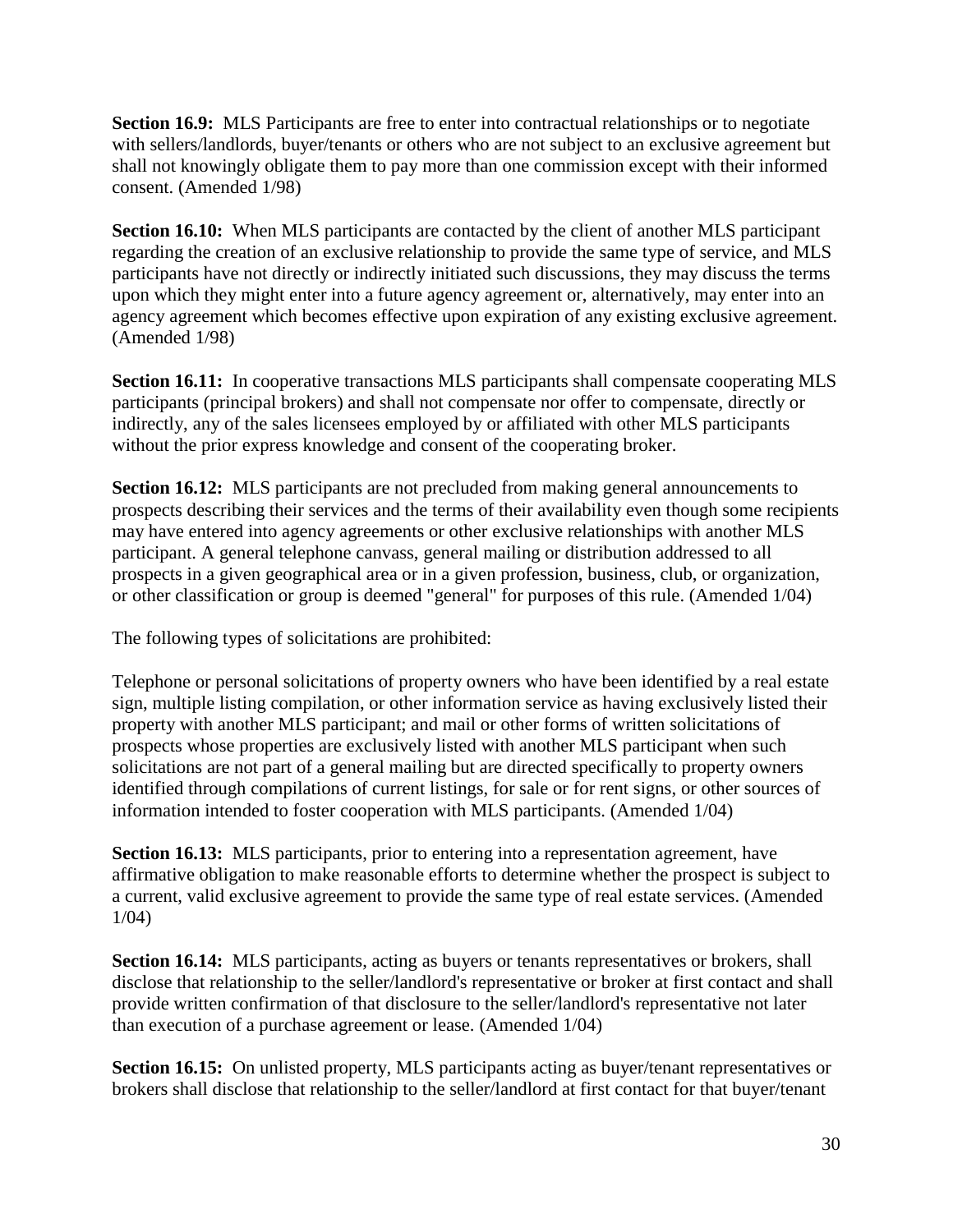and shall provide written confirmation of such disclosure to the seller/landlord not later than execution of any purchase or lease agreement. (Amended 1/04)

MLS participants shall make any request for anticipated compensation from the seller/landlord at first contact.

**Section 16.16:** MLS participants, acting as representatives or brokers of sellers/landlords or as subagents of listing brokers, shall disclose that relationship to buyers/tenants as soon as practicable and shall provide written confirmation of such disclosure to buyers/tenants not later than execution of any purchase or lease agreement. (Amended 1/04)

**Section 16.17:** MLS participants are not precluded from contacting the client of another broker for the purpose of offering to provide, or entering into a contract to provide, a different type of real estate service unrelated to the type of service currently being provided (e.g., property management as opposed to brokerage) or from offering the same type of service for property not subject to other brokers' exclusive agreements. However, information received through a Multiple Listing Service or any other offer of cooperation may not be used to target clients of other MLS participants to whom such offers to provide services may be made. (Amended 1/04)

**Section 16.18:** MLS participants, acting as subagents or buyer/tenant representatives, shall not use the terms of an offer to purchase/lease to attempt to modify the listing broker's offer of compensation to subagents or buyer/tenant representatives or make the submission of an executed offer to purchase/lease contingent on the listing broker's agreement to modify the offer of compensation. (Amended 1/04)

**Section 16.19:** All dealings concerning property exclusively listed, or with buyer/tenants who are subject to an exclusive agreement shall be carried on with the client's representative or broker and not with the client, except with the consent of the client's representative or broker or except where such dealings are initiated by the client. (Amended 1/04)

Before providing substantive services (such as writing a purchase offer or presenting a CMA) to prospects, MLS participants shall ask prospects whether they are a party to any exclusive representation agreement. MLS participants shall not knowingly provide substantive services concerning a prospective transaction to prospects who are parties to exclusive representation agreements, except with the consent of the prospects' exclusive representatives or at the direction of prospects.

**Section 16.20:** Participants, users, and subscribers, prior to or after terminating their relationship with their current firm is terminated, shall not induce clients of their current firm to cancel exclusive contractual agreements between the client and that firm. This does not preclude participants from establishing agreements with their associated licensees governing assignability of exclusive agreements*.* (Adopted 1/98, Amended 1/10)

**Section 16.21:** These rules are not intended to prohibit ethical, albeit aggressive or innovative business practices, and do not prohibit disagreements with other MLS participants involving commission, fees, compensation, or other forms of payment or expenses.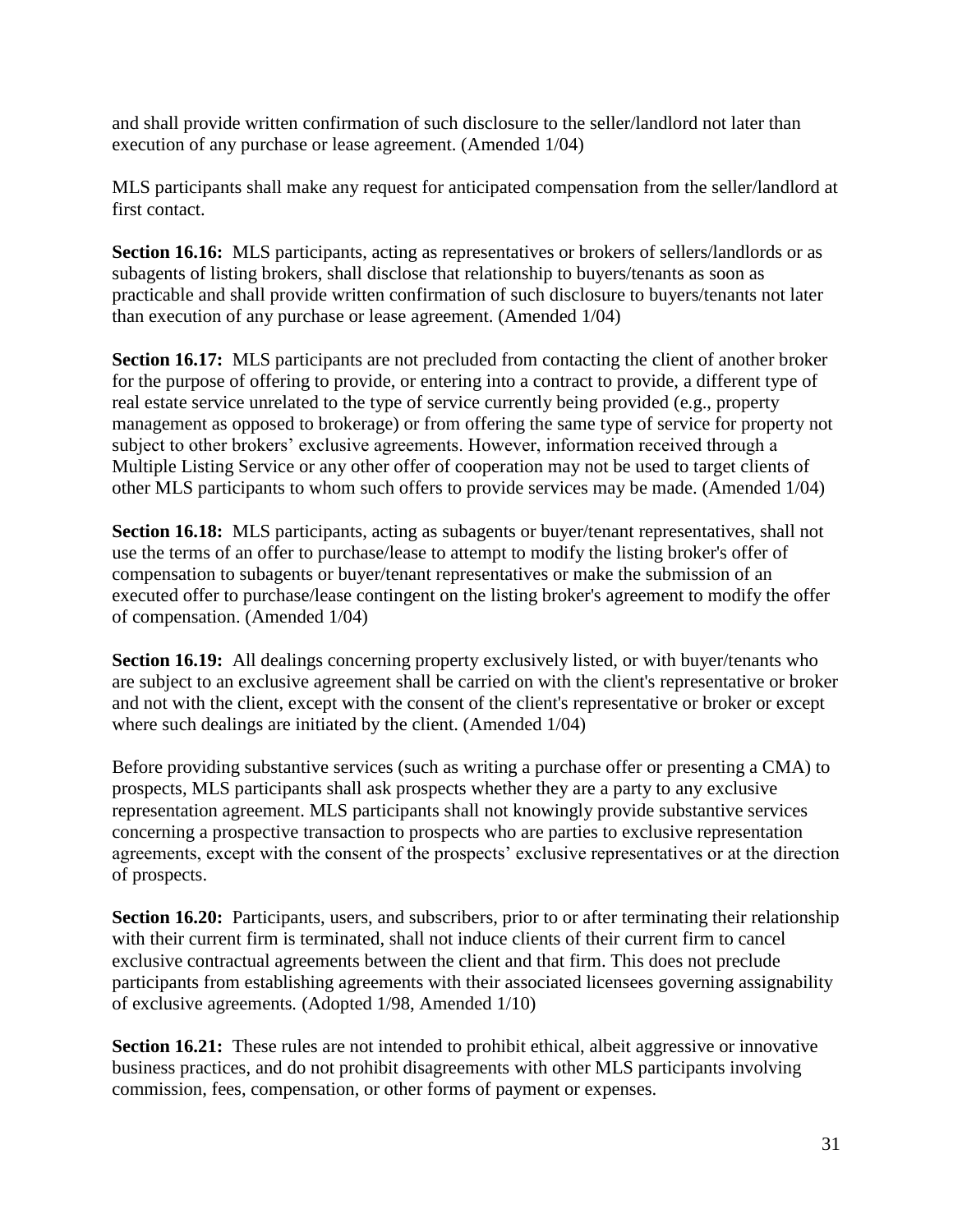**Section 16.22:** MLS participants shall not knowingly or recklessly make false or misleading statements about other real estate professionals, their businesses, or their business practices. (Amended 01/12)

**Section 16.23:** MLS participants' firm websites shall disclose the firm's name and state(s) of licensure in a reasonable and readily apparent manner.

Websites of licensees affiliated with a participant's firm shall disclose the firm's name and the licensee's state(s) of licensure in a reasonable and readily apparent manner. (Adopted 11/07)

**Section 16.24:** MLS participants shall present a true picture in their advertising and representations to the public, including Internet content, images, and the URLs and domain names they use, and participants may not:

- a) engage in deceptive or unauthorized framing of real estate brokerage websites;
- b) manipulate (e.g., presenting content developed by others) listing content in any way that produces a deceptive or misleading result;
- c) deceptively use metatags, keywords or other devices/methods to direct, drive or divert internet traffic;
- d) present content developed by others without either attribution or permission; or
- e) otherwise mislead consumers, including use of misleading images. (Amended 1/18)

**Section 16.25:** The services which MLS participants provide to their clients and customers shall conform to the standards of practice and competence which are reasonably expected in the specific real estate disciplines in which they engage; specifically, residential real estate brokerage, real property management, commercial and industrial real estate brokerage, land brokerage, real estate appraisal, real estate counseling, real estate syndication, real estate auction and international real estate.

MLS participants shall not undertake to provide specialized professional services concerning a type of property or service that is outside their field of competence unless they engage the assistance of one who is competent on such types of property or service, or unless the facts are fully disclosed to the client. Any persons engaged to provide such assistance shall be so identified to the client and their contribution to the assignment should be set forth. (Adopted 11/09)

# **Orientation**

**Section 17: Orientation:** Any applicant for MLS participation and any licensee (including licenses or certified appraisers) affiliated with an MLS participant who has access to and use of MLS-generated information shall complete an orientation program of no more than eight (8) classroom hours devoted to the MLS rules and regulations and computer training related to MLS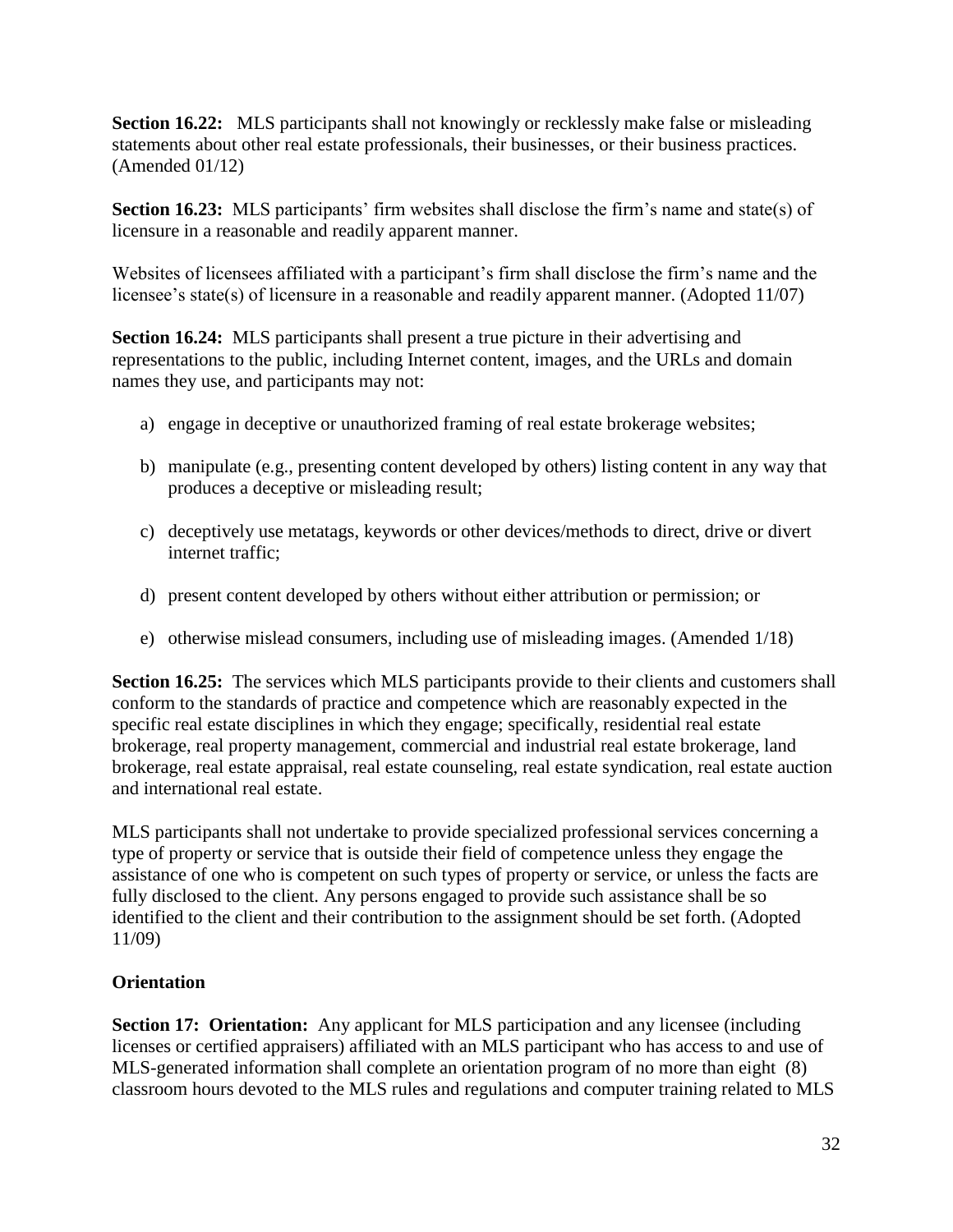information entry and retrieval and the operation of the MLS within thirty (30) days after access has been provided. (Amended 11/04)

Participants and subscribers may be required, at the discretion of the MLS, to complete additional training of not more than four (4) classroom hours in any twelve (12) month period when deemed necessary by the MLS to familiarize participants and subscribers with system changes or enhancement and/or changes to MLS rules of policies. Participants and subscribers must be given the opportunity to complete any mandated orientation and additional training remotely. (Amended 11/17)

# **Internet Data Exchange (IDX)**

**Section 18: IDX Defined:** IDX affords MLS participants the ability to authorize limited electronic display of their listings by other participants via the following authorized mediums under the participant's control; websites, mobile apps, and audio devices. As used throughout these rules, "display" includes "delivery" of such listing. (Adopted 5/17)

**Section 18.1: Authorization:** Participants' consent for display of their listings by other participants pursuant to these rules and regulations must be established in writing. If a participant withholds consent on a blanket basis to permit the display of that participant's listings, that participant may not download, frame or display the aggregated MLS data of other participants\*

*\*Even where participants have given blanket authority for other participants to display their listings on IDX sites, such consent may be withdrawn on a listing-by-listing basis where the seller has prohibited all Internet display or other electronic forms of display or distribution. (Amended 5/17)*

**Section 18.2: Participation:** Participation in IDX is available to all MLS participants who are Realtors® who are engaged in real estate brokerage and who consent to display of their listings by other participants. (Amended 11/09)

**Section 18.2.1:** Participants must notify the MLS of their intention to display IDX information and must give the MLS direct access for purposes of monitoring/ensuring compliance with applicable rules and policies. (Amended 5/12)

**Section 18.2.2:** MLS participants may not use IDX-provided listings for any purpose other than display as provided for in these rules. This does not require participants to prevent indexing of IDX listings by recognized search engines. (Amended 5/12)

**Section 18.2.3:** Listings including property addresses can be included in IDX displays except where a seller has directed their listing brokers to withhold their listing or the listing's property address from all display on the internet (including, but not limited to, publicly-accessible web sites or VOWs) or other electronic forms of display or distribution. (Amended 5/17)

**Section 18.2.4:** Participants may select the listings they choose to display on their IDX based only on objective criteria including, but not limited to, factors such as geography or location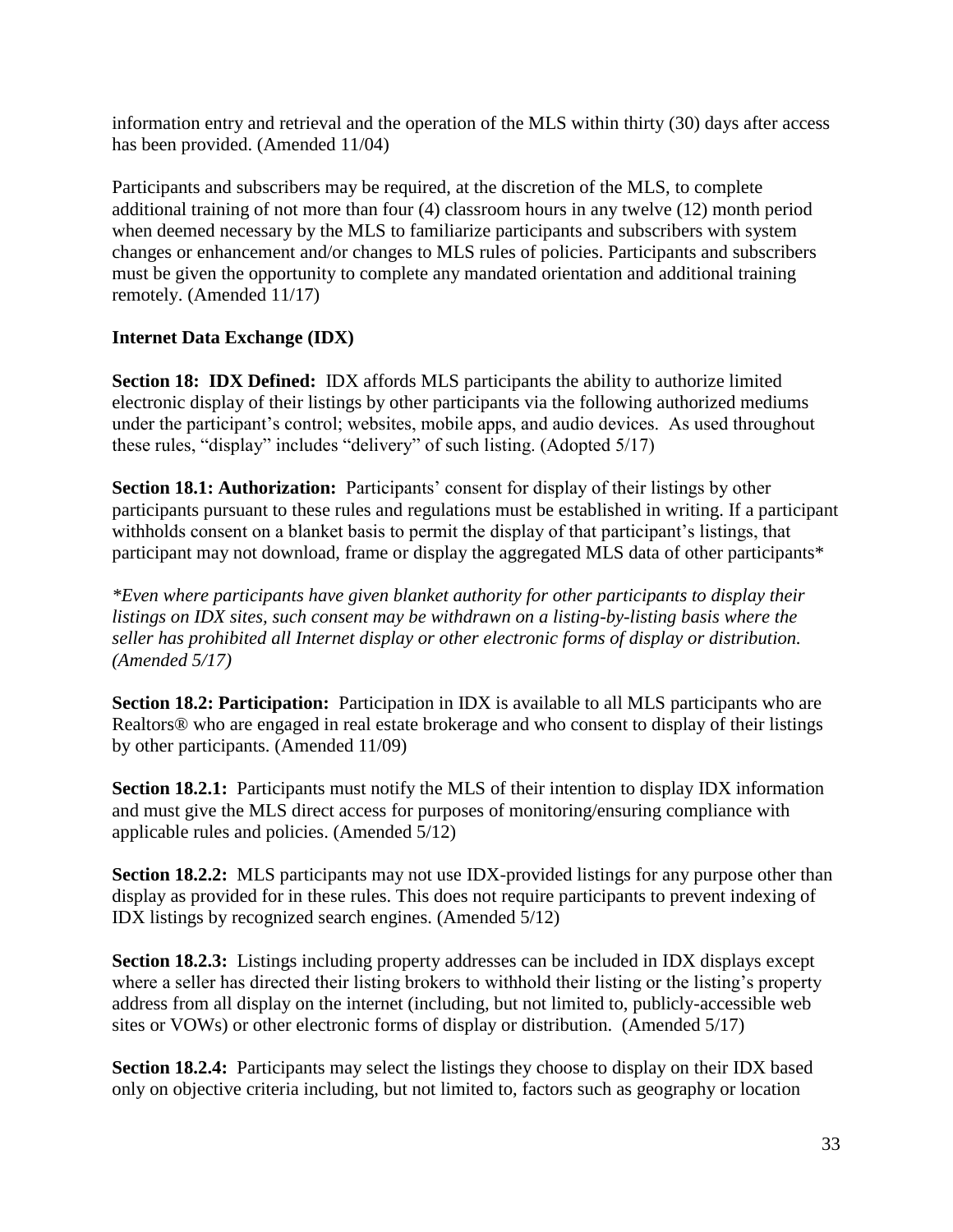("uptown", "downtown", etc.), list price, type of property (e.g., condominiums, cooperative, single-family detached, multi-family), cooperative compensation offered by listing brokers, type of listing (e.g., exclusive right-to-sell, or exclusive agency), or the level of service being provided by the listing firm. Selection of listings displayed through IDX must be independently made by each participant. (Amended 5/17)

**Section 18.2.5:** Participants must refresh all MLS downloads and IDX displays automatically fed by those downloads at least once every twelve (12) hours. (Amended 11/14)

**Section 18.2.6:** Except as provided in the IDX policy and these rules, an IDX site or participant or user operating an IDX site or displaying IDX information as otherwise permitted may not distribute, provide, or make any portion of the MLS database available to any person or entity. (Amended 5/12)

**Section 18.2.7:** Any IDX display controlled by a participant must clearly identify the name of the brokerage firm under which they operate in a readily visible color and typeface. For purposes of the IDX policy and these rules, "control" means the ability to add, delete, modify and update information as required by the IDX policy and MLS rules. (Amended 5/12)

**Section 18.2.8:** Any IDX display controlled by a participant or subscriber that

- a) allows third-parties to write comments or reviews about particular listings or displays a hyperlink to such comments or reviews in immediate conjunction with particular listings, or
- b) displays an automated estimate of the market value of the listing (or hyperlink to such estimate) in immediate conjunction with the listing,

either or both of those features shall be disabled or discontinued for the seller's listings at the request of the seller. The listing broker or agent shall communicate to the MLS that the seller has elected to have one or both of these features disabled or discontinued on all displays controlled by participants/ Except for the foregoing and subject to Section 18.2.9, a participant's IDX display may communicate the participant's professional judgment concerning any listing. Nothing shall prevent an IDX display from notifying its customers that a particular feature has been disabled at the request of the seller. (Adopted 5/12)

**Section 18.2.9:** Participants shall maintain a means (e.g., email address, telephone number) to receive comments about the accuracy of any data or information that is added by or on behalf of the participant beyond that supplied by the MLS and that relates to a specific property. Participants shall correct or remove any false data or information relating to a specific property upon receipt of a communication from the listing broker or listing agent for the property explaining why the data or information is false. However, participants shall not be obligated to remove or correct any data or information that simply reflects good faith opinion, advice, or professional judgment. (Amended 5/12)

**Section 18.2.10:** An MLS Participant (or where permitted locally, an MLS subscriber) may co-mingle the listings of other brokers received in an IDX feed with listings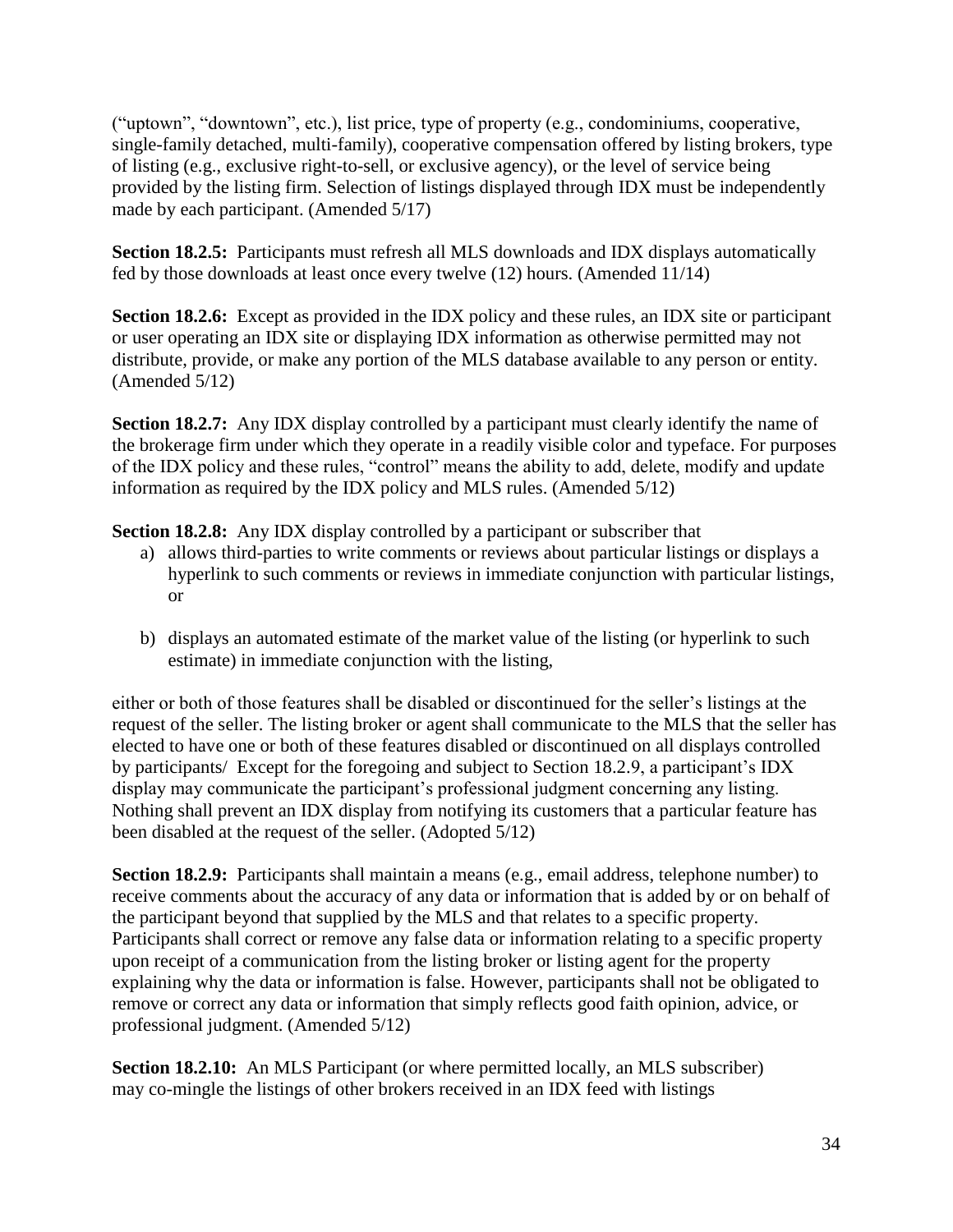available from other MLS IDX feeds, provided all such displays are consistent with the IDX rules, and the MLS participant (or MLS subscriber) holds participatory rights in those MLSs. As used in this policy, "co-mingling" means that consumers are able to execute a single property search of multiple IDX data feeds resulting in the display of IDX information from each of the MLSs on a single search results page; and that participants may display listings from each IDX feed on a single webpage or display. (Adopted 11/14)

**Section 18.2.11:** Participants shall not modify or manipulate information relating to other participants' listings. MLS participants may augment their IDX display of MLS data with applicable property information from other sources to appear on the same webpage or display, clearly separated by the data supplied by the MLS. The source(s) of the information must be clearly identified in the immediate proximity to such data. This requirement does not restrict the format of MLS data display or display of fewer than all of the available listings or fewer authorized fields. (Adopted 05/15)

**Section 18.2.12:** All listings displayed pursuant to IDX shall identify the listing firm in a reasonably prominent location and in a readily visible color and typeface not smaller than the median used in the display of the listing data.\* (Amended 05/17)

*\*Displays of minimal information (e.g., "thumbnails", text messages, "tweets", etc., of two hundred [200] characters of less) are exempt from this requirement but only when linked directly to a display that includes all required disclosures. For audio delivery of listing content, all required disclosures must be subsequently delivered electronically to the registered consumer performing the property search or linked to through the device's application. (Amended 5/17)*

**Section 18.3: Display:** Display of listing information pursuant to IDX is subject to the following rules:

**Section 18.3.1:** Listings displayed pursuant to IDX shall contain only those fields of data designated by the MLS. Display of all other fields (as determined by the MLS) is prohibited. Confidential fields intended only for other MLS participants and users (e.g., cooperative compensation offers, showing instructions, property security information, etc.) may not be displayed. (Amended 5/12)

**Section 18.3.1.1:** The type of listing agreement (e.g., exclusive right to sell, exclusive agency, etc.) may not be displayed. (Amended 5/12)

**Section 18.3.2:** Deleted May 2015.

**Section 18.3.3:** Deleted May 2017; moved to 18.2.12 May 2017.

**Section 18.3.4:** All listings displayed pursuant to IDX shall identify the listing agent.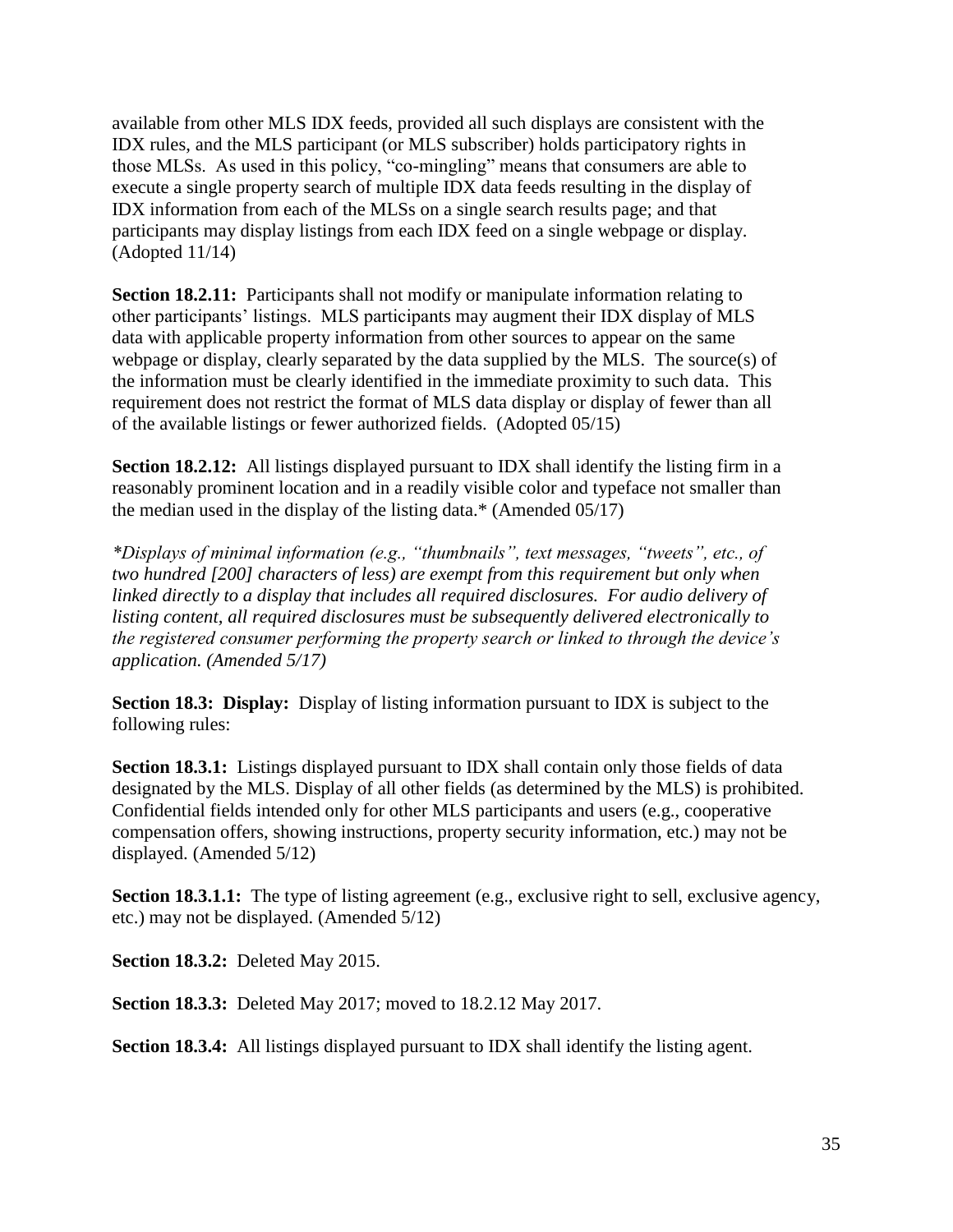**Section 18.3.5:** Non-principal brokers and sales licensees affiliated with IDX participants may display information available through IDX on their own web sites subject to their participant's consent and control and the requirements of state law and/or regulation.

**Section 18.3.6:** Deleted November 2006 by NAR.

**Section 18.3.7:** All listings displayed pursuant to IDX shall show the MLS as the source of the information. (Amended 5/17)

**Section 18.3.8:** Participants (and their affiliated licensees, if applicable) shall indicate on their web sites that IDX information is provided exclusively for consumers' personal, noncommercial use, that it may not be used for any purpose other than to identify prospective properties consumers may be interested in purchasing, and that data is deemed reliable but is not guaranteed accurate by the MLS. The MLS may, at its discretion, require use of other disclaimers as necessary to protect participants and/or the MLS from liability.\* (Amended 05/17)

*\* Displays of minimal information (e.g. "thumbnails", text messages, "tweets", etc., of two hundred (200) characters or less are exempt from this requirement but only when linked directly to a display that includes all required disclosures. For audio delivery of listing content, all required disclosures must be subsequently delivered electronically to the registered consumer performing the property search or linked to through the device's application. (Amended 5/17)*

**Section 18.3.9:** The data consumers can retrieve or download in response to an inquiry shall be determined by the MLS but in no instance shall be limited to fewer than five hundred (500) listings or fifty percent (50%) of the listings available for IDX display, whichever is fewer. (Amended 11/17)

**Section 18.3.10:** The right to display other participants' listings pursuant to IDX shall be limited to a participant's office(s) holding participatory rights in this MLS.

**Section 18.3.11:** Listings obtained through IDX feeds from REALTOR® Association MLSs where the MLS participant holds participatory rights must be displayed separately from listings obtained from other sources. Listings obtained from other sources (e.g., from other MLSs, from non-participating brokers, etc.) must display the source from which each such listing was obtained.\* (Amended 05/17)

**Note:** An MLS participant (or where permitted locally, an MLS subscriber) may comingle the listings of other brokers received in an IDX feed with listings available from other MLS IDX feeds, provided all such displays are consistent with the IDX rules, and the MLS participant (or MLS subscriber) holds participatory rights in those MLSs. As used in this policy, "co-mingling" means that consumers are able to execute a single property search of multiple IDX data feeds resulting in the display of IDX information from each of the MLSs on a single search results page; and that participants may display listings from each IDX feed on a single webpage or display. (Adopted 11/14)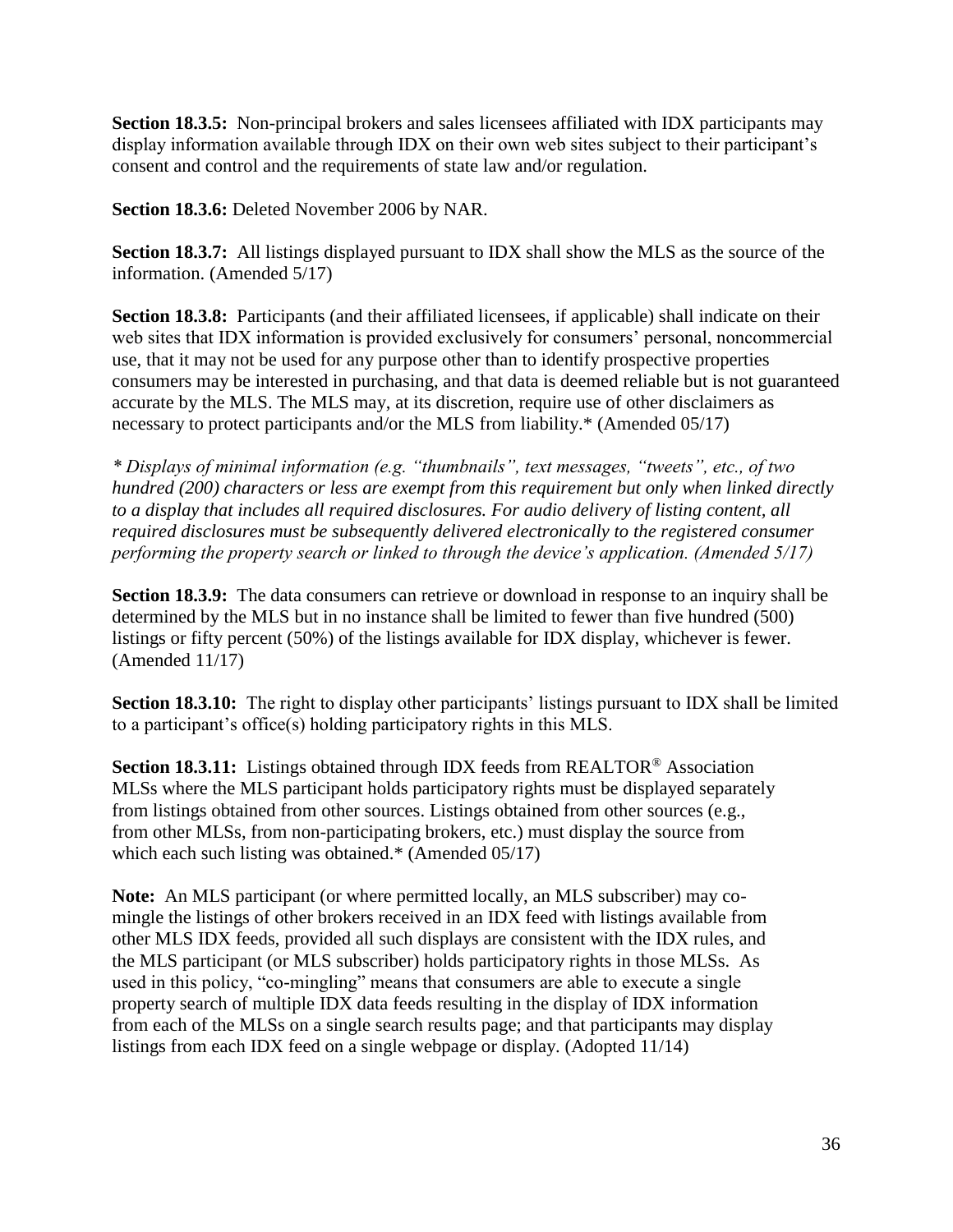*\*Displays of minimal information (e.g., "thumbnails", text messages, "tweets", etc., of two hundred [200] characters or less) are exempt from this requirement but only when linked directly to a display that includes all required disclosures. For audio delivery of listing content, all required disclosures must be subsequently delivered electronically to the registered consumer performing the property search or linked to through the device's application. (Amended. 05/17)*

**Section 18.3.12:** Display of expired, withdrawn, or sold listings<sup>\*\*</sup> is prohibited. (Amended 11/15)

*\*\*Note: If "sold" information is publicly accessible, display of "sold" listings may not be prohibited. (Adopted 11/14)*

**Section 18.3.13:** Display of seller's(s') and/or occupant's(s') names(s), phone numbers(s), and email address(es) is prohibited.

**Section 18.3.14:** Participants are required to employ appropriate security protection such as firewalls on their websites and displays provided that any security measures required may not be greater than those employed by the MLS. (Amended 5/12)

**Section 18.3.15:** Participants must maintain an audit trail of consumer activity on the their website and make that information available to the MLS if the MLS believes the IDX site has caused or permitted a breach in the security of the data or a violation of MLS rules related to use by consumers. (Amended 5/12)

**Section 18.3.16:** Deceptive or misleading advertising (including co-branding) on pages displaying IDX-provided listings is prohibited. For purposes of these rules, co-branding will be presumed not to be deceptive or misleading if the participant's logo and contact information is larger than that of any third party. (Adopted 11/09)

**Section 18.4:** Service fees and charges for participation in IDX shall be established annually by the Board of Directors. (Adopted 11/01, Amended 5/05)

## **Section 19: Virtual Office Websites**

## **Section 19.1: VOW Defined:**

a) A "Virtual Office Website" ("VOW") is a participant's Internet website, or a feature of a participant's website, through which the participant is capable of providing real estate brokerage services to consumers with whom the participant has first established a brokerconsumer relationship (as defined by state law) where the consumer has the opportunity to search MLS Listing Information, subject to the participant's oversight, supervision, and accountability. A non-principal broker or sales licensee affiliated with a participant may, with his or her participant's consent, operate a VOW. Any VOW of a non-principal broker or sales licensee is subject to the participant's oversight, supervision, and accountability.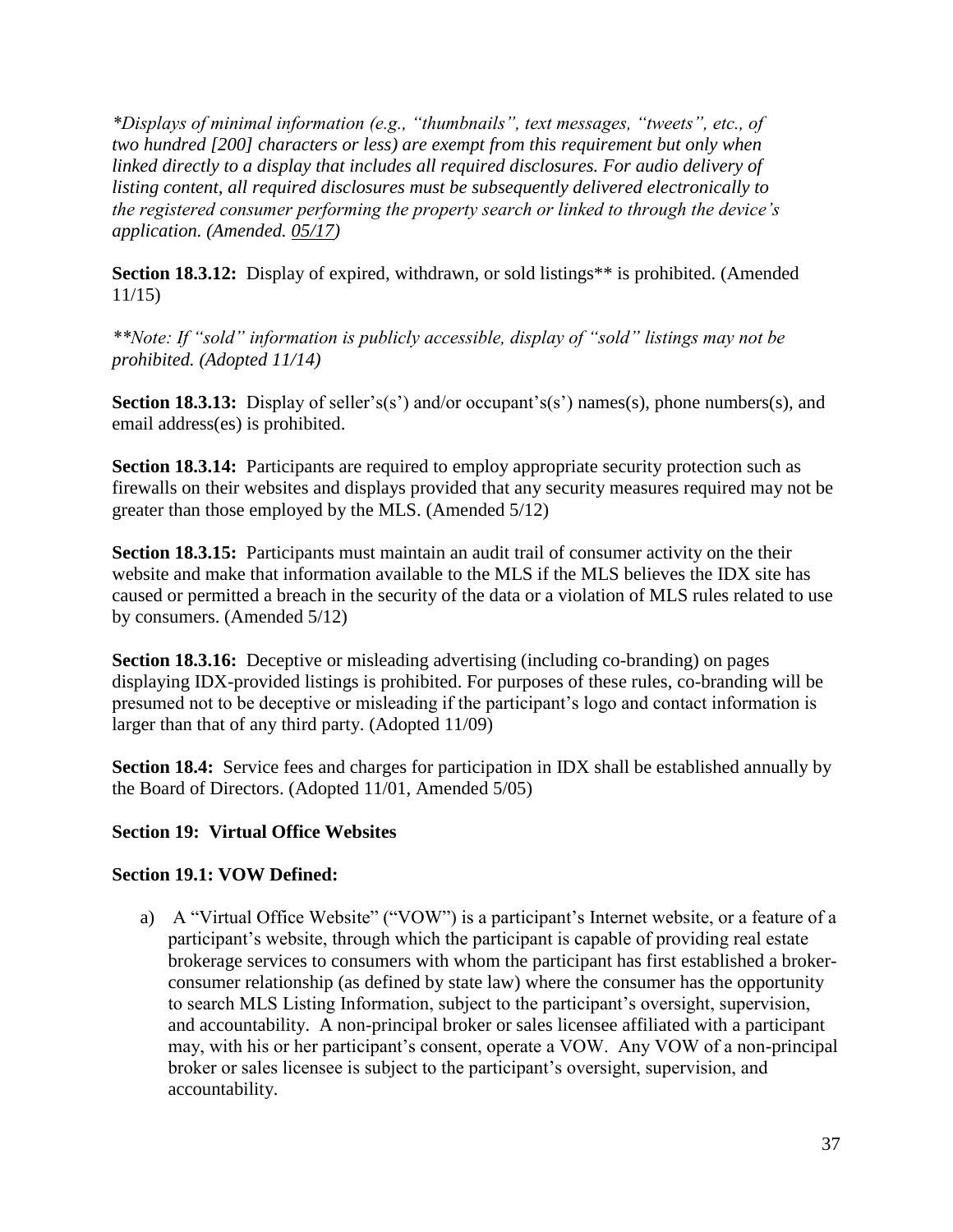- b) As used in section 19 of these rules, the term "participant" includes a participant's affiliated non-principal brokers and sales licensees – except when the term is used in the phrases "participant's consent" and "participant's oversight, supervision, and accountability". References to "VOW" and "VOWs" include all VOWs, whether operated by a participant, by a non-principal broker or sales licensee, or by an "Affiliated VOW Partner" (AVP) on behalf of a participant.
- c) "Affiliated VOW Partner" ("AVP") refers to an entity or person designated by a participant to operate a VOW on behalf of the participant, subject to the participant's supervision, accountability and compliance with the VOW Policy. No AVP has independent participation rights in the MLS by virtue of its right to receive information on behalf of a participant. No AVP has the right to use MLS Listing Information except in connection with operation of a VOW on behalf of one or more participants. Access by an AVP to MLS listing information is derivative of the rights on whose behalf the AVP operates a VOW.

As used in Section 19 of these rules, the term "MLS listing information" refers to active listing information and sold data provided by participants to the MLS and aggregated and distributed by the MLS to participants.

#### **Section 19.2:**

- a) The right of a participant's VOW to display MLS Listing Information is limited to that supplied by the MLS(s) in which the participant has participatory rights. However, a participant with offices participating in different MLSs may operate a master website with links to the VOWs of the other offices.
- b) Subject to the provisions of the VOW Policy and these Rules, a participant's VOW, including any VOW operated on behalf of a participant by an AVP, may provide other features, information, or functions, e.g. "Internet Data Exchange" (IDX).
- c) Except as otherwise provided in the VOW Policy or in these rules, a participant need not obtain separate permission from other MLS participants whose listings will be displayed on the participant's VOW

#### **Section 19.3:**

a) Before permitting any consumer to search for or retrieve any MLS Listing Information on his or her VOW, the participant must take each of the following steps:

i. The participant must first establish with that consumer a lawful broker-consumer relationship (as defined by state law), including completion of all actions required by state law in connection with providing real estate brokerage services to clients and customers (hereinafter "Registrants"). Such actions shall include, but are not limited to, satisfying all applicable agency, non-agency, and other disclosure obligations, and execution of any required agreements.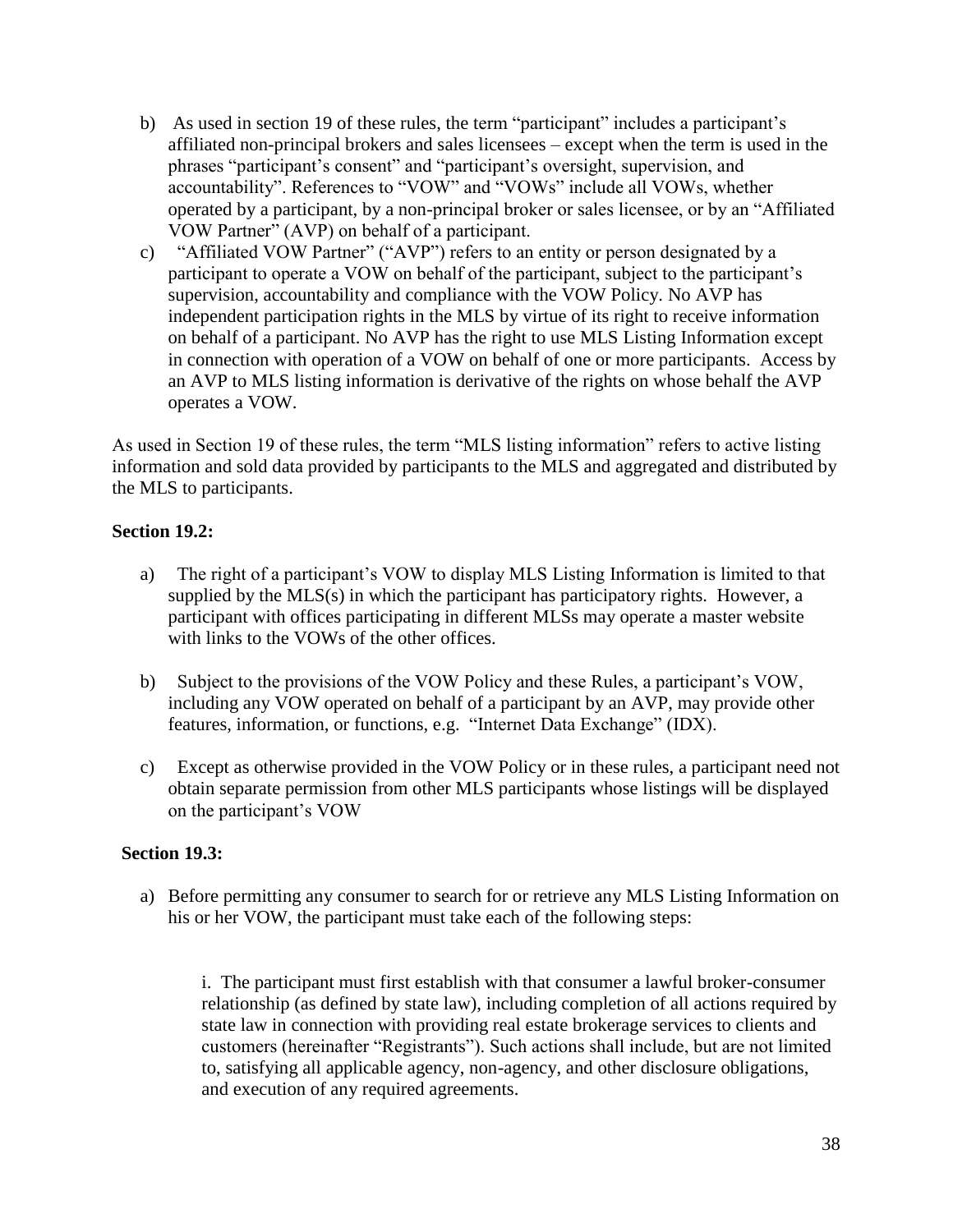ii. The participant must obtain the name of and a valid email address for, each Registrant. The participant must send an email to the address provided by the Registrant confirming that the Registrant has agreed to the terms of use (described in Subsection d., below). The participant must verify that the email address provided by the Registrant is valid and that the Registrant has agreed to the terms of use. iii. The participant must require each Registrant to have a user name and a password, the combination of which is different from those of all other Registrants on the VOW. The participant may, at his or her option, supply the user name and password or may allow the Registrant to establish its user name and password. The participant must also assure that any email address is associated with only one user name and password.

- b) The participant must assure that each Registrant's password expires on a date certain, but may provide for renewal of the password. The participant must at all times maintain a record of the name, email address, user name, and current password of each Registrant. The participant must keep such records for not less than 180 days after the expiration of the validity of the Registrant's password.
- c) If the MLS has reason to believe that a participant's VOW has caused or permitted a breach in the security of MLS listing information or a violation of MLS rules, the participant shall, upon request of the MLS, provide the name, email address, user name, and current password, of any Registrant suspected of involvement in the breach or violation. The participant shall also, if requested by the MLS, provide an audit trail of activity by any such Registrant.
- d) The participant shall require each Registrant to review, and affirmatively to express agreement (by mouse click or otherwise) to, a terms of use provision that provides at least the following:

i. that the Registrant acknowledges entering into a lawful consumer-broker relationship with the participant

ii. that all information obtained by the Registrant from the VOW is intended only for the Registrant's personal, non-commercial use

iii. that the Registrant has a bona fide interest in the purchase, sale, or lease of real estate of the type being offered through the VOW

iv. that the Registrant will not copy, redistribute, or retransmit any of the information provided except in connection with the Registrant's consideration of the purchase or sale of an individual property

v. that the Registrant acknowledges the MLS's ownership of, and the validity of the MLS' copyright in the MLS database.

e) The Terms of Use Agreement may not impose a financial obligation on the Registrant or create any representation agreement between the Registrant and the participant. Any agreement entered into at any time between the participant and Registrant imposing a financial obligation on the Registrant or creating representation of the Registrant by the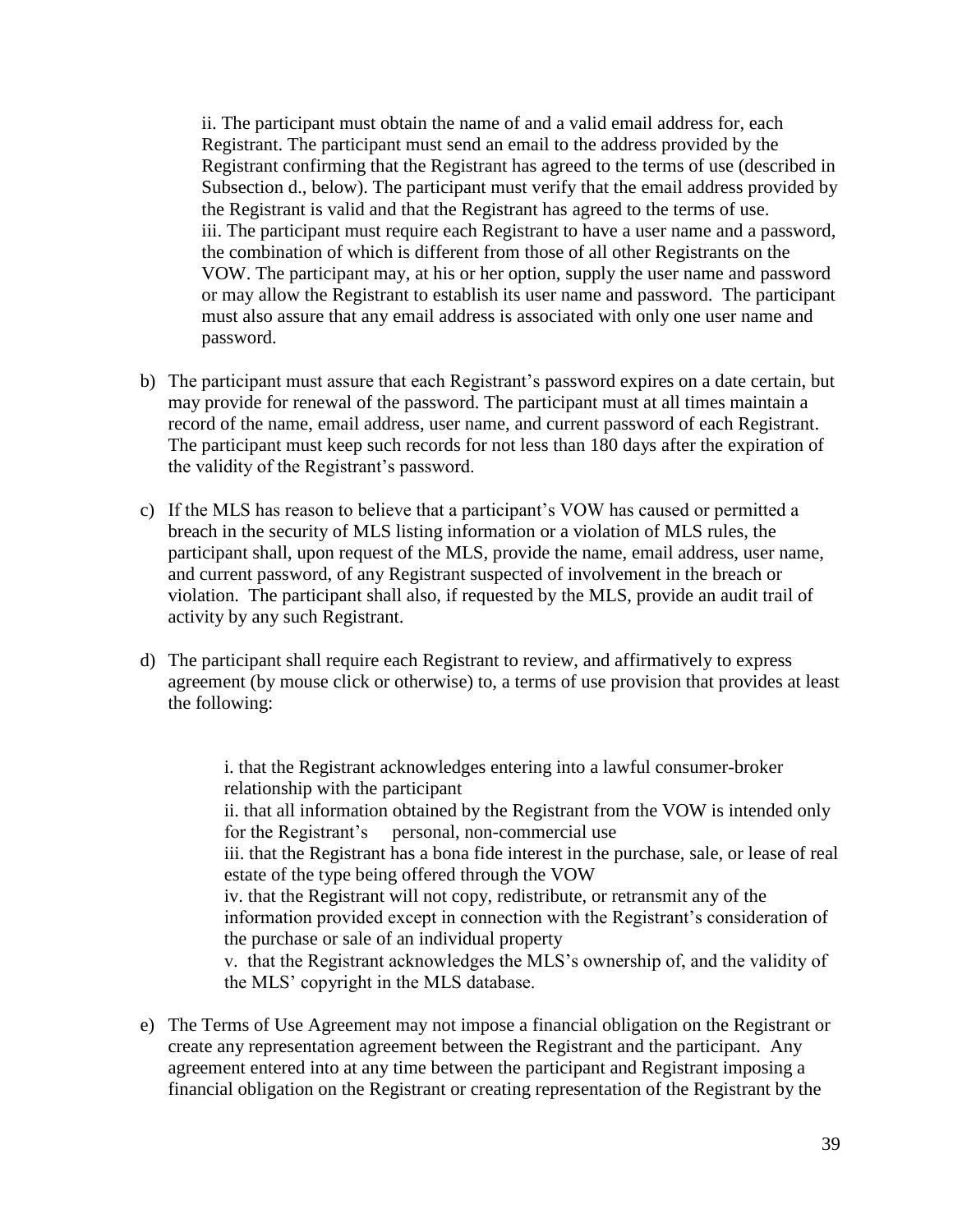participant must be established separately from the terms of use, must be prominently labeled as such, and may not be accepted solely by mouse click.

f) The Terms of use agreement shall also expressly authorize the MLS, and other MLS participants or their duly authorized representatives, to access the VOW for the purposes of verifying compliance with MLS rules and monitoring display of participants listings by the VOW. The agreement may also include such other provisions as may be agreed to between the participant and the registrant.

**Section 19.4:** A participant's VOW must prominently display an e-mail address, telephone number, or specific identification of another mode of communication (e.g., live chat) by which a consumer can contact the participant to ask questions, or get more information, about any property displayed on the VOW. The participant, or a non-principal broker or sales licensee licensed with the **pa**rticipant, must be willing and able to respond knowledgeably to inquiries from Registrants about properties within the market area served by that participant and displayed on the VOW.

**Section 19.5:** A participant's VOW must employ reasonable efforts to monitor for and prevent misappropriation, scraping, and other unauthorized use of MLS listing information. A **participant's V**OW shall utilize appropriate security protection such as firewalls as long as this requirement does not impose security obligations greater than those employed concurrently by the MLS.

## **Section 19.6:**

- a) A participant's VOW shall not display listings or property addresses of any seller who has affirmatively directed the listing broker to withhold the seller's listing or property address from display on the Internet. The listing broker shall communicate to the MLS that the seller has elected not to permit display of the listing or property address on the Internet. Notwithstanding the foregoing, a participant who operates a VOW may provide to consumers via other delivery mechanisms, such as email, fax, or otherwise, the listings of sellers who have determined not to have the listing for their property displayed on the Internet.
- b) A participant who lists a property for a seller who has elected not to have the property listing or the property address displayed on the Internet shall cause the seller to execute a document that includes the following (or a substantially similar) provision.
- c) The participant shall retain such forms for at least one (1) year from the date they are signed or one (1) year from the date the listing goes off the market, whichever is greater.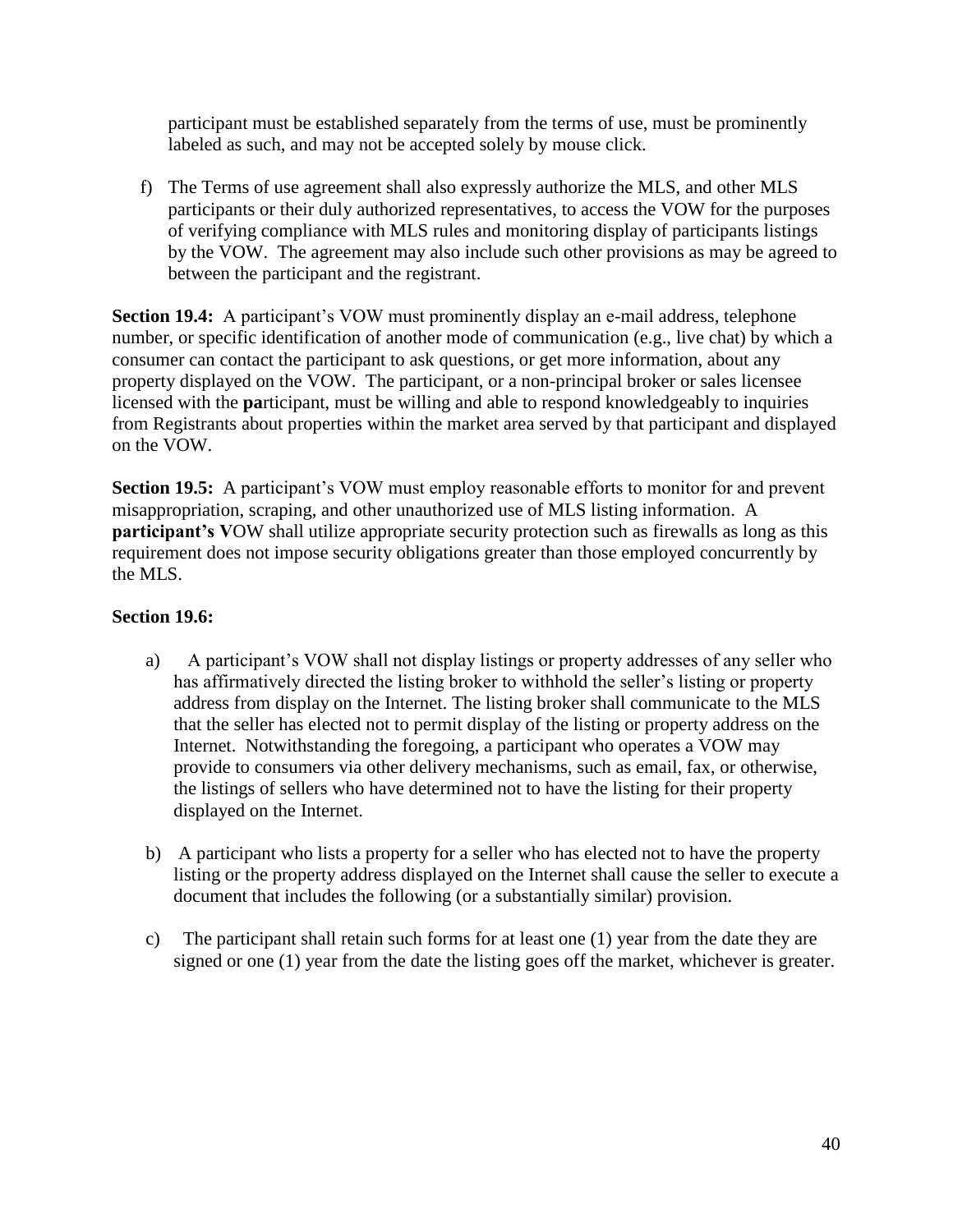# **Seller Opt-out Form**

1. Check one.

a. ❑ I have advised my broker or sales agent that I do not want the listed property to be displayed on the Internet.

b. ❑ I have advised my broker or sales agent that I do not want the address of the listed property to be displayed on the Internet.

2. I understand and acknowledge that if I have selected option a, consumers who conduct searches for listings on the Internet will not see information about the listed property in response to their search.

\_\_\_\_\_\_\_\_\_\_\_ Initials of seller

# **Section 19.7:**

a) Subject to subsection (b), below, a participant's VOW may allow third-parties:

i. to write comments or reviews about particular listings or display a hyperlink to such comments or reviews in immediate conjunction with particular listings, or ii. to display an automated estimate of the market value of the listing (or hyperlink to such estimate) in immediate conjunction with the listing

b) Notwithstanding the foregoing, at the request of a seller, the participant shall disable or discontinue either or both of those features described in subsection a. as to any listing of the seller. The listing broker or agent shall communicate to the MLS that the seller has elected to have one or both of these features disabled or discontinued on all participants' websites. Subject to the foregoing and to Section 19.8, a participant's VOW may communicate the participant's professional judgment concerning any listing. A participant's VOW may notify its customers that a particular feature has been disabled "at the request of the seller."

**Section 19.8:** A participant's VOW shall maintain a means (e.g., e-mail address, telephone number) to receive comments from the listing broker about the accuracy of any information that is added by or on behalf of the participant beyond that supplied by the MLS and that relates to a specific property displayed on the VOW. The participant shall correct or remove any false information relating to a specific property within forty eight (48) hours following receipt of a communication from the listing broker explaining why the data or information is false. The participant shall not, however, be obligated to correct or remove any data or information that simply reflects good faith opinion, advice, or professional judgment.

**Section 19.9:** A participant shall cause the MLS listing information available on its VOW to be refreshed at least once every three (3) days.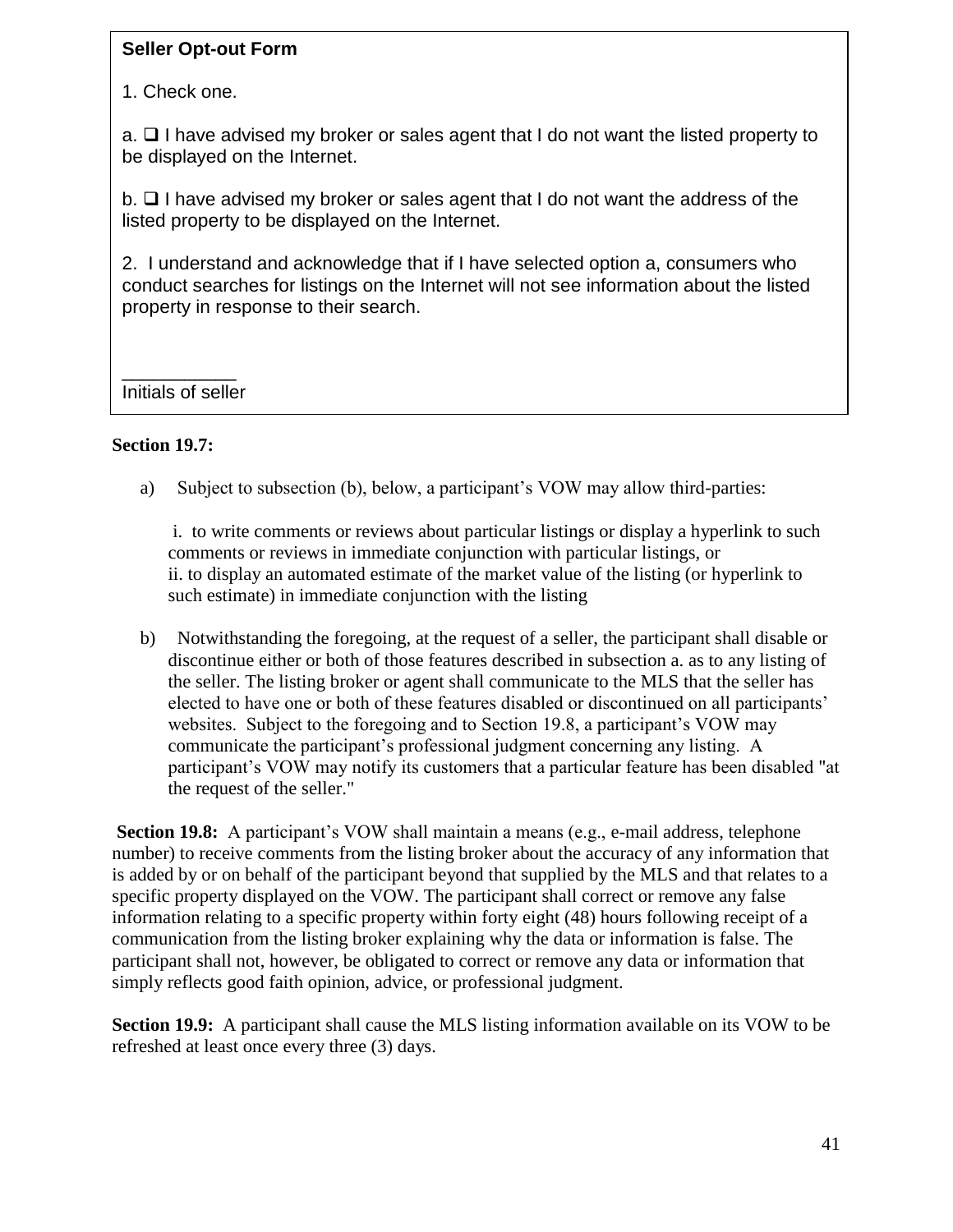**Section 19.10:** Except as provided in these rules, the NATIONAL ASSOCIATION OF REALTORS<sup>®</sup> VOW Policy, or in any other applicable MLS rules or policies, no participant shall distribute, provide, or make accessible any portion of the MLS listing information to any person or entity.

**Section 19.11:** A participant's VOW must display the participant's privacy policy informing Registrants of all of the ways in which information that they provide may be used.

**Section 19.12:** A participant's VOW may exclude listings from display based only on objective criteria, including, but not limited to, factors such as geography, list price, type of property, cooperative compensation offered by listing broker, and whether the listing broker is a REALTOR®.

**Section 19.13:** A participant who intends to operate a VOW to display MLS listing information must notify the MLS of its intention to establish a VOW and must make the VOW readily accessible to the MLS and to all MLS participants for purposes of verifying compliance with these rules, the VOW policy, and any other applicable MLS rules or policies.

**Section 19.14:** A participant may operate more than one VOW himself or herself or through an AVP. A participant who operates his or her own VOW may contract with an AVP to have the AVP operate other VOWs on his or her behalf. However, any VOW operated on behalf of a participant by an AVP is subject to the supervision and accountability of the participant.

**Section 19.15:** A participant's VOW may not make available for search by, or display to, Registrants any of the following information:

a) expired or withdrawn listings.

**Note:** Due to the 2015 changes in IDX policy and the requirement that participants be permitted to make MLS listing information available to Registrants of VOW sites where such information may be made available via other delivery mechanisms, MLSs can no longer prohibit the display of pending ("under contract") listings on VOW sites.

- b) the compensation offered to other MLS Participants.
- c) the type of listing agreement, i.e., exclusive right to sell or exclusive agency.
- d) the seller's and occupant's name(s), phone number(s), or e-mail address(es).
- e) instructions or remarks intended for cooperating brokers only, such as those regarding showings or security of listed property

**Section 19.16:** A participant shall not change the content of any MLS listing information that is displayed on a VOW from the content as it is provided in the MLS. The participant may, however, augment MLS listing information with additional information not otherwise prohibited by these rules or by other applicable MLS rules or policies, as long as the source of such other information is clearly identified. This rule does not restrict the format of display of MLS listing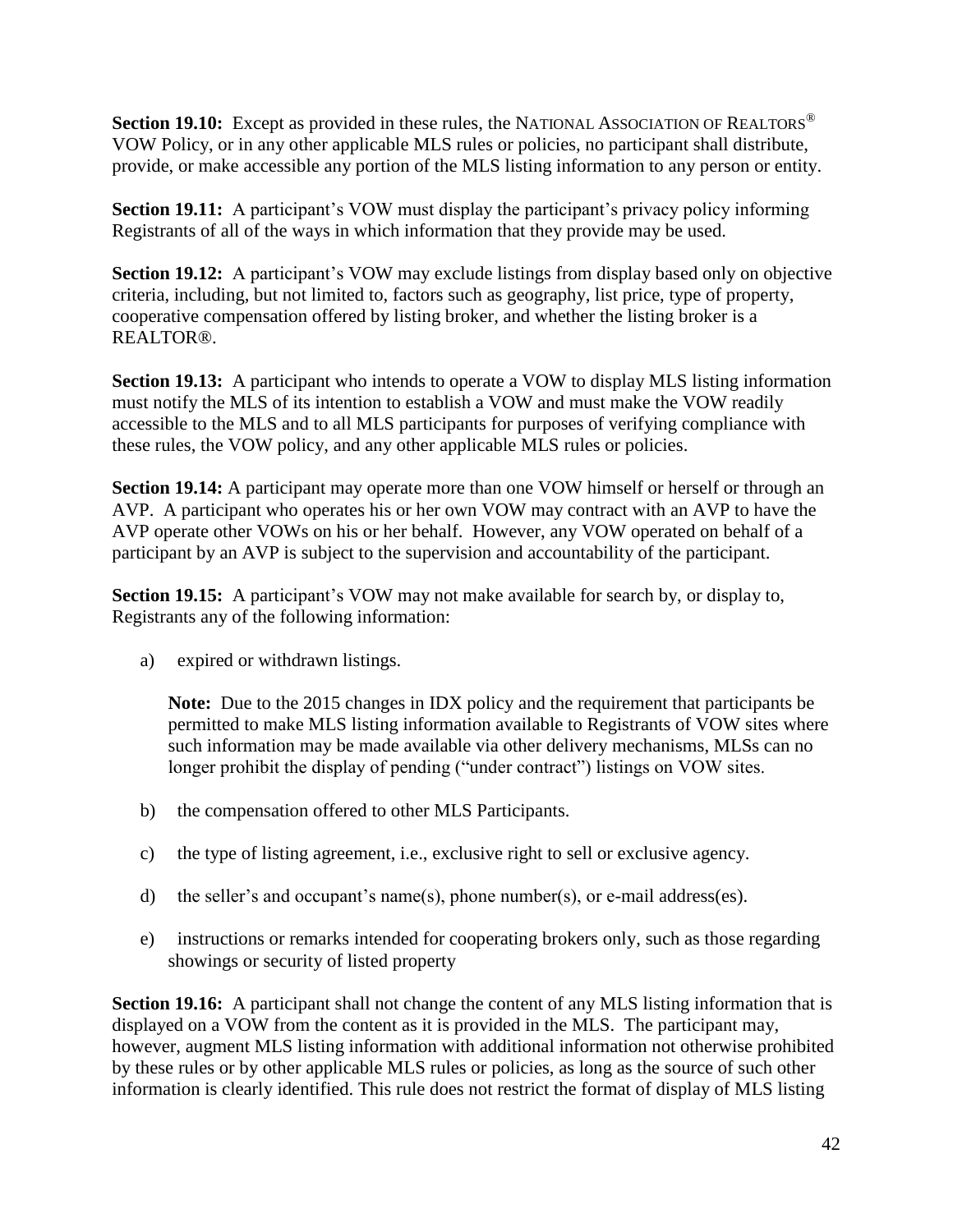information on VOWs or the display on VOWs of fewer than all of the listings or fewer than all of the authorized information fields

**Section 19.17:** A participant shall cause to be placed on his or her VOW a notice indicating that the MLS listing information displayed on the VOW is deemed reliable, but is not guaranteed accurate by the MLS. A participant's VOW may include other appropriate disclaimers necessary to protect the participant and/or the MLS from liability.

**Section 19.18:** A participant shall limit the number of listings that a Registrant may view, retrieve, or download to not more than 500 current listings and not more than 500 sold listings in response to any inquiry.

**Note:** The number of listings that may be viewed, retrieved, or downloaded should be specified by the MLS in the context of this rule, but may not be fewer than five hundred (500) listings of fifty percent (50%) of the listings in the MLS, whichever is less. (Amended 11/17)

**Section 19.20:** A participant may display advertising and the identification of other entities ("co-branding') on any VOW the participant operates or that is operated on his or her behalf. However, a participant may not display on any such VOW deceptive or misleading advertising or co-branding. For purposes of this section, co-branding will be presumed not to be deceptive or misleading if the participant's logo and contact information (or that of at least one participant, in the case of a VOW established and operated on behalf of more than one participant) is displayed in immediate conjunction with that of every other party, and the logo and contact information of all participants displayed on the VOW is as large as the logo of the AVP and larger than that of any third party.

**Section 19.21:** A participant shall cause any listing displayed on his or her VOW that is obtained from other sources, including from another MLS or from a broker not participating in the MLS, to identify the source of the listing.

**Section 19.22:** Participants and the AVPs operating VOWs on their behalf must execute the license agreement required by the MLS.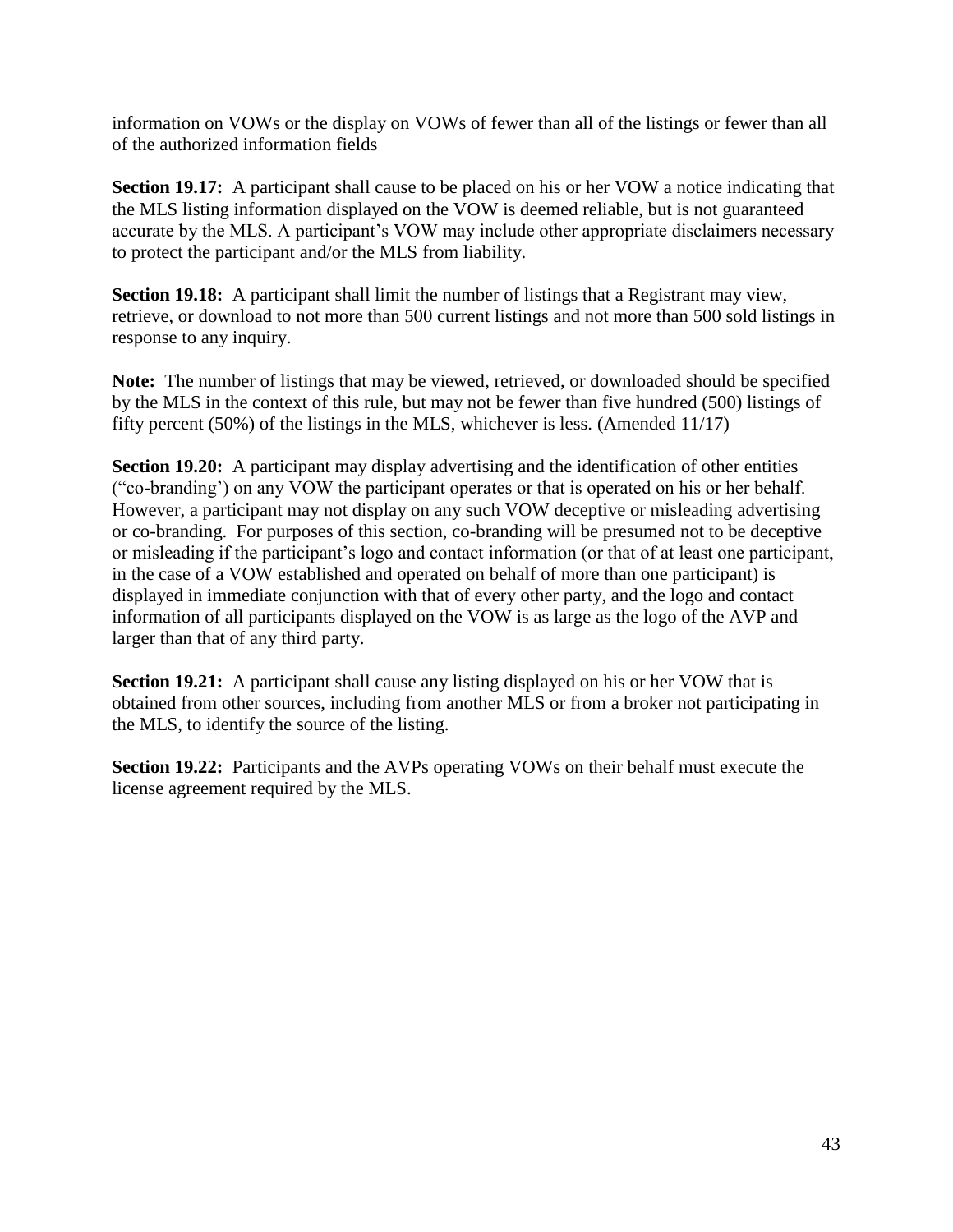## **MODEL MICHIGAN REGIONAL INFORMATION CENTER, LLC BROKER RECIPROCITY/INTERNET DATA DISPLAY (IDX) RULES AND REGULATIONS**

# **SECTION 1 - DEFINITIONS**

**Broker Reciprocity** – Broker Reciprocity affords MLS Participants the ability to authorize limited electronic display and delivery of their listings by other participants via the following authorized mediums under the participant's control: websites, mobile apps and audio devices. As used throughout these rules, "display" includes delivery of such listings.

**Broker Reciprocity Database** - the current aggregate compilation of all listings of all Broker Reciprocity Subscribers except those listings where the property seller has opted out of Internet display or other electronic forms of display or distribution by so indicating on the listing contract and on the Listing Data Input Form by entering "NO" in the Public Viewable "YES/NO" field.

**Broker Reciprocity Subscriber (hereafter called a BRS)** – an MLS Participant that participates in the Broker Reciprocity program with their listings.

**Broker Reciprocity Subscriber's Agent (hereafter called a BRSA)** - is a BRS's non-principal broker or sales licensee who has written authorization from the BRS to use the BR Database with a limited electronic display or frame their BRS's limited electronic display.

**MichRIC** – The Michigan Regional Information Center, LLC which is an organization that provides MLS computer services and a real property database to the Members of the MichRIC Member Associations and MLSs.

Participants' consent for display of their listings by other participants pursuant to these rules and regulations is presumed unless a participant affirmatively notifies the MLS that the participant refuses to permit display (either on a blanket or on a listing-by-listing basis). If a participant refuses on a blanket basis to permit the display of that participant's listings, that participant may not download, frame or display the aggregated MLS data of other participants. Even where participants have given blanket authority for other participants to display their listings on BRS or BRSA sites, such consent may be withdrawn on a listing-by-listing basis where the seller has prohibited all Internet display or other electronic forms of display or distribution.

## **SECTION 2 REPUBLICATION OF BROKER RECIPROCITY DATABASE ON INTERNET PERMITTED..**

a. A BRS or BRSA may republish all or a portion of the Broker Reciprocity Database on a limited electronic display in accordance with the following provisions and any policies that MLS may adopt from time to time. A BRS or BRSA may select the listings they choose to display through BRS or BRSA based only on objective criteria including, but not limited to, factors such as geography or location ("uptown," "downtown," etc.), list price, type of property (e.g., condominiums, cooperatives, single-family detached, multi-family), cooperative compensation offered by listing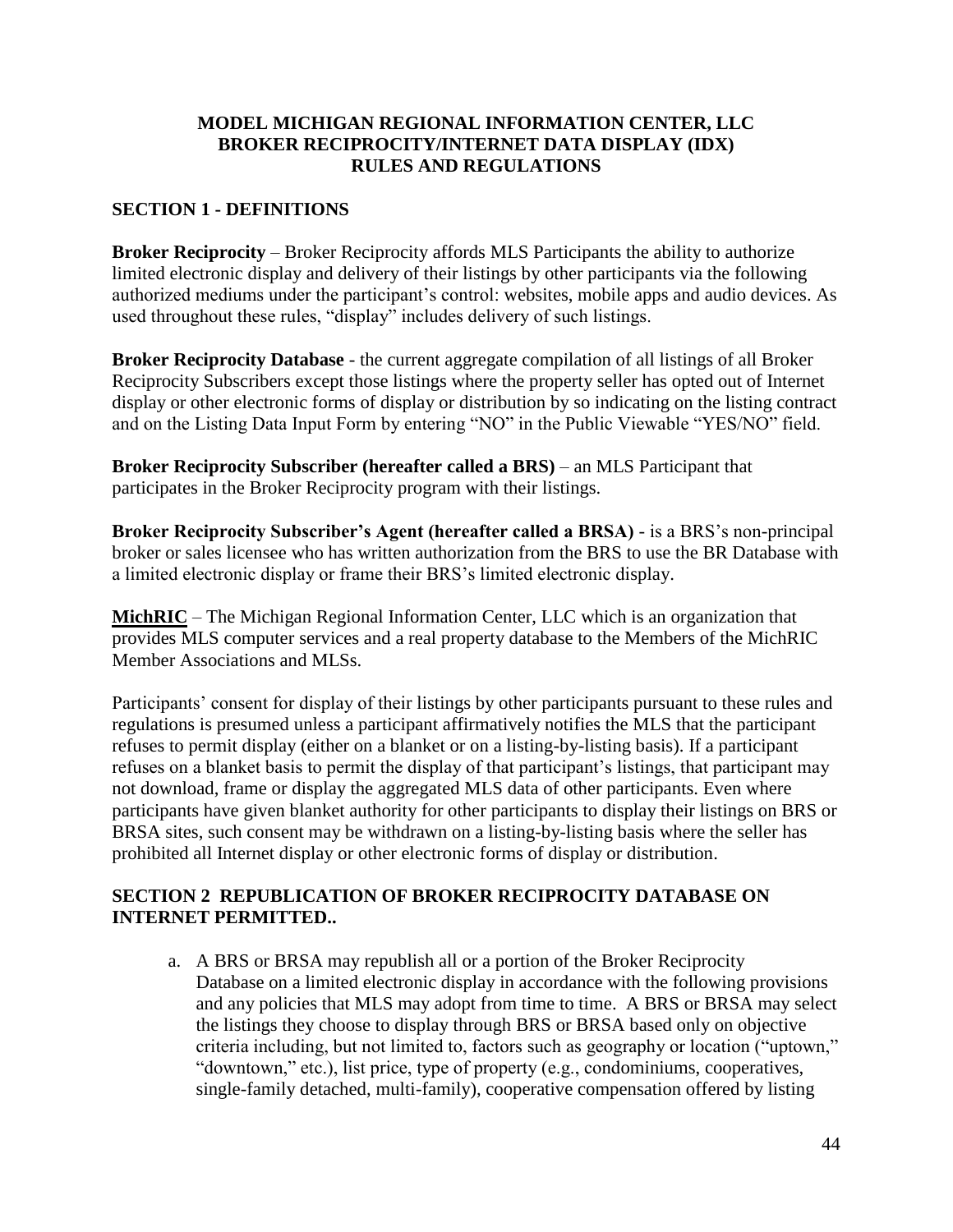brokers, type of listing (e.g., exclusive right-to-sell or exclusive agency), or the level of service being provided by the listing firm. Selection of listings displayed through BRS or BRSA site must be independently made by each BRS or BRSA. If you plan to display only a subset of the BR Database, you shall have one of the following disclosures on your web site that explains the situation to consumers:

"(Your firm's name) does not display the entire MLS (or MichRIC) Broker Reciprocity database on this web site." And, if applicable, the following statement: "The listings of some real estate brokerage firms have been excluded."

- b. A BRS or BRSA must notify the MLS of their intention to display Broker Reciprocity information and must give the MLS direct access for purposes of monitoring/ensuring compliance with the applicable rules and policies.
- c. Display of expired and withdrawn listings is prohibited.
- d. Because "sold" information is publically accessible in Michigan, the sold listings in the MLS since January 1, 2012 shall be provided in the Broker Reciprocity Database upon request of the BRS or BRSA and the sold listings since January 1, 2012 may be displayed on their limited electronic display subject to these Broker Reciprocity Rules.
- e. Confidential information intended only for the other BRSs and BRSAs may not be displayed on Broker Reciprocity sites. The list of those fields by Property type is as follows:

#### **Residential (and All Other Property types)**

Office Id, Agent ID, Co‐Office ID, Co‐Agent ID, Public Viewable, Show Address to Public, Show AVM to Public, VOW Public Comments, Sub Agency Compensation, Buyer Agency Compensation, Transaction Coordinator Compensation, Variable Rate, Exclusive Agency, Reserved Prospect, Listing Date, Expiration Date, Occupant Type, Owner Name, Owner Phone, Showing Instructions, Tour Date, Tour Time, Agent Only Remarks

#### **Vacant Land (Same as Residential) plus the following:**

Listings to Commercial Source

Documents at Listing Office

**Multi Family (Same as Residential) plus the following:**

Annual Insurance, Annual Maintenance, Annual Utilities

Annual Maintenance Fees, Gross Operating Income, Total Expense, Net Operating Income

**Commercial Sale (Same as Residential)**

**Commercial Lease (Same as Residential)**

**For All Sold Listings:** Sold Sales Condition, Sold Sale Terms and Seller **Concessions**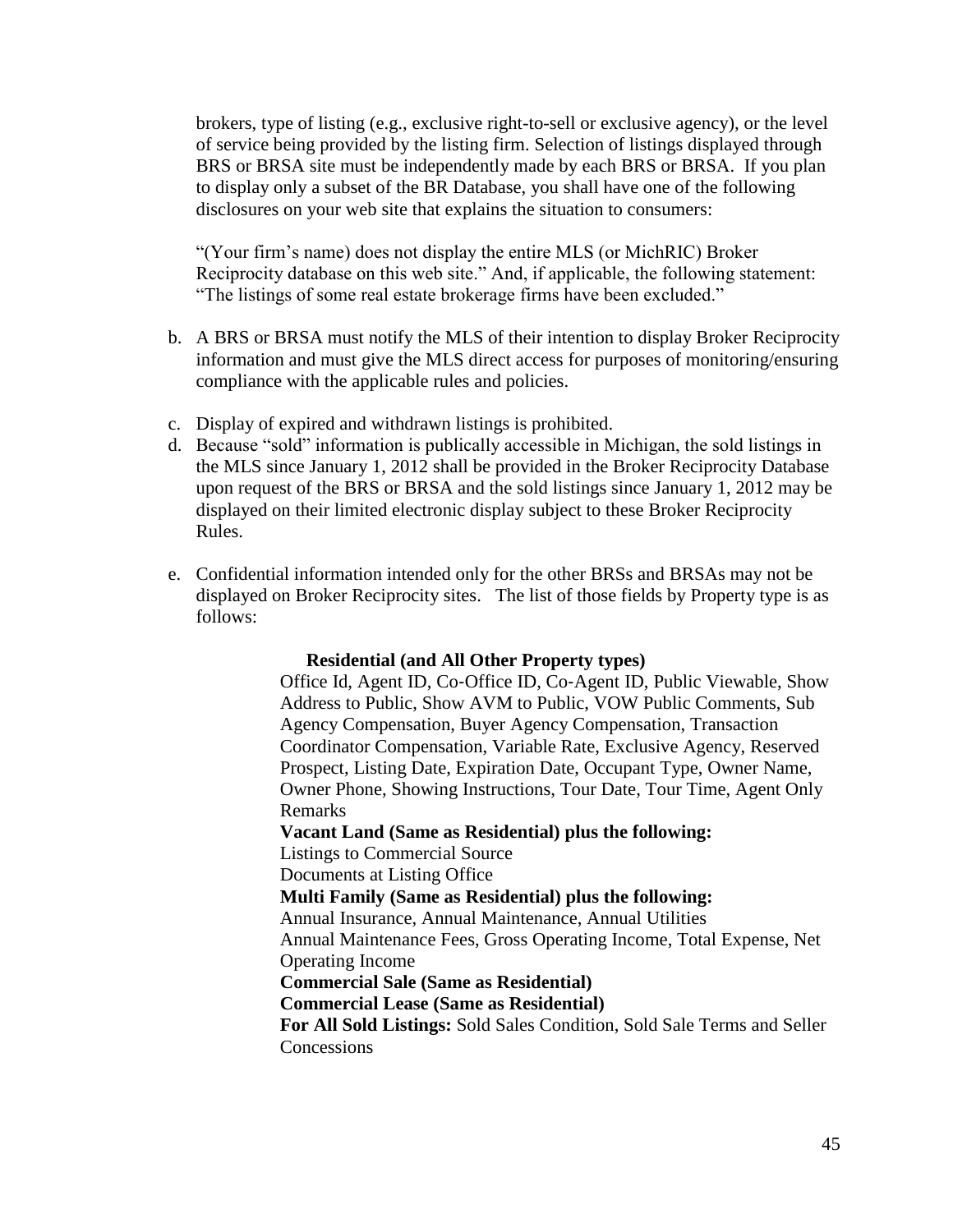Participation in Broker Reciprocity is available to all MLS Participants who are REALTORS® who are engaged in real estate brokerage and who consent to display of their listings by other participants.

- f. The BRS or BRSA must refresh all MichRIC downloads and BRS and BRSA displays automatically fed by those downloads at least once every twelve (12) hours. The MLS requires you to display on your web site the last update date. (i.e. Updated: xx/xx/xx)
- g. A BRS or BRSA may not modify the actual data relating to another BRS's listing. A computer generated written description of the listing using the actual data from the BRS's listing is permissible. For your own listings, you can do anything you want to as long as it is in compliance with applicable laws and the Code of Ethics. MLS data may be augmented with additional data not otherwise prohibited from display so long as the source of the additional data is clearly identified. This requirement does not restrict the format of MLS data display or display of fewer than all of the available listings or fewer authorized data fields. The additional data shall be located outside the "body" of the BR's listing as defined in subparagraph "m".
- h. Listings, including property addresses, can be included in BR displays except where a seller has directed their listing brokers to withhold their listing or the listing's property address from all display on the Internet (including, but not limited to, publicly-accessible websites or VOWs) or other electronic forms of display or distribution. If the property address is withheld, the property shall not appear on any maps.
- i. Display of seller's(s') and/or occupant's (s') name(s), phone number(s), and email address(es) is prohibited.
- j. Any BR display controlled by a participant must clearly identify the name of the brokerage firm under which they operate in a readily visible color and typeface. For purposes of the BR policy and these rules, "control" means the ability to add, delete, modify and update information as required by the BR policy and MLS Rules.
- k. A brief or thumbnail display is defined as being no more than 200 characters of listing data text. A thumbnail display of another BRS's listing may not include any contact information or branding of the BRS who owns the web site or any of its agents. A thumbnail display may only include the following: text data about the listed property, an image of the listed property, the logo of the listing broker and "buttons" or hot links for a detailed listing display. The provision relating to "contact information or branding" is designed to prevent the web-site-owning BRS's or BRSA's contact information, contact links, and branding, and that of its agents, from appearing on other BRS's listings. "Branding" refers to any marks or language referring to the web-site-owning BRS repeated in the thumbnail display of another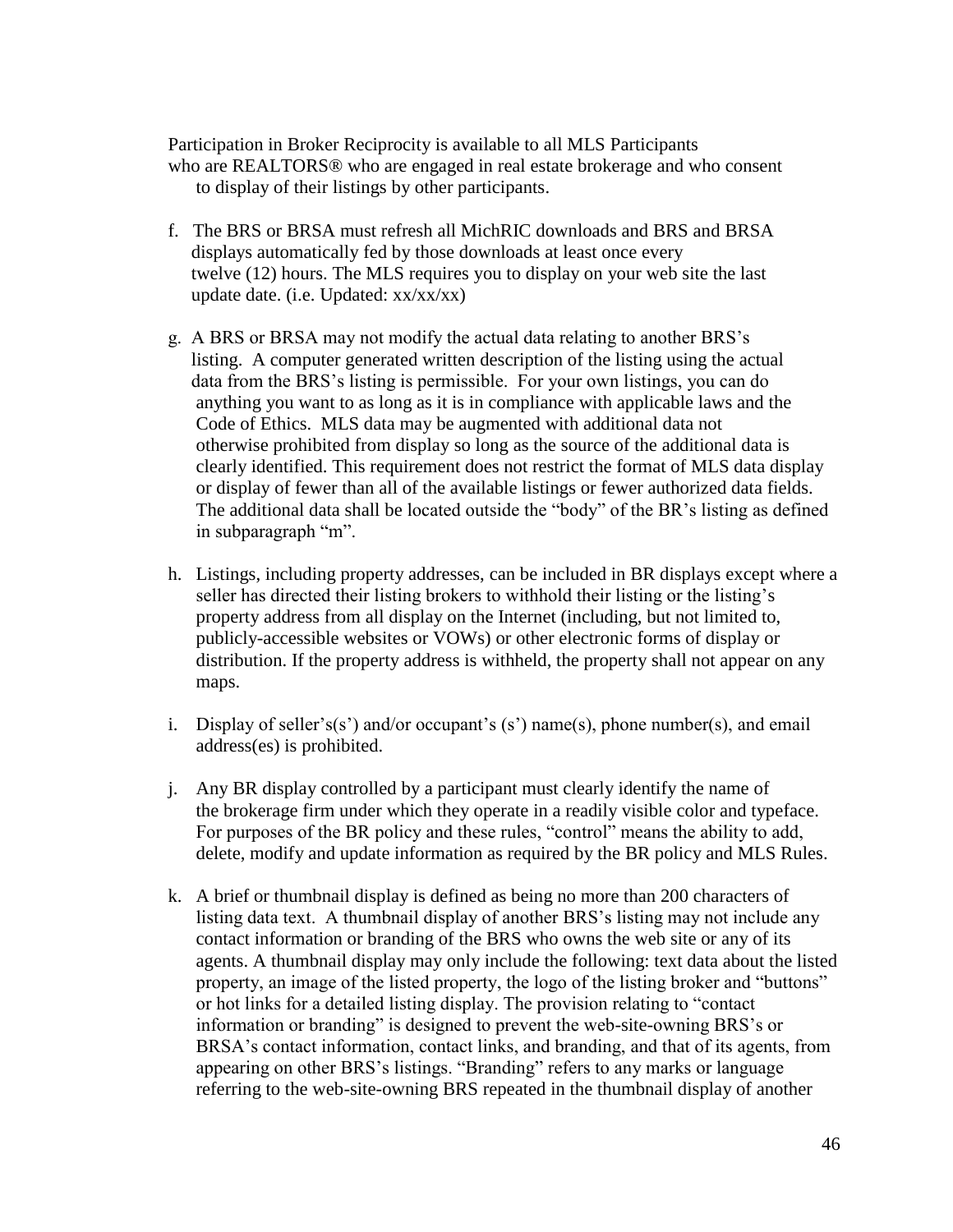BRS's listing. Any association of such information or branding with the listing data is a violation of this rule.

- l*.* A search result producing a detailed display of another BRS's listing shall display that BRS's name and Listing Agent's name within the property information in a reasonably prominent location and in a readily visible color and typeface not smaller than the median used in the display of listing data. Displays of minimal information (e.g"thumbnails", text messages, "tweets", etc. of two hundred (200) characters or less are exempt from this requirement but only when linked directly to a display that includes all required disclosures. For audio delivery of listing content, all required disclosures must be subsequently delivered electronically to the registered consumer performing the property search or linked to through the devices application. MichRIC's copyright notice shall be displayed immediately following the property information. The copyright notice shall be at least a 10 point font size and appear exactly as follows: " Copyright nnnn MichRIC, LLC. All rights reserved. "[Where nnnn is the current year.] The copyright symbol can be used in place of the word "copyright". MLS interprets any display containing more than 200 characters of listing data text as being a detailed display. A detailed display of another BRS's listing may not include any contact information or branding of the MLS Participant who owns the web site or any of it's agents within the "body" of the listing data. The "body" is defined as the rectangular space whose borders are prohibition on branding or contact information within the "body" of the listing data is intended to prevent any possible confusion on the part of the consumer as to source of the listing. Unbranded buttons that go to an unbranded popup are allowed in the "body" of the listing data such as "schedule showing", "contact us", "save as favorite", etc.
- m. Any result identifying another BRS's listing shall include the disclaimer "Information Deemed Reliable But Not Guaranteed." This disclaimer shall be at least a 10 point font size. Display of minimal information (e.g"thumbnails", text messages, "tweets", etc. of two hundred (200) characters or less are exempt from this requirement but only when linked directly to a display that includes all required disclosures.
- n. Any limited electronic display used for publication of the Broker Reciprocity Database or any portion thereof must be controlled by a BRS or a BRSA and advertised as that BRS's or BRSA's limited electronic display. In order to participate in Broker Reciprocity™, a limited electronic display must be marketed and branded or cobranded as the broker's site. For purposes of the BR policy and these rules, "control" means the ability to add, delete, modify and update information as required by the BR policy and MLS Rules.
- o. Non-principal brokers and sales licensees affiliated with a BRS may display information available through Broker Reciprocity on their own websites subject to their BRS's consent and control and their written authorization. If written authorization is obtained by a non-principal broker or sales licensee to use the BR database to populate their web site, the BRS, licensee and any third party vendor shall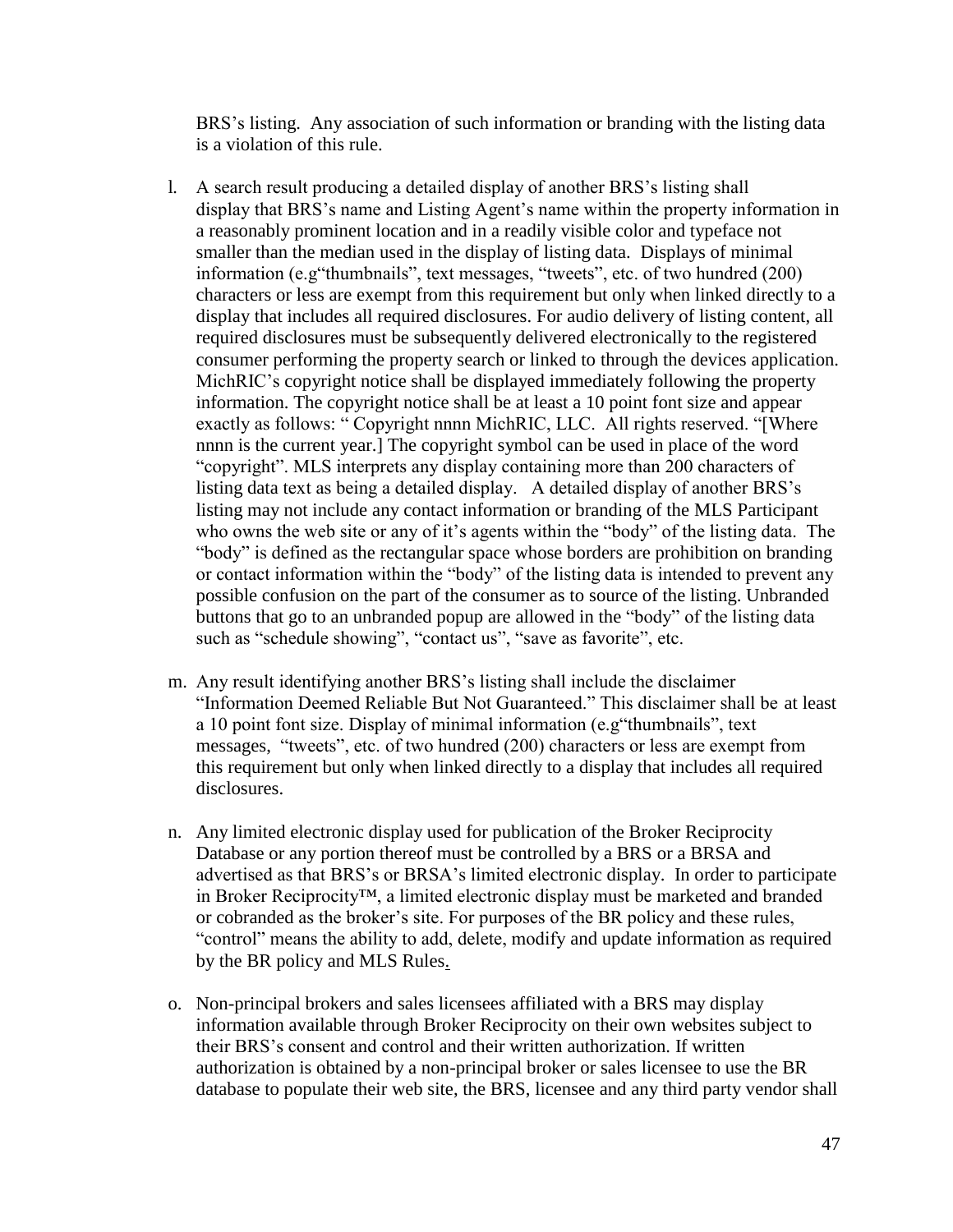sign an agreement with the MLS setting forth the permissible uses of the BRS Database, agreeing to comply with the MLS Rules and Regulations governing the BR Database, and agreeing to comply with all state laws and regulations.

- p. Any BRS or BRSA display controlled by a BRS or BRSA that:
	- 1. allows third-parties to write comments or reviews about particular listings or displays a hyperlink to such comments or reviews in immediate conjunction with particular listings, or

2. displays an automated estimate of the market value of the listing (or hyperlink to such estimate) in immediate conjunction with the listing, either or both of those features shall be disabled or discontinued for the seller's listings at the request of the seller.

 The listing broker or agent shall communicate to the MLS that the seller has elected to have one or both of these features disabled or discontinued on all displays con trolled by participants. Except for the foregoing and subject to paragraph q below, a participant's BRS display may communicate the participant's professional judgment concerning any listing. Nothing shall prevent a BRS or BRSA display from notifying its customers that a particular feature has been disabled at the request of the seller.

- q. BRSs and BRSAs shall maintain a means (e.g., e-mail address, telephone num ber) to receive comments about the accuracy of any data or information that is added by or on behalf of the participant beyond that supplied by the MLS and that relates to a specific property BRSs and BRSAs shall correct or remove any false data or information relating to a specific property upon receipt of a communication from the listing broker or listing agent for the property explaining why the data or information is false. However, BRSs and BRSAs shall not be obligated to remove or correct any data or information that simply reflects good faith opinion, advice, or professional judgment.
- r. BRSs and BRSAs may not use Broker Reciprocity provided listings for any purpose other than display as provided for in these rules. This does not require a BRS or BRSA to prevent indexing of Broker Reciprocity listings by recognized search engines.
- s*.* A BRS or BRSA must make changes to an Internet display necessary to cure a violation of the MLS's Rules and Regulations within five (5) business days of notice from the MLS of the violation. MLS reserves the right to discontinue the data feed you receive if you do not comply with this requirement. You may also be subject to fines from the MLS. The recipient of a sanction may request a hearing before the Professional Standards Committee of the Association of REALTORS in accordance with the Bylaws and Rules and Regulations of the Association within 20 days following receipt of the notice of violation.